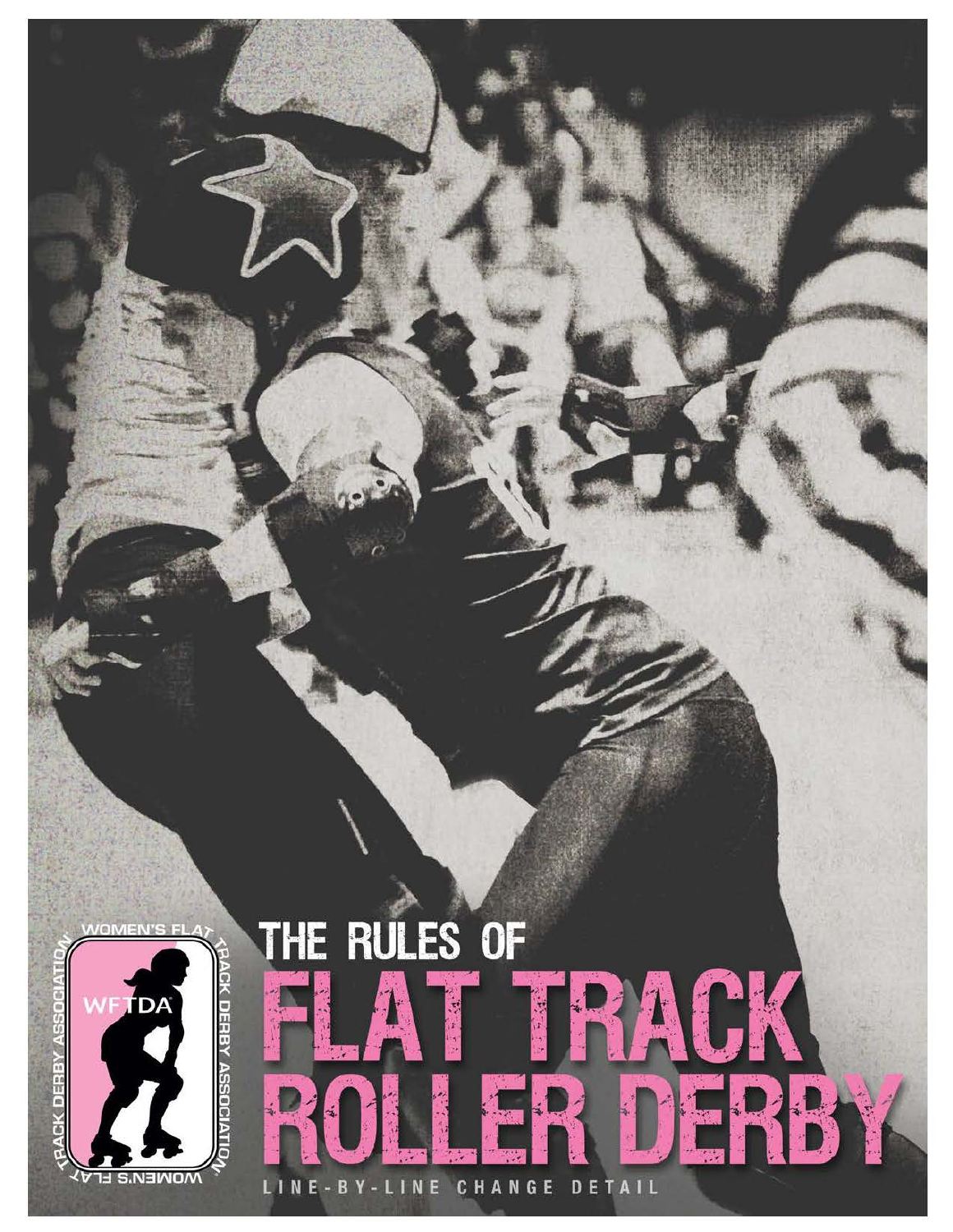*PUBLISHED BY THE WOMEN'S FLAT TRACK DERBY ASSOCIATION (WFTDA), P.O. BOX 14100, AUSTIN, TEXAS, 78761, USA. THIS BOOKLET AND ITS CONTENTS MAY NOT BE REPRODUCED OR TRANSLATED IN WHOLE OR IN PART IN ANY MANNER WITHOUT THE PERMISSION OF THE WFTDA. COVER PHOTO COURTESY OF JULES DOYLE.* 

**Modifications**

Modifications are only allowed with the consent of the Women's Flat Track Derby Association.

**Official Languages**

The WFTDA publishes the Rules of Flat Track Roller Derby in English and German. If there is any divergence in the wording, the English text is authoritative.

# **THE WFTDA**

**THE WOMEN'S FLAT TRACK DERBY ASSOCIATION WAS FORMED IN 2005, AND IS A VOLUNTEER-RUN AMATEUR SPORTS ORGANIZATION. THE MISSION OF THE WFTDA IS TO "PROMOTE AND FOSTER THE SPORT OF WOMEN'S FLAT TRACK ROLLER DERBY BY FACILITATING THE DEVELOPMENT OF ATHLETIC ABILITY, SPORTSWOMANSHIP, AND GOODWILL AMONG MEMBER LEAGUES."**

**THE GOVERNING PHILOSOPHY OF THE WFTDA IS "BY THE SKATERS, FOR THE SKATERS." SKATERS FROM THE MEMBER LEAGUES ARE PRIMARY OWNERS, MANAGERS, AND OPERATORS OF EACH MEMBER LEAGUE AND OF THE ASSOCIATION.** 

**FOR MORE INFORMATION ABOUT MEMBERSHIP IN THE WFTDA, VISIT WFTDA.COM.**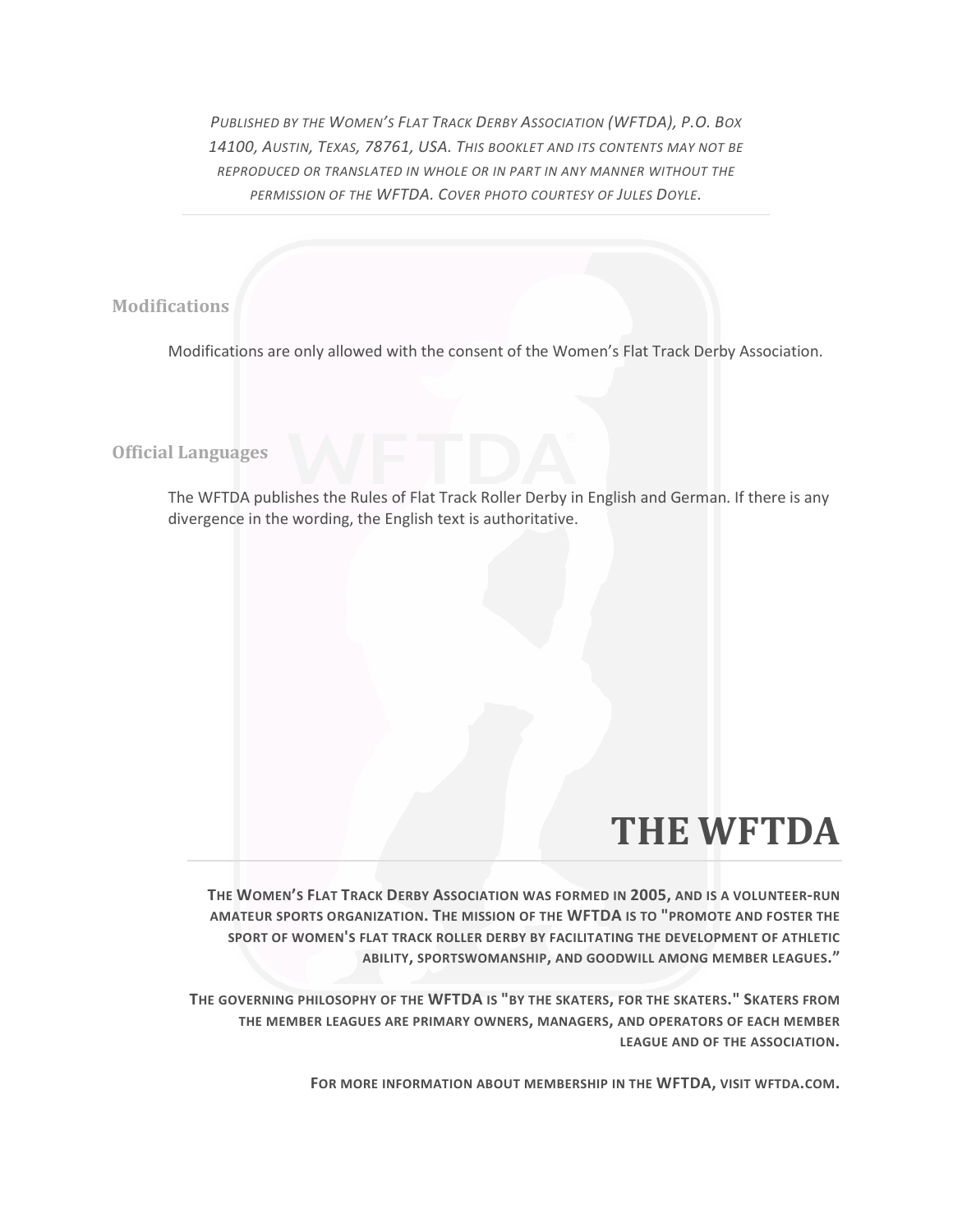# **WFTDA BOARD OF DIRECTORS**

AMANDA HULL "ALASSIN SANE" President

ALYSSA HOPPE "LORNA BOOM" Vice President

HEATHER WATSON "MS. D'FIANT" Treasurer

AMY HODGE "SIOUXSICIDE BOMB" **Secretary** 

ANNA KRACJIK "GRACE KILLY" Ex Officio

# **WFTDA STAFF**

JULIANA GONZALES Executive Director

KAREN KUHN "BONES" Managing Director of Games

DON MYNATT "PANTICHRIST" Officiating Education Director

ALISHA CAMPBELL Tournament Director

# **WFTDA OFFICERS AND MANAGERS**

LEANNE TERPAK "TAMARRA NEVERDYES" Marketing Officer

MICHAEL WEHRMAN Interim Games Officer

AMY SPEARS Membership Officer

CASSANDRA MCNEIL "PARKER POISON" Regulatory Officer

NICOLE WILLIAMS "BONNIE THUNDERS" Games Competition Manager

BRIAN GADELL "UMPIRE STRIKES BACK" Games Officiating Manager

STACIE TRAYLOR "TEENIE MEANIE" Games Information Manager

# **WFTDA RULES COMMITTEE**

LINDSAY EGGERS "IVANNA DESTROYA" RICHIE FRANGIOSA MATTHEW MANTSCH HEATHER KUIPER "WHACKS POETIC" BROOKE CLARK "VICIOUS VAN GOGO" TERESA GRONWOLDT "BETSY WRECKSIE" TARA SESSA "DIVA NEGATIVA"

As of June 15, 2013

Correspondence for any of the above individuals should be addressed to: WOMEN'S FLAT TRACK DERBY ASSOCIATION P.O. Box 14100 Austin, TX 78761 USA

> **info@wftda.com wftda.com**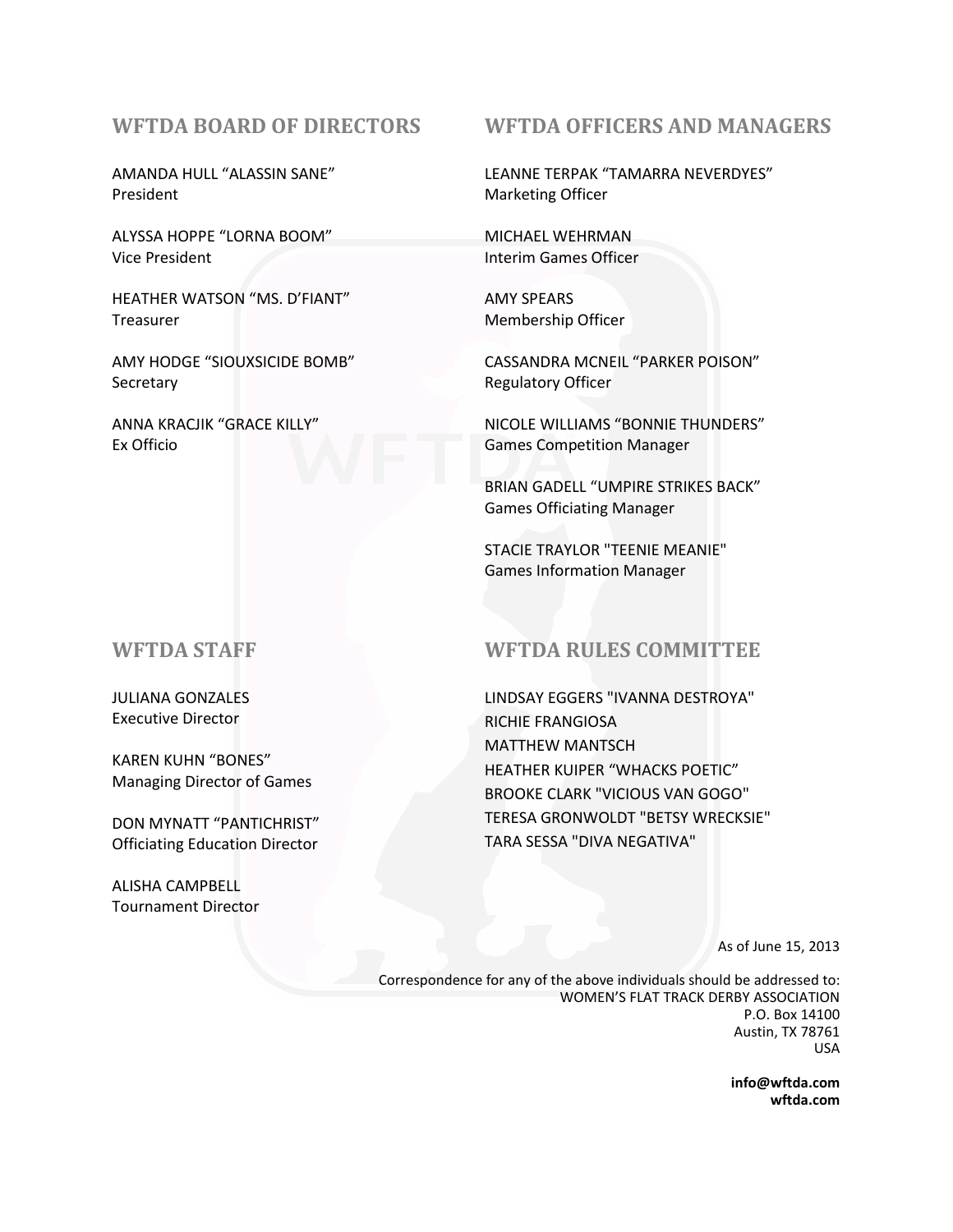# **TABLE OF CONTENTS**

| <b>SECTION</b> | PAGE |
|----------------|------|
|                |      |
|                |      |
|                |      |
|                |      |
|                |      |
|                |      |
|                |      |
|                |      |
|                |      |
|                |      |
|                |      |
|                |      |
|                |      |
|                |      |
|                |      |
|                |      |
|                |      |
|                |      |
|                |      |
|                |      |
|                |      |
|                |      |
|                |      |
|                |      |
|                |      |
|                |      |
|                |      |
|                |      |
|                |      |
|                |      |
|                |      |
|                |      |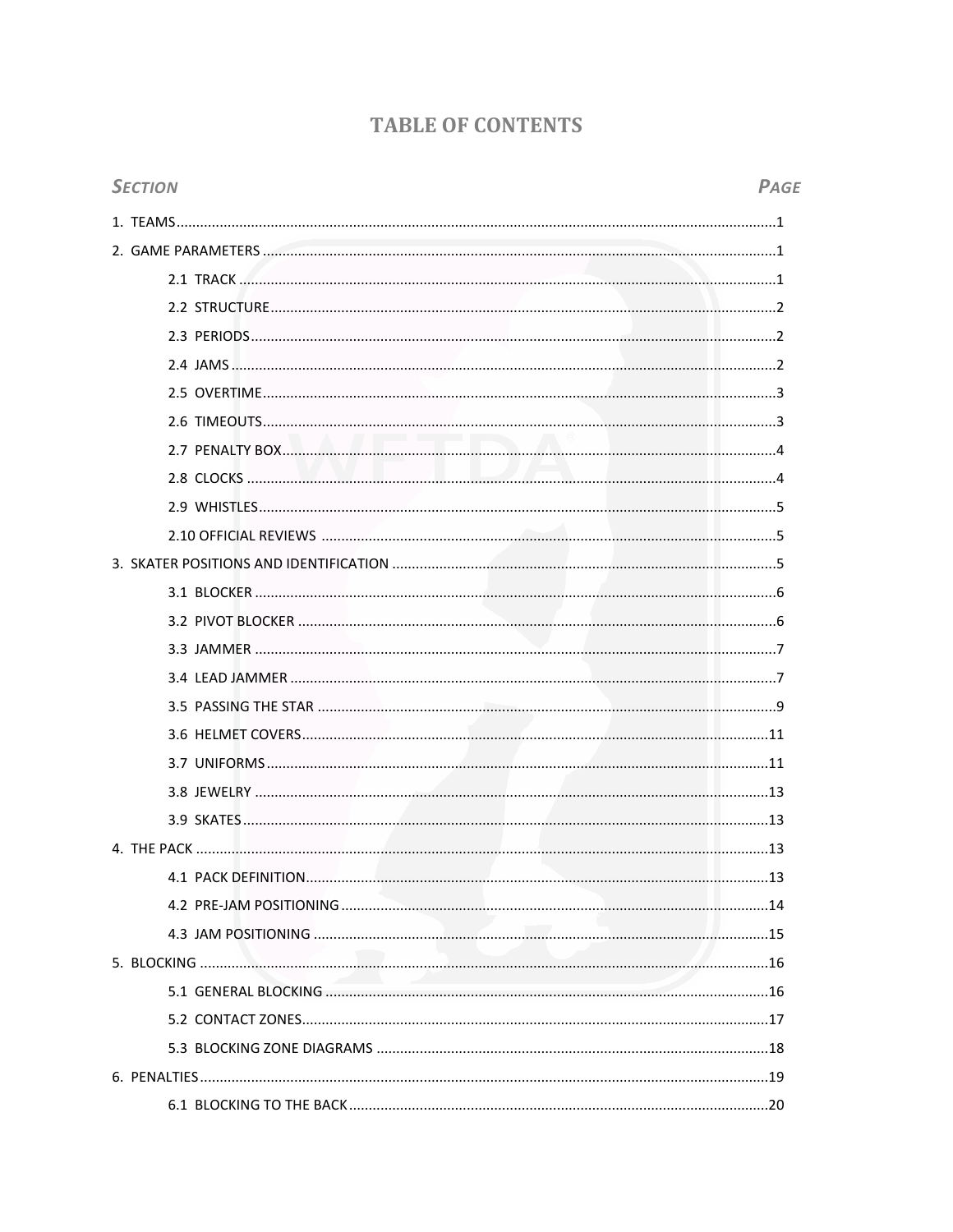| 9.2 DUTIFS | 53 |
|------------|----|
|            |    |
|            |    |
|            |    |
|            |    |
|            |    |
|            |    |
|            |    |
|            |    |
|            |    |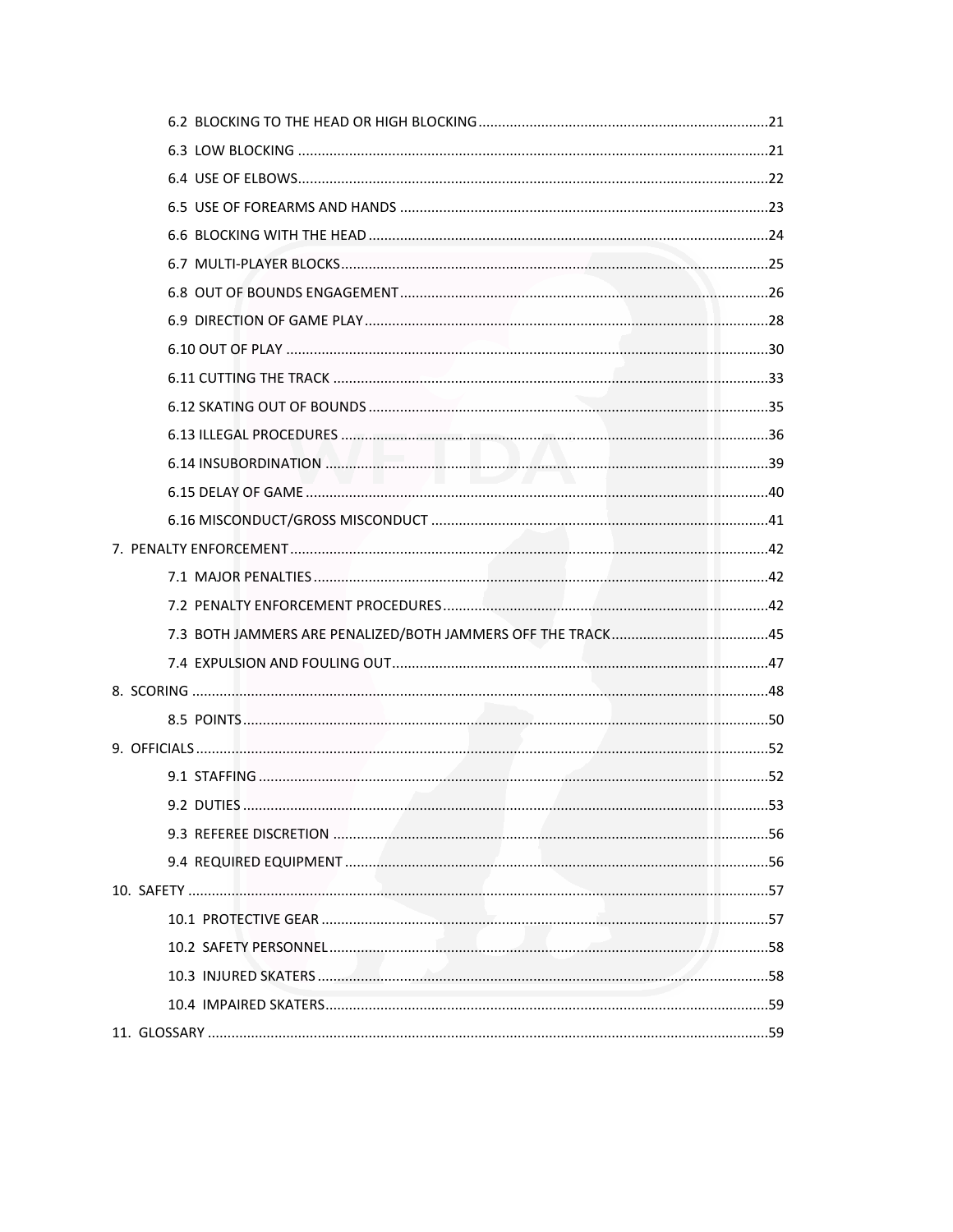| TFAMS |                                                                                                                                                                     |
|-------|---------------------------------------------------------------------------------------------------------------------------------------------------------------------|
| 1.1   | Teams shall consist of a maximum of 20 skaters. that have passed the Minimum Skill<br>Requirements established by the Women's Flat Track Derby Association (WFTDA). |
| 1.2   | At most, 14 skaters may be on the roster for a specific game. Leagues may rotate their game<br>roster from their team roster between games.                         |

# **2 GAME PARAMETERS** 2 GAME PARAMETERS

# **2.1 TRACK**

- 2.1.1 For regulation inter-league games, the track shall be based on the specifications in *Appendix A*. The method of marking dimensions (tape, rope, etc.), including suggested 10-foot (3-meter) marks, is subject to the restrictions of the venue; however, the track must be the standardized dimensions.
- 2.1.2 The track surface shall be clean, flat, and suitable for roller skating. Acceptable surfaces include polished or painted concrete, wood, or game court floors.
	- 2.1.2.1 The skating surface and boundary line colors must meet the definition of high contrast beyond a reasonable doubt or the Head Referee shall request the venue use colors that meet that definition. The skating surface and boundary line colors are of high contrast if there is a large degree of visual difference between the boundary line and the base color of the skating surface such that the boundary line color stands out from the skating surface.
- 2.1.3 The track boundaries must be marked by a raised boundary at least one quarter of 1 inch (0.64 cm) and no more than 2 inches (5 cm) in height, in such a way that is highly visible to skaters and officials and does not present a safety hazard to skaters. The track boundary line width must be at least 1 inch (2.54 cm) and no greater than 3 inches (7.5 cm). The track boundary must be consistent in height and width throughout the entire boundary.
	- 2.1.3.1 The track must clearly demarcate the Pivot and Jammer start lines. These lines must be consistent in color throughout the length and width of the line and must be at least 1 inch (2.54 cm) and no greater than 3 inches (7.5 cm) in width. Sponsor logos are permitted on the Pivot and Jammer lines as long as the logo does not interfere with the contrast of the line to the skating surface.
- 2.1.4 The track area will include chairs or benches in designated team areas, either in the infield or on the sidelines. Only those skaters who are on the roster for that game may sit or stand in the designated team area. Up to two support staff per team are allowed in this area during a bout.
- 2.1.5 There will be a 10-foot (3–meter) clearance around the outside of the track for safety. If there is a rail, wall, or barrier between the track and the crowd that completely prevents contact between spectators and contestants, a 5-foot (1.5 meter) clearance is permissible. Referees may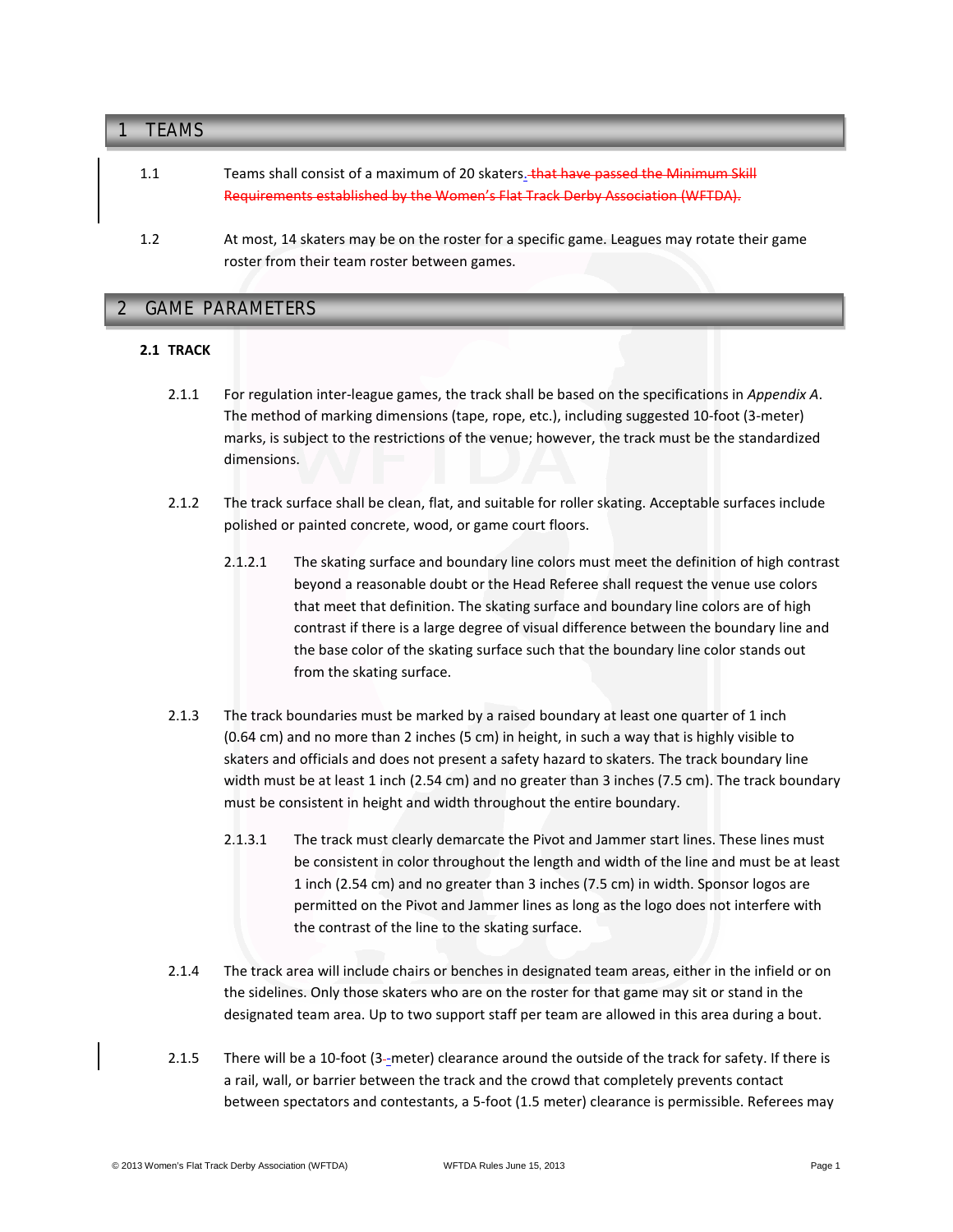skate in this area, and/or the infield of the track. The clearance cannot be less than 5 feet (1.5 meters).

- 2.1.6 For safety and visibility, the track surface, boundaries, safety zone, and penalty box must be clearly lit.
- 2.1.7 The track and the boundary marker line are considered in bounds.

### **2.2 STRUCTURE**

- 2.2.1 A bout or game is composed of 60 minutes of play divided into two periods of 30 minutes played between two teams.
- 2.2.2 The team with the most points at the end of the game wins.

### **2.3 PERIODS**

- 2.3.1 The period begins when the designated Official blows the jam-starting whistle. The signal will be one short whistle blast.
- 2.3.2 There will be a break of at least five minutes between periods.
- 2.3.3 The period ends when the last jam reaches its natural conclusion *(see Section 2.4).* This may extend past the point when the period clock reaches 0:00.
- 2.3.4 If 30 seconds or fewer remain on the period clock when a jam ends, there will not be another jam started for that period unless a timeout is called *(see Section 2.6.5).*or Official Review is called by one of the teams *(see Section 2.6.5).* If an Official Timeout needs to be taken with 30 seconds or fewer remaining on the period clock, the remaining time on the period clock will expire after the Official Timeout and the period will end.

#### **2.4 JAMS**

- 2.4.1 A period is divided into multiple jams. There is no limit to the number of jams allowed in each period.
- 2.4.2 A jam may last up to two minutes. Jams begin at the jam-starting whistle and end on the fourth whistle of the jam-ending signal *(see Section 2.9 Whistles).*
- 2.4.3 There are 30 seconds between jams.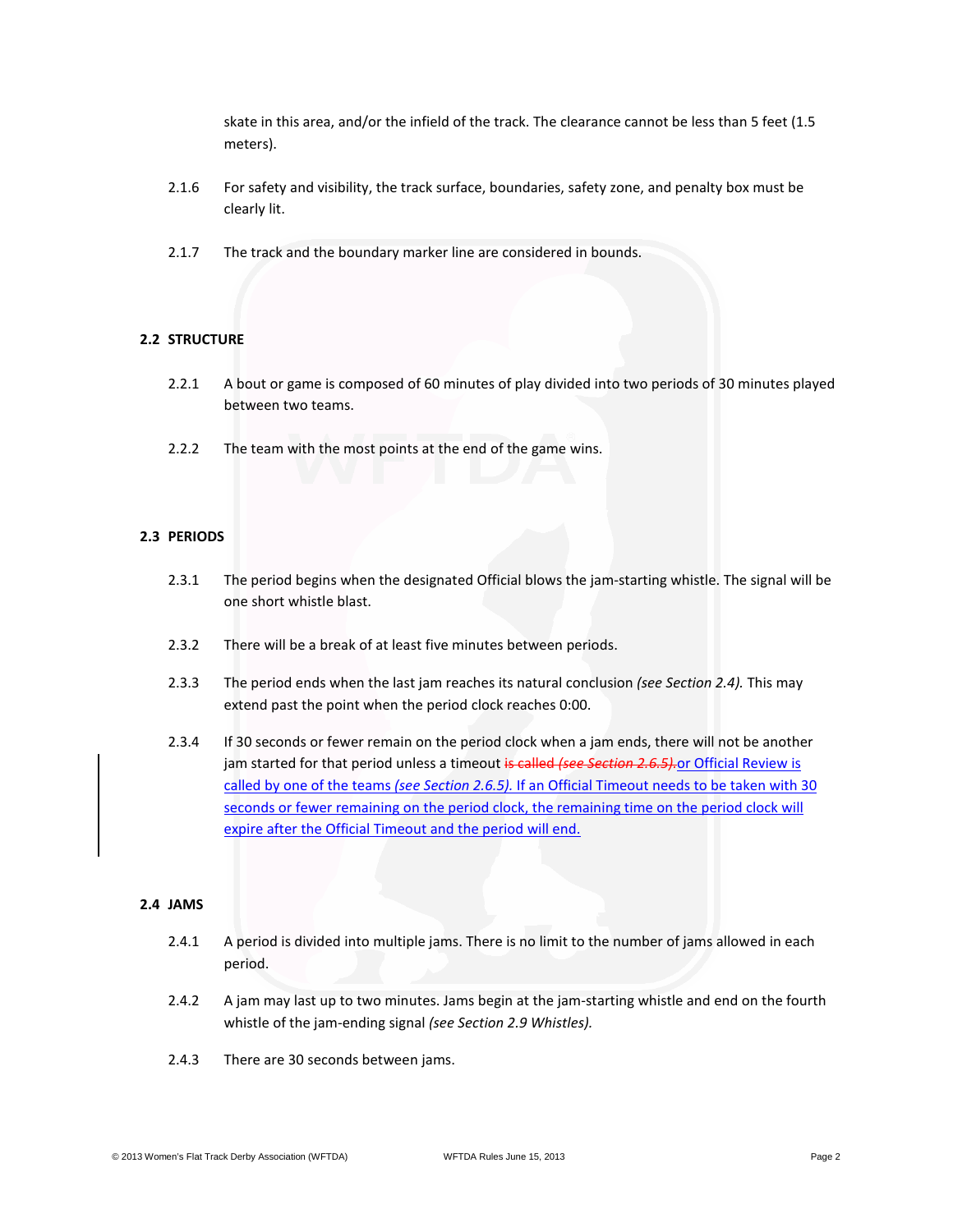- 2.4.4 If allone or more skaters are not on the track completely in bounds at the jam-starting whistle, those skaters will not be permitted to join the jam in progress. No penalty will be issued. will start without the missing skater(s).
- 2.4.5 If skaters are in bounds but not in position at the jam-starting whistle, they will be subject to false startFalse Start penalties (*see SectionsSection 6.13.1 and Section 6.13.22*).
	- 2.4.4.5.1 Jammers are considered in position and ready if they are entirely in bounds-, and on or behind the Jammer line when the jam-starting whistle is blown. Jammers
	- 2.4.5.2 Blockers are subject to false start penaltiesin position and ready if they are not on orentirely in bounds, behind the Pivot line, and in front of the Jammer start-line atwhen the jam-starting whistle *(see Section* is blown.
	- 2.4.5.3 Pivots are in position and ready if they are entirely in bounds, on or behind the Pivot line, and in front of the Jammer line when the jam-starting whistle is blown.
- 2.4.6*.13.22 for specific penalty details*). Jammers and Pivots are permitted to put on their helmet covers after the jam has started. However, each Jammerthey must have their helmet cover on their head or in hand before the jam-starting whistle. A helmet cover cannot enter a jam in progress.

2.4.4.1.1 If the Jammer is not on the track and entirely in bounds when the jam-starting whistle is blown, the Jammer will not be permitted to join the jam in progress.

2.4.7No penalty will be issued.

- 2.4.4.2 Pivots and Blockers are considered in position and ready if they are entirely in bounds by the jam-starting whistle *(see Section 6.13.6).* They are subject to false start penalties if they are not in position *(see Sections 6.13.1 and 6.13.22)*. Pivots are permitted to put on their helmet covers after the jam has started if they have the helmet cover in their hand at the jam-starting whistle. A helmet cover cannot enter a jam in progress.
	- 2.4.4.2.1 If a Pivot or Blocker is not on the track when the jam-starting whistle blows, that skater will not be permitted to join the jam in progress. No penalty will be issued.
- 2.4.5 The jam is over when an official calls it off with four short whistle blasts. The jam ends on the fourth whistle, whether or not the whistles were inadvertent or incorrect.

### **2.5 OVERTIME**

2.5.1 A bout may never end in a tie score. If the score is tied at the end of a bout, an overtime jam will determine the winner. After one minute, the teams will skate a full two-minute jam. This jam will have no Lead Jammer. Penalties will be called. Jammers will begin accruing points on their initial pass. The team with the most points at the end of the overtime jam is the bout winner. If the score remains tied, additional overtime jams will be played until the tie is broken. Additional overtime jams will begin one minute after the end of the previous jam.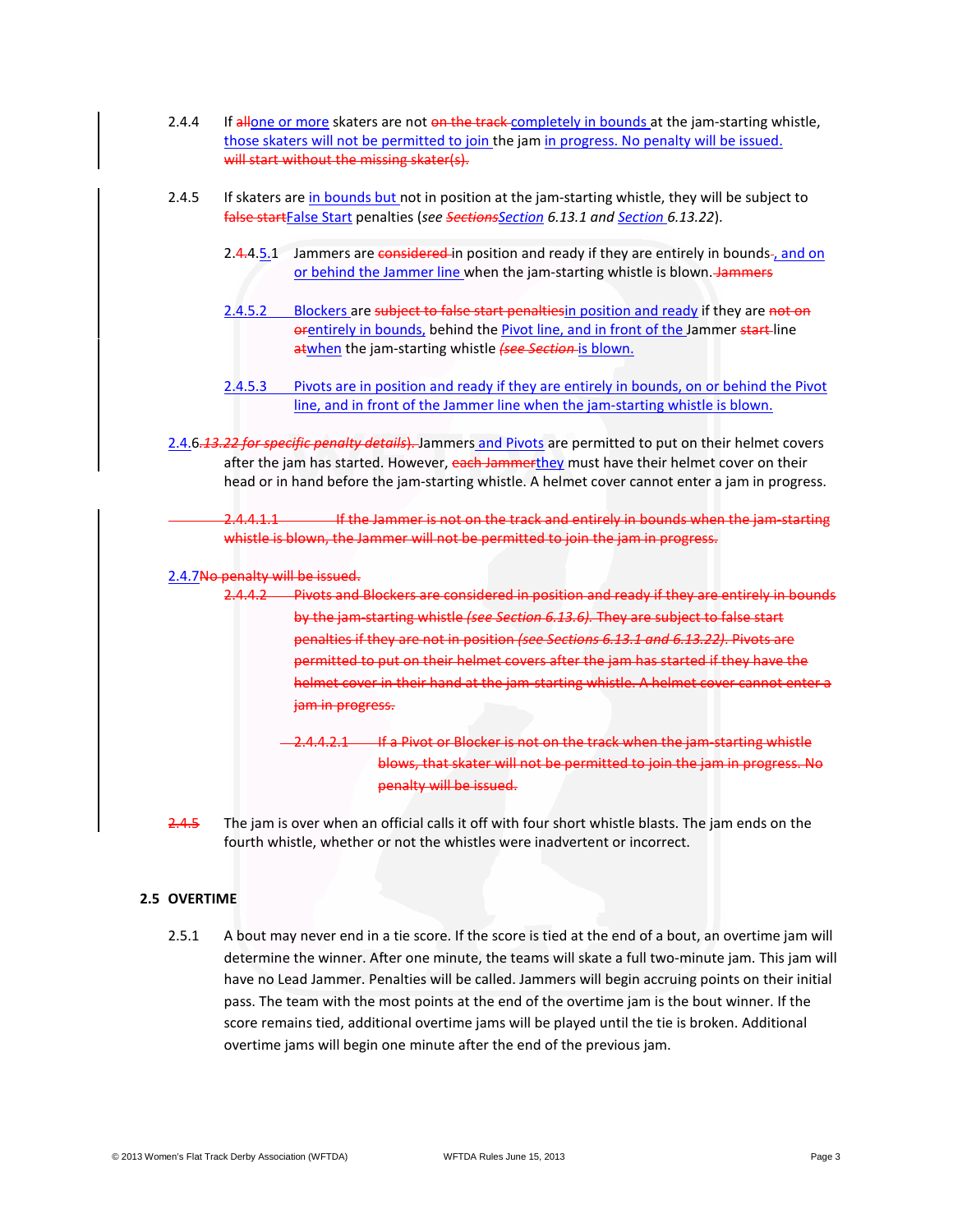- 2.5.1.1 If an overtime jam ends before two minutes for any reason, the bout ends immediately and the score stands. Additional overtime jams will only be played if the score remains tied *(with the exception in 9.2.6.3).*
- 2.5.2 Overtime is not a new period. Overtime is an extension of the final period.

# **2.6 TIMEOUTS**

- 2.6.1 Each team is allowed 3 one-minute timeouts per game.
- 2.6.2 To take a timeout the Captain or Designated Alternate will signal the officials and make a "T" hand signal to request a timeout. Referees will signal for the clock to stop.
- 2.6.3 Teams may take timeouts only between jams.
	- 2.6.3.1 At the conclusion of the timeout, the Referees will direct the skaters to return to the track and start the next jam as soon as possible. The next jam can start as soon as skaters are lined up, but no more than 30 seconds should elapse after a timeout.
- 2.6.4 Referees may call an Official Timeout at any point. This will stop the clock so that referees have time to review a call or adjust the number of skaters on the floor *(see Section 2.8.2.2*).
	- 2.6.4.1 If the officials call a time outtimeout during a jam in progress, the jam will end and a new jam will be run if there is time remaining on the official period clock *(see Sections 2.3.4 and 9.2.6.3)*.
- 2.6.5 After a timeout the period clock does not resume until the next jam starts.

# **2.7 PENALTY BOX**

- 2.7.1 Benches or seats must be provided to make up the "Penalty Box." This is the designated area where penalty time will be served. The benches or seats must be capable of accommodating a total of six skaters (three from each team).
- 2.7.2 The penalty benches must be situated in an easily accessible, neutral area close to the track. Teams may use separate penalty boxes.

# **2.8 CLOCKS**

- 2.8.1 Each game will have separate penalty clocks, jam clocks, and period clocks.
- 2.8.2 Official Period Clock
	- 2.8.2.1 The official period clock starts on the jam-starting whistle of the first jam.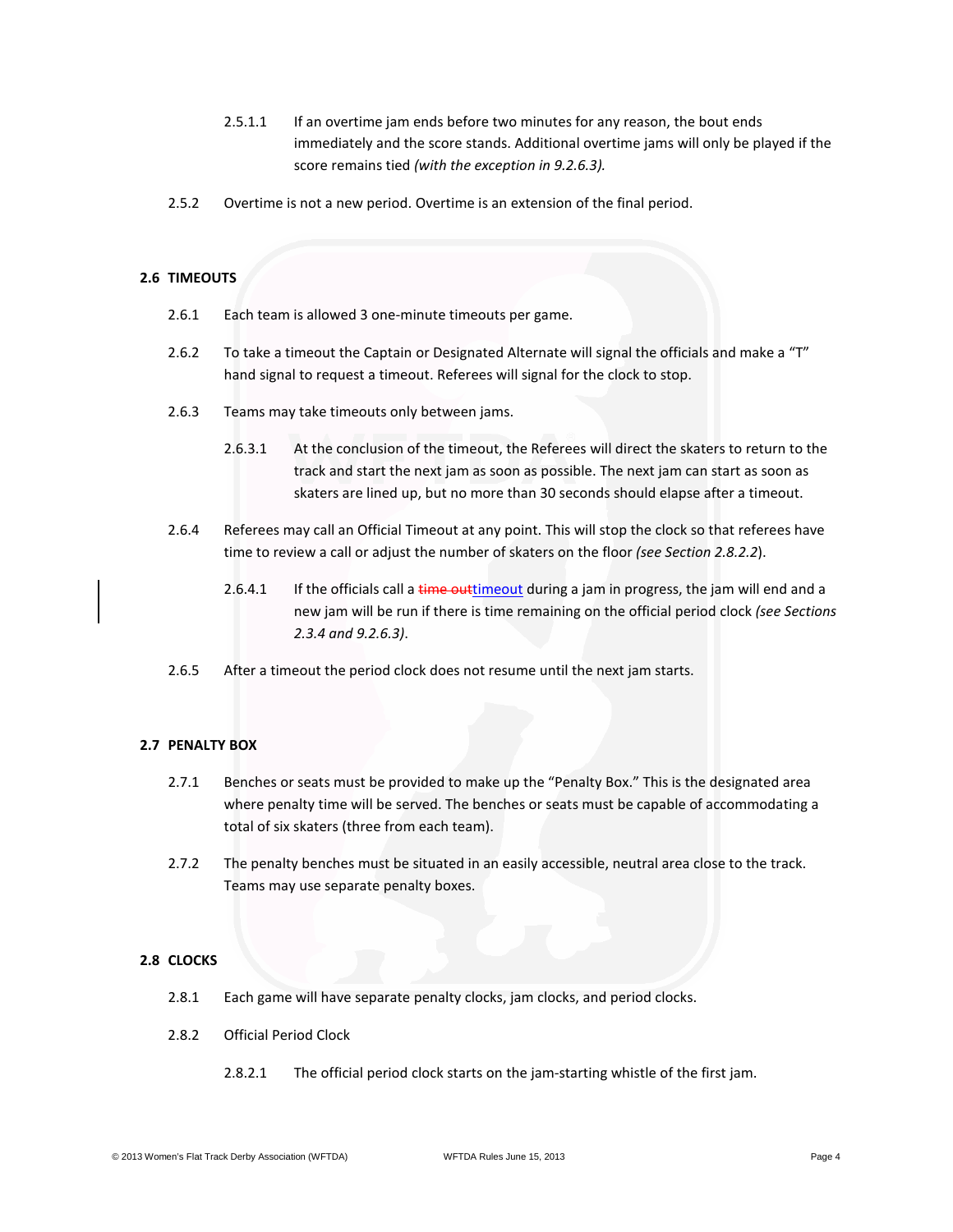- 2.8.2.2 The official period clock does not stop between jams unless a timeout is called. The period clock stops during a timeout.
- 2.8.2.3 Officials must stop the official period clock between jams when time exceeds 30 seconds.
- 2.8.2.4 The official period clock must be highly visible to referees, teams, and fans.
- 2.8.3 Official Jam Clock
	- 2.8.3.1 The official jam clock starts on the jam-starting whistle.
	- 2.8.3.2 The official jam clock stops at the end of each jam (on the fourth whistle).
	- 2.8.3.3 The official jam clock must be highly visible to referees, teams, and fans.

### 2.8.4 Penalty Clocks

- 2.8.4.1 Each game must have enough time clocks to time all penalties simultaneously *(see Section 7.2.34 for details on penalty timing procedures).*
- 2.8.4.2 All penalty clocks stop between jams *(see Section 7.2.34 for procedure).*
- 2.8.4.3 Penalty clocks are not required to be visible to referees, teams, and fans. While in the Penalty Box, skaters may request knowledge of how much penalty time they have remaining.

### **2.9 WHISTLES**

| <b>DESCRIPTION</b>   | <b>WHISTLE SIGNAL</b> |
|----------------------|-----------------------|
| Jam-starting Whistle | One short             |
| Lead Jammer          | Two rapid             |
| <b>Major Penalty</b> | One long              |
| Jam Called Off/Ended | Four rapid            |

# **2.10 OFFICIAL REVIEWS**

- 2.10.1 Official Review. A team request for a review of an Official's decision. There is no limit to the type of objection brought up during an official review.
	- 2.10.1.1 A Captain or Designated Alternate requests an official review by asking the Head Referee for a timeout.
	- 2.10.1.2 During the official review, the Head Referee will conference with both Captains.
	- 2.10.1.3 The Captain requesting the review will explain the purpose of the review.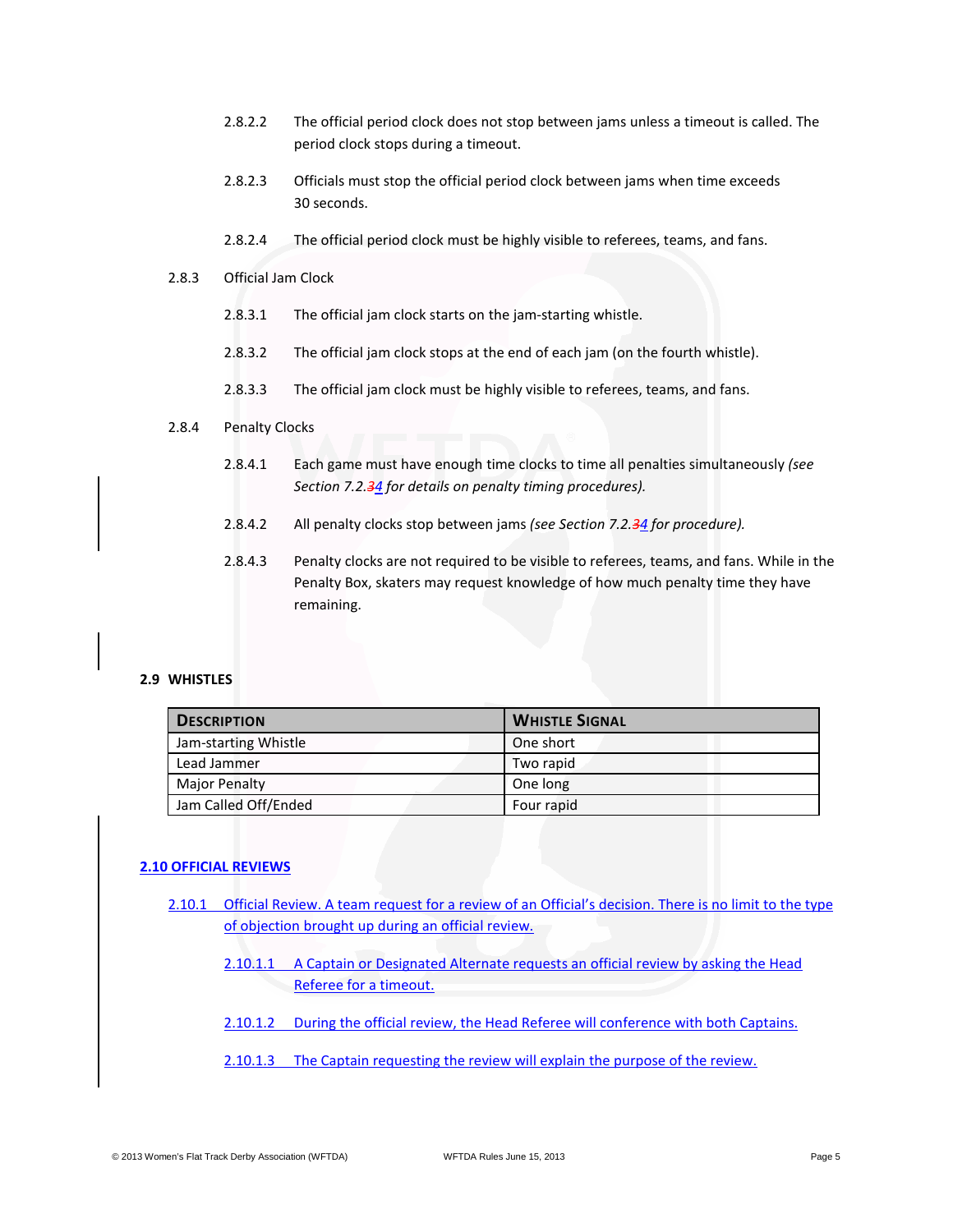- 2.10.1.4 The Head Referee will investigate the review with the other referees and officials, and use the information gathered to render a decision.
- 2.10.1.5 The Head Referee will announce a decision. This decision is final.
- 2.10.2 A team is allowed up to one official review per period.
- 2.10.3 Official reviews must be requested before the following jam starts. Only the immediately preceding jam is subject to official review.

# **3 SKATER POSITIONS AND IDENTIFICATION** 3 SKATER POSITIONS AND IDENTIFICATION

Skater positions refer to the position a skater is playing in a given jam. A skater retains their position until the next jam starts. A skater is not limited in the number of positions that skater may play during a bout, but is limited to playing one designated position at a time. A maximum of four Blockers and one Jammer from each team are allowed on the track during play; only one of the Blockers may be a Pivot Blocker *(see Sections 3.2 and 3.3).*

# **3.1 BLOCKER**

- 3.1.1 Blockers are positional skaters that form the pack. There can be four Blockers from each team with one allowed to be the Pivot Blocker. Blockers never score points.
- 3.1.2 Prior to the start of a jam, Blockers line up behind the pivotsPivots, if the Pivot is upright and on the Pivot Line, and ahead of the Jammers *(see Section 4.2 Pre-Jam Position).Positioning).* Prior to the start of a jam, if a skater coming onto the track commits a penalty, they will serve as a Blocker.
- 3.1.3 Blocker Identification: non-Pivot Blockers do not wear helmet covers. Blockers' helmets may be of the same color as the base color of a team's helmet covers and may not have any marks that might be confused with stripes or stars. (Skater numbers are permitted on helmets per *Section 3.7.5.2*).

### **3.2 PIVOT BLOCKER**

- 3.2.1 A Pivot is a special subset of a Blocker. A Pivot must be wearing the Pivot helmet cover to have any of the Pivot position rights or privileges; otherwise the skater who is holding the Pivot helmet cover is a Blocker with the only distinction being that they can gain those rights and privileges by putting the Pivot helmet cover on. The position of Pivot cannot be transferred. It is not mandatory to field a Pivot Blocker.
	- 3.2.1.1 A Pivot Blocker's privileges include:
		- 3.2.1.1.1 Prior to the start of a jam, Pivots may line up on the Pivot Line, as specified in *Section 4.2.2 Pivot Starting Position*.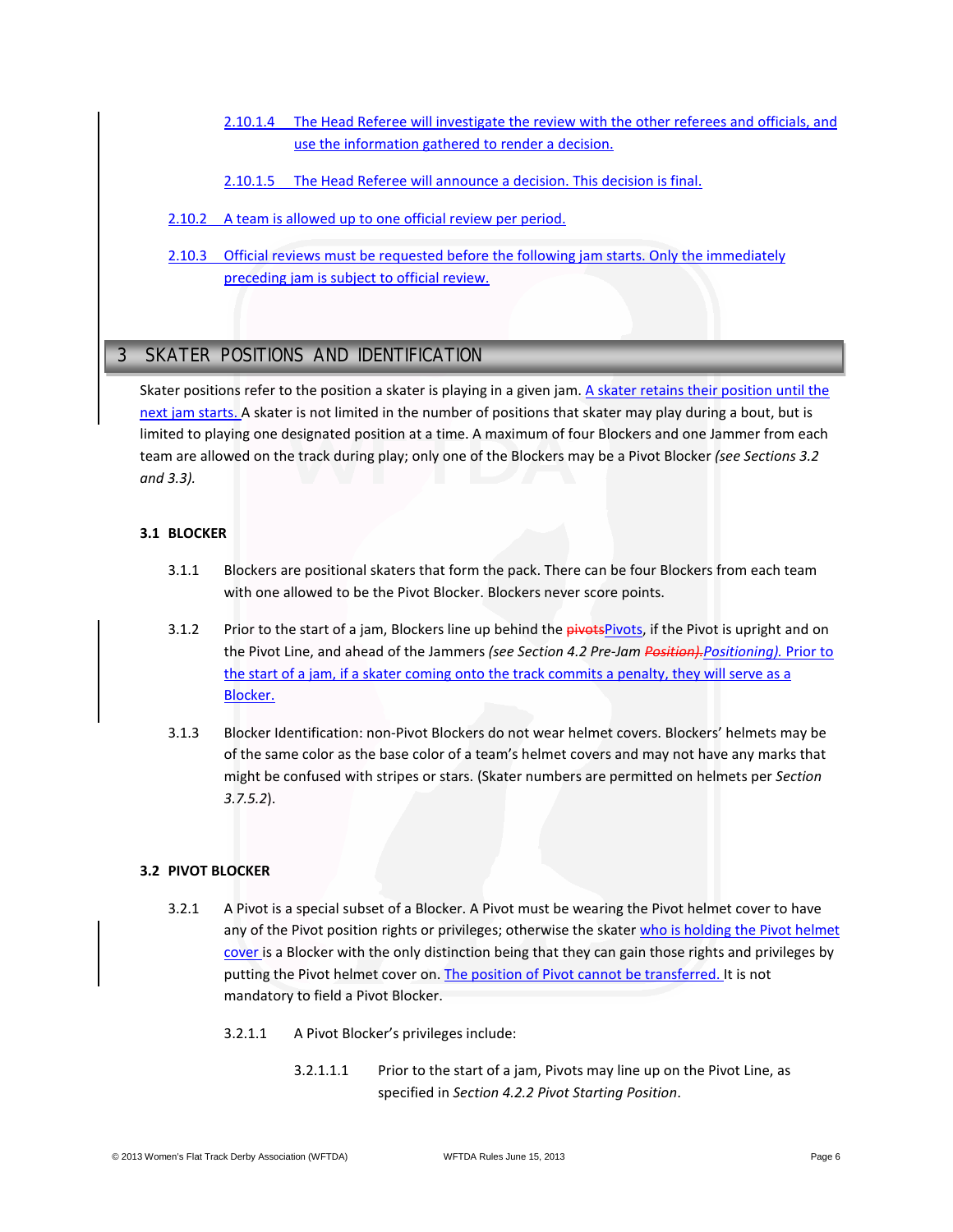- 3.2.1.1.2 In certain circumstances, a Pivot may take over the position of Jammer for their team according to the specifications in *Section 3.5 Passing The the Star.*
- 3.2.2 The Pivot's helmet cover must have a single, solid stripe a minimum of 2 inches (5 cm) wide running from front to back. Helmet cover base color and stripe must be of high contrast and easily identifiable.
	- 3.2.2.1 Only the Pivot's helmet cover may have a stripe on it that runs the length of the helmet in any direction or any marks that might be confused with stripes.
	- 3.2.2.2 The Pivot helmet cover must be on the skater's helmet or in the skater's hand before the jam-starting whistle. Helmet covers cannot enter a jam in progress.
	- 3.2.2.3 A skater lined up in the Pivot starting position will not be considered a Pivot unless the skater is wearing or holding a Pivot helmet cover with a visible stripe.
- 3.2.3 If a Pivot cover falls to the ground or is removed from play by any means it may only be recovered by the Pivot.
	- 3.2.3.1 A Pivot may skate in any direction, including out of bounds, to retrieve the Pivot helmet cover, including out of bounds if the helmet cover is itself out of bounds. They are still susceptible to Out of Play penalties.

### **3.3 JAMMER**

- 3.3.1 The Jammer's role is to score points for their team per the specifications in *Section 8 Scoring*. Each team is permitted one Jammer per jam. Prior to the start of a jam, Jammers line up on or behind the Jammer Line as specified in *Section 4.2.4 Jammer Starting Position*.
	- 3.3.1.1 A Jammer's privileges include:
		- 3.3.1.1.1 A Jammer may earn Lead Jammer and so become the only skater with the privilege of calling off (ending) the jam prior to the expiration of the full two minutes *(see Section 3.4 Lead Jammer).*
		- 3.3.1.1.2 A Jammer may pass their position to the team's Pivot according to the specifications in *Section 3.5 Passing the Star*.
- 3.3.2 Jammer Identification: The Jammer's helmet cover must have two stars that are a minimum of 4 inches (10 cm) across, from point to point. Helmet cover base color and stars must be of high contrast and easily identifiable.
	- 3.3.2.1 Only the Jammer's helmet cover may have stars on it or any marks that might be confused with stars.
	- 3.3.2.2 The Jammer helmet cover must be on the skater's helmet or in the skater's hand before the jam-starting whistle. Helmet covers cannot enter a jam in progress.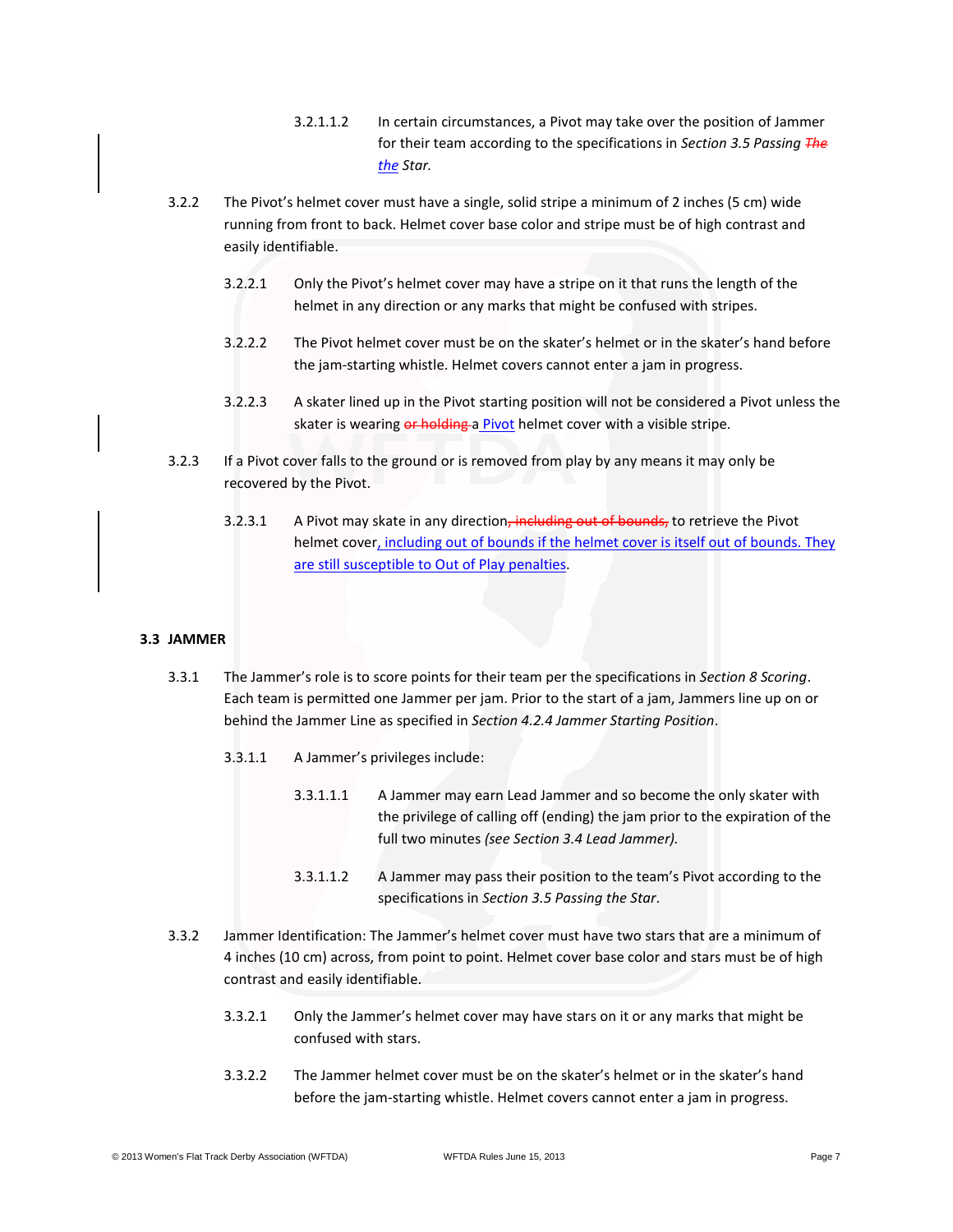- 3.3.2.3 A skater lined up in the Jammer Starting Position will not be considered an active Jammer unless the skater is wearing a helmet cover with visible stars.
- 3.3.3 An inactive Jammer has the advantage of all Jammer abilities except scoring points *(Section 8 Scoring)* and earning Lead Jammer status *(Section 3.4 Lead Jammer).*

#### **3.4 LEAD JAMMER**

- 3.4.1 The Lead Jammer is the only skater who has the privilege of calling off (ending) the jam prior to the expiration of the full two minutes. Lead Jammer is a strategic position established on the Jammers' initial pass through the pack during each jam. The Lead Jammer is the first Jammer to pass the foremost in-play Blocker legally and in bounds and upright, legally, having already passed all other Blockers legally and in bounds and upright, legally. A Jammer who is in bounds but down may earn a pass for opposing Blockers who were ahead of the Jammer but skate clockwise behind the downed Jammer.
	- 3.4.1.1 Lead Jammer status will be signaled immediately after it is earned *(see Section 3.4.2.3).*
		- 3.4.1.1.1 A Jammer must be in bounds to become Lead Jammer. No part of the Jammer's body or equipment may be touching out of bounds. A Jammer does not have to stay in bounds to remain Lead Jammer.
	- 3.4.1.2 A Jammer must be ahead of the foremost in-play Blocker, as demarked by the hips, in order to become Lead Jammer.
	- 3.4.1.3 Jammers do not need to pass Blockers ahead of the legal Engagement Zone in order to become Lead Jammer.
	- 3.4.1.4 During a no pack situation *(per Section 4.1.2),* the Jammer must pass all Blockers to become Lead Jammer.
- 3.4.2 In order to gain Lead Jammer status on the Jammer's initial pass through the pack, a Jammer must pass the foremost in-play Blocker legally and in bounds and upright, legally, having already passed all other Blockers legally and in bounds and upright, legally. A Jammer who is in bounds but down may earn a pass for opposing Blockers who were ahead of the Jammer but skate clockwise behind the downed Jammer.
	- 3.4.2.1 Any legal pass counts. If a Jammer becomes ineligible for Lead Jammer by passing while out of bounds, the Jammer is allowed an opportunity to re-pass and regain eligibility for Lead Jammer status.
	- 3.4.2.2 To remain eligible for Lead Jammer, a Jammer must remain in bounds until they are within the Engagement Zone, the area in which the Jammer may be legally engaged by a Blocker. In the event of a no pack or no Engagement Zone, a Jammer must remain in bounds until reaching within 20 feet (6 meters) of the rearmost Blocker to remain eligible for Lead Jammer. No part of a Jammer's skate(s) or body may touch the ground outside the track boundary before initially entering the Engagement Zone.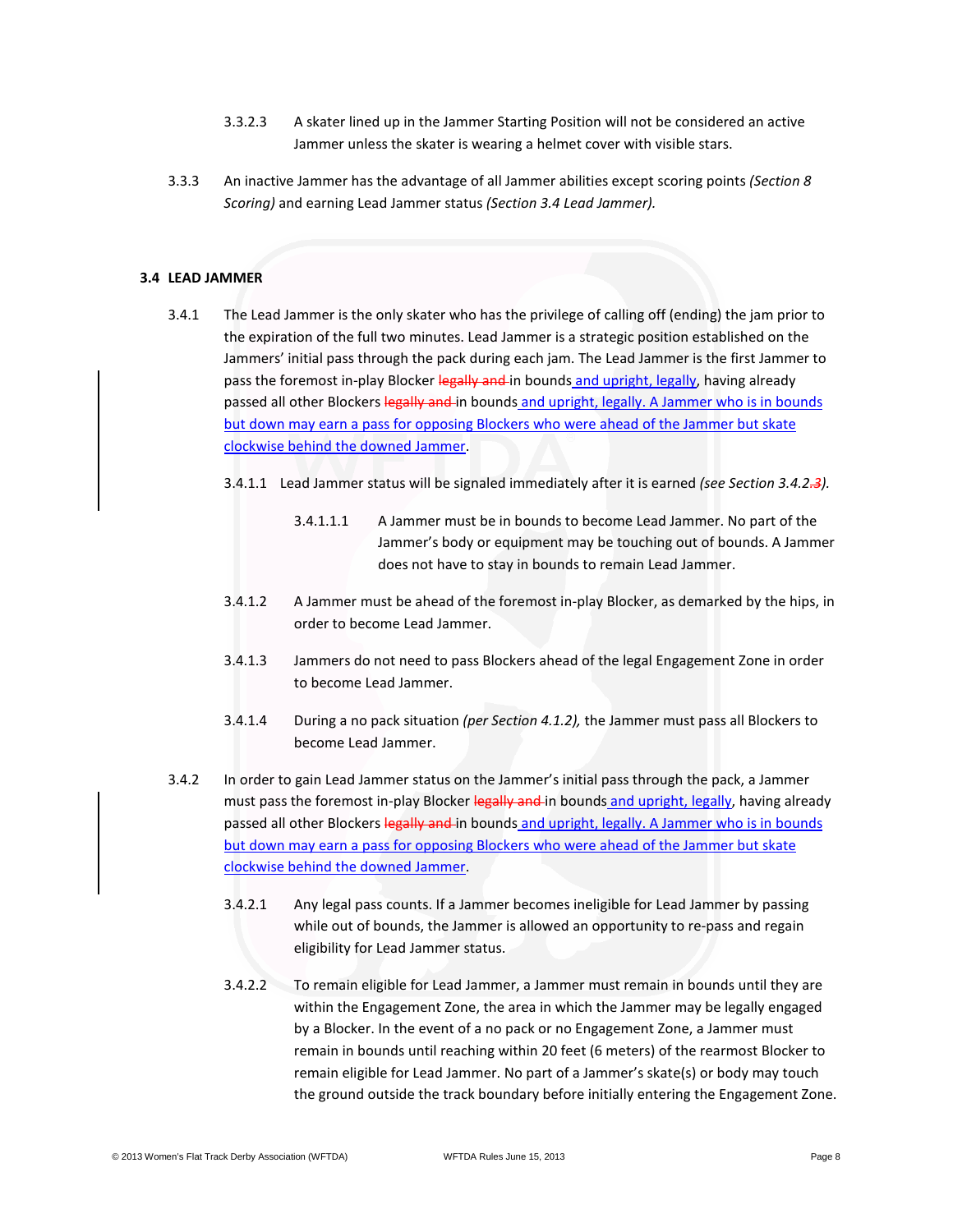Until initially reaching the Engagement Zone, a Jammer may be blocked out of bounds by the opposing Jammer, rendering the Jammer ineligible to become Lead Jammer.

- 3.4.2.3 Once the Jammer has exited the front of the Engagement Zone that Jammer is no longer eligible to re-pass. If the Jammer has not passed all of the skaters Blockers on both teams legally and in bounds, upright, and legally, the Jammer will be declared NOT Lead Jammer at this point.
- 3.4.2.4 In the event both Jammers simultaneously meet all requirements for Lead Jammer, the foremost Jammer, if there is one, will be declared Lead Jammer.
- 3.4.2.5 *(*See Sections 3.4.7 and 7.2.*2*3.2.2 for further information on how a skater sent to the penalty box affects Lead Jammer.
- 3.4.3 A pass is determined by the skaters' hips.
- 3.4.4 If the first Jammer to emerge from the pack does not earn Lead Jammer status on their initial pass through the pack, the second Jammer is eligible to become Lead Jammer, provided that the second Jammer meets the specified requirements. If the second skater also fails to earn Lead Jammer status on their initial pass through the pack, there will be no Lead Jammer for that jam.
- 3.4.5 A Jammer who begins the jam in the penalty box is eligible to earn Lead Jammer status provided that the other Jammer has not already been declared Lead Jammer. A Jammer sent to the penalty box while making their initial pass through the pack is not eligible to become Lead Jammer upon re-entering returning to the jam.
- 3.4.6 The Lead Jammer may call off the jam at any time after their position has been established unless the Jammer has been removed from the jam due to a penalty or their helmet cover has been removed. If the helmet cover is removed by an opponent's action or in the course of natural gameplay, the Jammer may replace the helmet cover and regain Lead Jammer status. The Lead Jammer calls off the jam by repeatedly placing both hands on their hips until the referee whistles the end of the jam. The jam is not over until the referee officially calls off the jam. If there is no Lead Jammer, the jam will run until the full two-minute time limit expires.
- 3.4.7 Once a Jammer has been declared Lead Jammer, Lead Jammer status is retained for the duration of the jam unless the status is forfeited by:
	- 3.4.7.1 The Jammer removing the helmet cover for any reason.
	- 3.4.7.2 Committing a major penalty.
	- 3.4.7.3 Having the helmet cover removed by a teammate.

# **3.5 PASSING THE STAR**

A Jammer may transfer their position to their team's Pivot, allowing said Pivot to become the point-scoring skater for their team for the remainder of the jam. This is commonly referred to as "Passing the Star." Only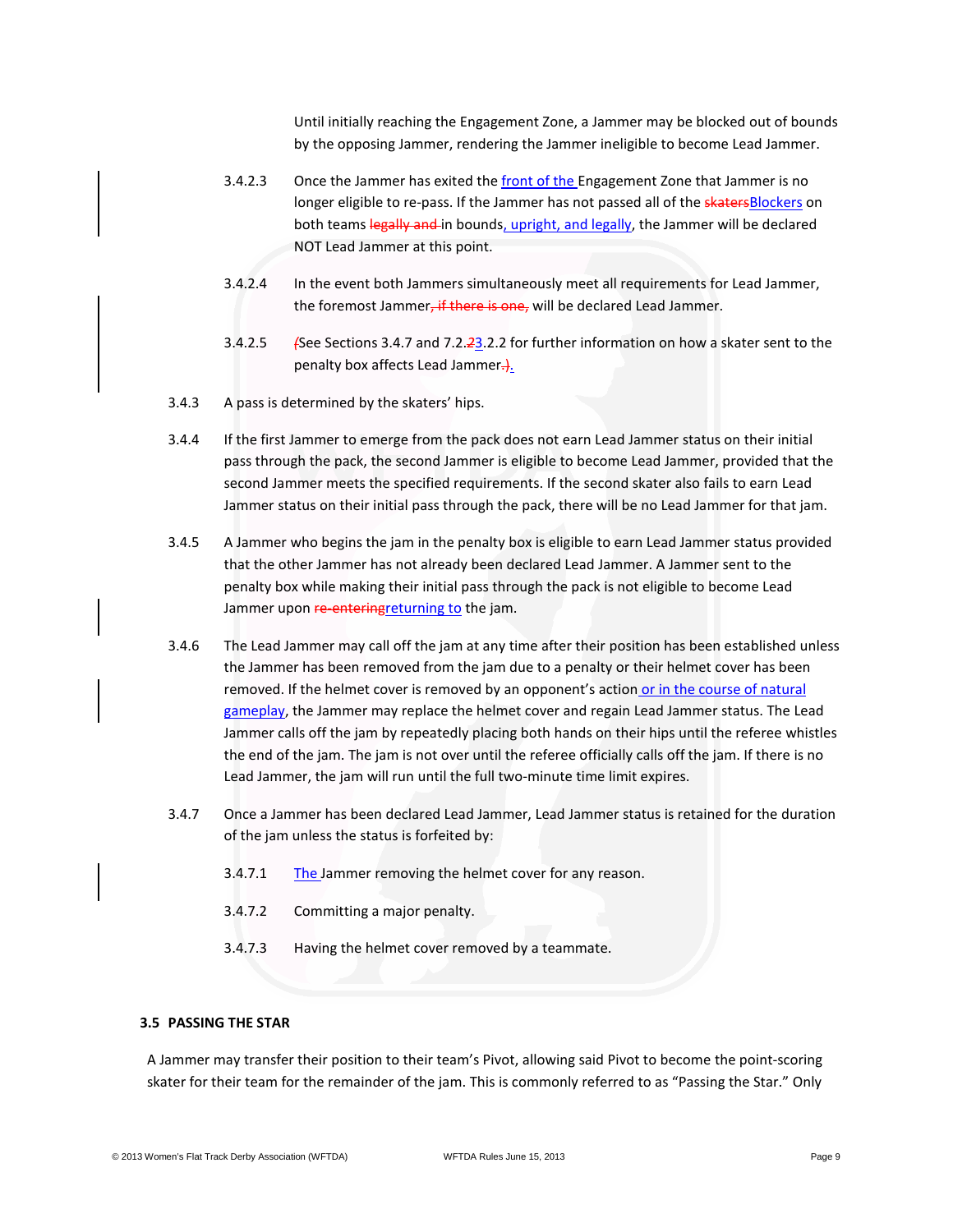the position of Jammer, and not the status of Lead Jammer, may be transferred to a Pivot Blocker. A Pivotturned-Jammer cannot gain Lead Jammer status.

- 3.5.1 The star may be transferred by either Jammer while in the Engagement Zone. Jammers and Pivots must be within the Engagement Zone to pass the star. It is illegal to transfer the star outside of the Engagement Zone or while out of bounds.
- 3.5.2 The star may only be transferred to a Pivot that is in play.
- 3.5.3 The initiator of the star pass is always responsible for the legality of the star pass.
	- 3.5.3.1 Jammers may not pass the star while in route to or in the penalty box.
	- 3.5.3.2 Jammers may pass the star upon returning to play from the penalty box.

3.5.3.3 Jammers may not pass the star to a Pivot who is in queue for the penalty box.

# 3.5.4 Pass Procedure

In order to transfer the Jammer position to the Pivot, a Jammer must remove the Jammer helmet cover and hand it to their team's Pivot. The Jammer helmet cover may not be handed off via other skaters or thrown. The Jammer helmet cover may not be taken off the Jammer's head by the Pivot or another skater. A Jammer who has removed, or whose teammate has removed, the Jammer helmet cover has forfeited:

- 3.5.4.1 The ability to accrue points, unless the Jammer returns the Jammer helmet cover to their head with the stars visible stars.
- 3.5.4.2 The Lead Jammer status.
- 3.5.5 Jammer status is transferred when the Pivot is wearing the Jammer helmet cover on their helmet with the stars visible.
	- 3.5.5.1 In an illegal star pass, the Jammer status is not transferred, even if the Pivot then has possession of the Jammer helmet cover. Both skaters retain their original status and the initiator of the pass is penalized accordingly *(see Section 6.13 Illegal Procedures).*
- 3.5.6 Once Jammer status is transferred, it cannot be transferred back to the original Jammer.
- 3.5.7 A star pass may be blocked by the opposing team by any means of legal blocking.
- 3.5.8 Incomplete Star Passes and Recovery
	- 3.5.8.1 If a Jammer helmet cover falls to the ground or is removed from play by any means, it may only be recovered by the Jammer or Pivot.
		- 3.5.8.1.1 The Pivot is eligible to obtain Jammer status by retrieving a dropped Jammer helmet cover and placing it on their helmet unless the Jammer is in the penalty box, in which case the Pivot will not be considered the Jammer until the original Jammer is released from the penalty box and legally returns to playthe track.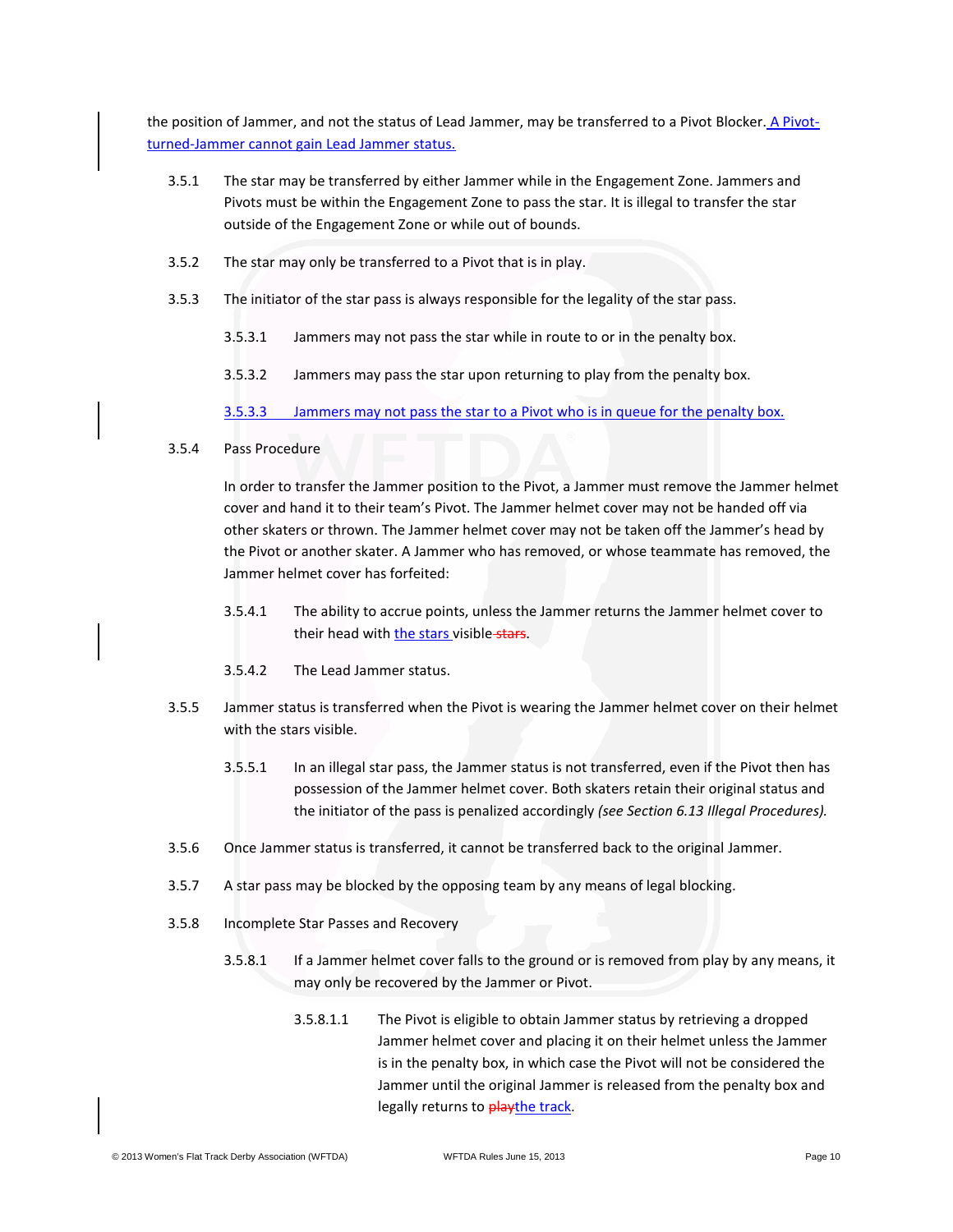- 3.5.8.2 A Jammer or Pivot may skate in any direction, including out of bounds, to retrieve the Jammer helmet cover, including out of bounds if the helmet cover is itself out of bounds. They are still susceptible to Out of Play penalties.
- 3.5.8.3 If a star pass cannot be completed for any reason, the Jammer may return the Jammer helmet cover to their own helmet and regain their active Jammer position, but not Lead Jammer status *(see Section 3.5.4 Pass Procedure).*

### 3.5.9 Pass Completion

- 3.5.9.1 A Pivot that has been passed the star attains Jammer status when the Jammer helmet cover has been placed on their helmet. Until the Jammer cover is on, the Pivot is subject to out of play penalties.
- 3.5.9.2 A Pivot that has been passed the star and has become the Jammer is now subject to all rules per *Section 8 Scoring*. The Pivot picks up where the previous Jammer left off on points scored and number of laps through the pack. The Jammer helmet cover must be on the new Jammer's helmet and the stars must be visible in order for the new Jammer to accrue points.
- 3.5.9.3 A Pivot who has taken the position of Jammer for their team by means of a successful Jammer helmet cover transfer will play the position of Jammer for the remainder of the jam.
- 3.5.9.4 A Jammer who successfully completes a Jammer helmet cover transfer to the Pivot will play the position of Blocker for the remainder of the jam.
- 3.5.10 See *Section 6.13.26* and *6.13.27* for passing the star penalty procedures*.*

# **3.6 HELMET COVERS**

- 3.6.1 Teams must have two sets of different helmet covers available at a bout. A team's helmet cover colors must meet the definition of high contrast beyond a reasonable doubt or the Head Referee shall request that the team use helmet covers that meet the definition. The Jammer's and/or Pivot's helmet cover colors are of high contrast if there is a large degree of visual difference between the star/stripe color and the base color of the cover such that the star/stripe color stands out from the base color.
- 3.6.2 A team's helmet covers are easily identifiable if they can be readily distinguished by officials, other skaters, and fans from the helmets of the Blockers on the track.
- 3.6.3 All helmet covers used by one team must be of the same color scheme (e.g., a team cannot use black base and yellow star/stripe in one jam then yellow base and black stripe in the next jam, or mix color schemes in the same jam).
- 3.6.4 An opposing team may challenge the use of a team's helmet covers if they feel there could be confusion in distinguishing between the Jammer star/Pivot stripe and the base color of the helmet cover compared to the base color and design elements of the team's helmets.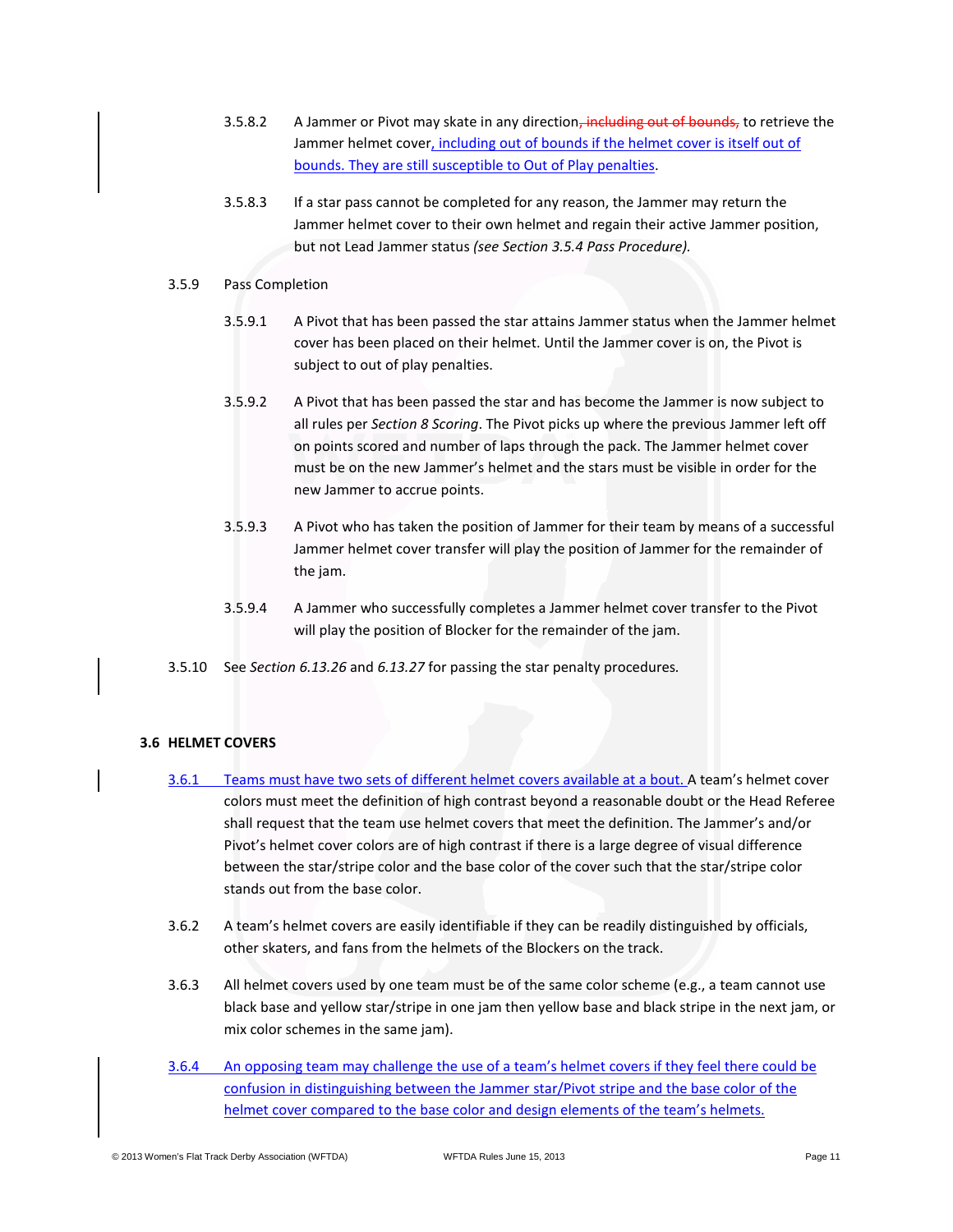- 3.6.4.1 A number on a helmet cannot be confused for a star; however, if the number is surrounded by logos or any design a team may challenge the use of that helmet cover.
- 3.6.4.2 In the event of a challenge by the opposing team that meets the above standard, the Head Referee must require use of the alternate color helmet covers. If a team's helmet cover colors are not identical but very similar, the Head Referee may enforce the helmet cover switch, but is not required to.

# **3.7 UNIFORMS**

- 3.7.1 Each member of a respective team participating in a bout must wear a uniform that clearly identifies that skater as a member of their team.
	- 3.7.1.1 All uniforms shall be in good repair and shall not cause a hazard to other skaters. All patches and numbers must be securely fastened to said uniform. Safety pins or tape are not permitted to fastenattach or modify numbers to a uniform. Tape is allowed on helmets, pads, and jewelry; safety pins are never allowed.
- 3.7.2 The team Captain must visibly display a "C" on their uniform or arm. The team Captain's Designated Alternate must visibly display an "A" on their clothing, uniform, or arm.
	- 3.7.2.1 If the Captain is not able to skate the remainder of the game due to expulsion, fouling out, injury, or emergency, the team has the option to name a new Captain.
		- 3.7.2.1.1 In the instances where the rules call for a Captain to serve a penalty, and a team has not designated a Captain, the team may designate a new Captain at that time. Only if the team refuses to designate a Captain, the Head Referee will select the skater to be designated Captain for the remainder of the bout and serve any applicable penalties.
	- 3.7.2.2 A team may not designate a new Alternate (skating or non-skating) should the Alternate be unable to skate/coach/manage the remainder of the bout.
- 3.7.3 Skater names on uniforms are optional.
- 3.7.4 Each skater participating in a bout must visibly display a unique (with relation to their own team) number on the back of their uniform.
	- 3.7.4.1 The print of the number should must be at least 4 inches (10 cm) tall so that it is legible and large enough to be read by officials who are positioned anywhere within the track or on its boundary.
	- 3.7.4.2 A skater's number must be of a readable font. A number is of readable font if it can be easily read and distinguished from the other skaters' numbers by the officials, other skaters, and fans.
	- 3.7.4.3 A skater's number may contain up to four characters.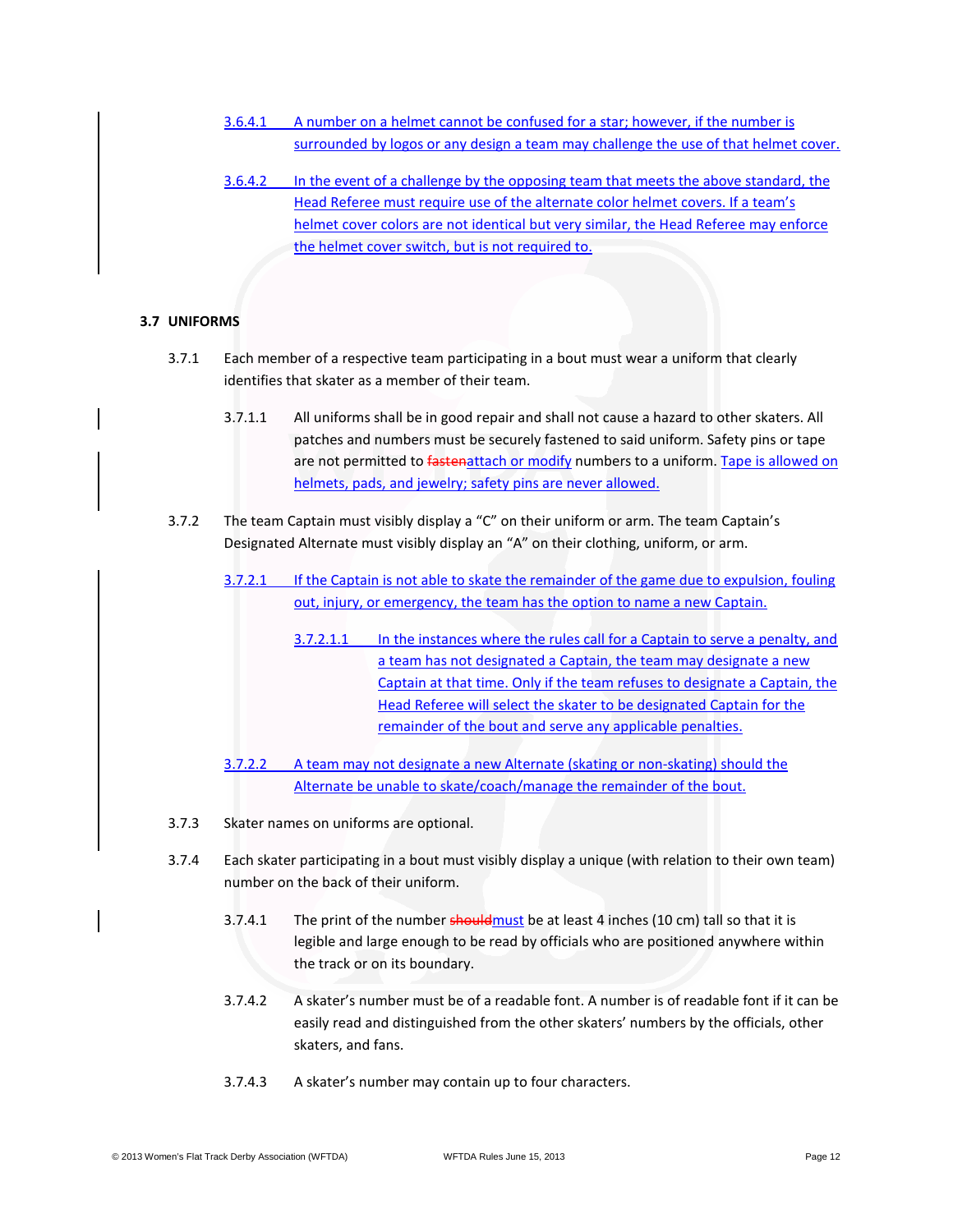3.7.4.4 A skater's number must may be alphanumeric with, and must have at least one numerical digit.

> For example: L5 is an acceptable number, but LV is not. Numbers cannot contain symbols.

- 3.7.4.5 A skater may have small characters preceding or following their skater number on their jersey e.g. 55 mph., 55mph, where "mph" is considerably smaller than 55. These small characters are **not** considered part of the skater's number and they may not inhibit the legibility of the skater's number whatsoever. The maximum size for the small characters is 2 inches (5 cm).
- 3.7.4.6 Skaters on the same team may not have identical numbers. For example, two skaters may not both wear L5, but one may wear L5 and another may wear J5.
- 3.7.4.7 A team's jersey numbers must meet the definition of high contrast beyond a reasonable doubt or the Head Referee shall request that the team provide an alternative that meets the definition.
- 3.7.4.8 A team's jersey numbers are of high contrast if there is a large degree of visual difference between the color of the number and the base color of the jersey such that the number significantly stands out from the base color of the jersey.
- 3.7.5 Each skater participating in a bout must visibly display their number on each sleeve or arm. Numbers must be of high contrast and easily legible. Handwritten numbers on the arm are acceptable.
	- 3.7.5.1 Numbers may be placed on the hip or thigh in addition to the arm/sleeve.

Numbers on hip or thigh must match roster numbers.

- 3.7.5.2 Numbers may be placed on the helmet in addition to the arm/sleeve. Numbers on helmet must match roster numbers.
- 3.7.5.3 The minimum height for a skater's number on the arm/sleeve is 2 inches (5 cm).
- 3.7.5.4 The maximum height for a skater's number on the arm/sleeve is 4 inches (10 cm).

### **3.8 JEWELRY**

3.8.1 Jewelry may be worn during the bout unless deemed a safety hazard by the referees. It is recommended that jewelry be taped or removed. Jewelry must not interfere with play or cause danger to other skaters. Jewelry is worn at the risk of the wearer.

# **3.9 SKATES**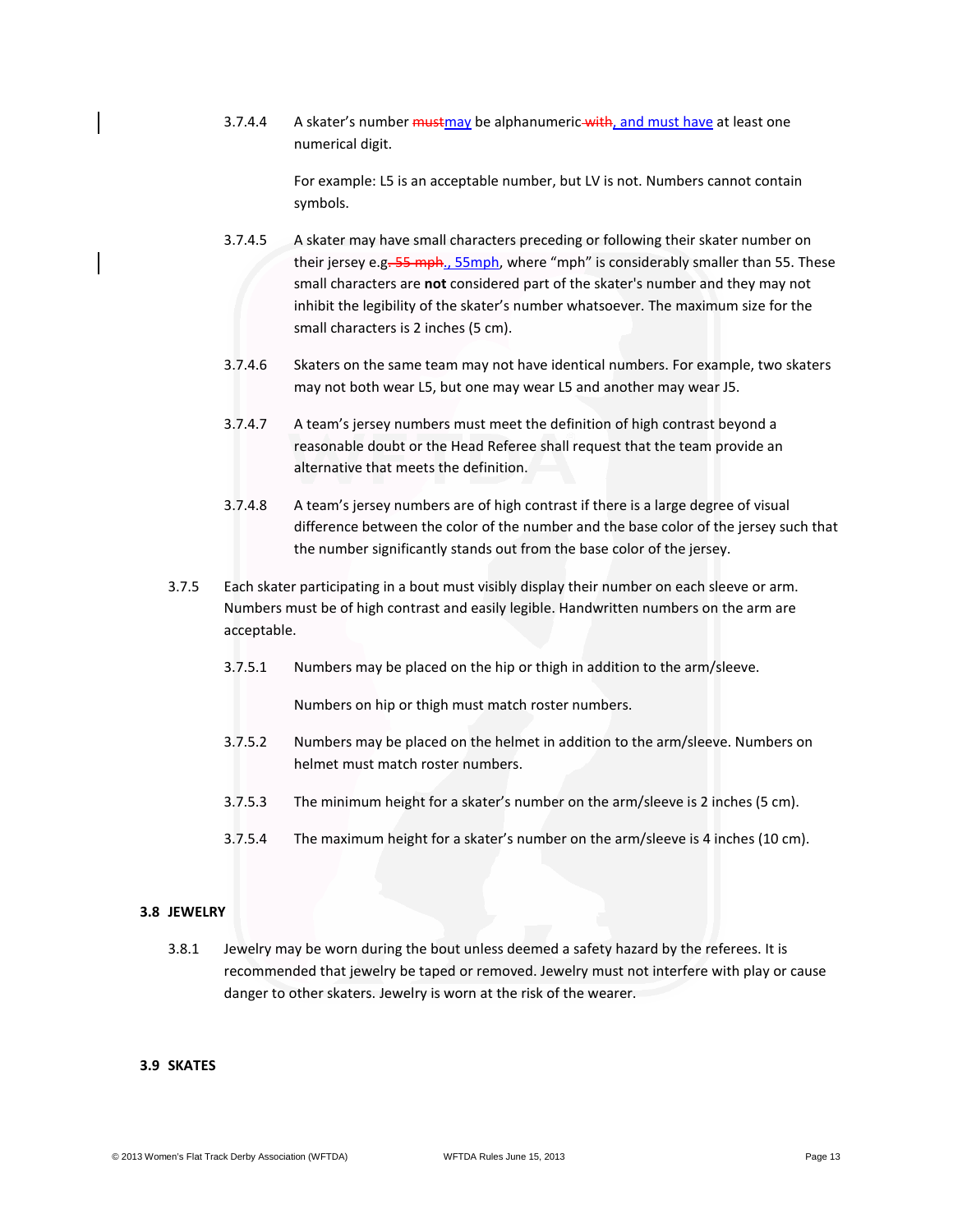3.9.1 Skaters must wear quad roller skates only. Skaters may not wear inline or any other type of skate.

# **4 THE PACK** 4 THE PACK

# **4.1 PACK DEFINITION**

- 4.1.1 The pack is defined by the largest group of in bounds Blockers skating or standing in proximity and containing members from both teams.
	- 4.1.1.1 The pack is comprised of the Blockers. The Jammers are not part of the pack.
	- 4.1.1.2 Proximity is defined as not more than 10 feet (3 m) (as measured from the hips) in front of or behind the nearest pack skater.
	- 4.1.1.3 In order to form a pack, a team must have at least one Blocker on the track at all times.
- 4.1.2 When two or more groups of Blockers equal in number are on the track, are more than 10 feet (3 m) from one another, and no single group meets the pack definition, no pack can be defined. Skaters will be issued a penalty for intentionally creating a no pack situation, or destroying the pack *(see Section 6.10.2).* Both teams are responsible for maintaining a legally defined pack. A skater or group of skaters is always responsible for the consequences of their actions. If their actions create a no pack situation (except those covered in *Section 6.10.2.3*), they should be penalized as directed in *Sections 6.10.9- - 6.10.20.*
	- 4.1.2.1 Distances for determining the pack and the Engagement Zone are measured as the shortest distance parallel to the inside track boundary between skaters' hips (see *Glossary* for "hips").

### **4.2 PRE-JAM POSITIONING**

- 4.2.1 Prior to the start of a jam all skaters must be in position with the Blockers in front of the Jammers. The Pivot Line is a straight line across the track at the head of the straightaway. The Jammer Line is exactly 30 feet (9.14 m) behind the Pivot Line.
	- 4.2.1.1 Blockers must be in a position pre-jam so that the pack will exist behind the Pivot Line and in front of the Jammer Line at the jam-starting whistle, or immediately after the jam-starting whistle should the jam begin with a no pack.
		- 4.2.1.1.1 It is required that more than half of the majority of on-the-track Blockers from each team begin in this pre-jam positioning. A major Illegal Procedure false start penalty will be assessed to the Pivot in that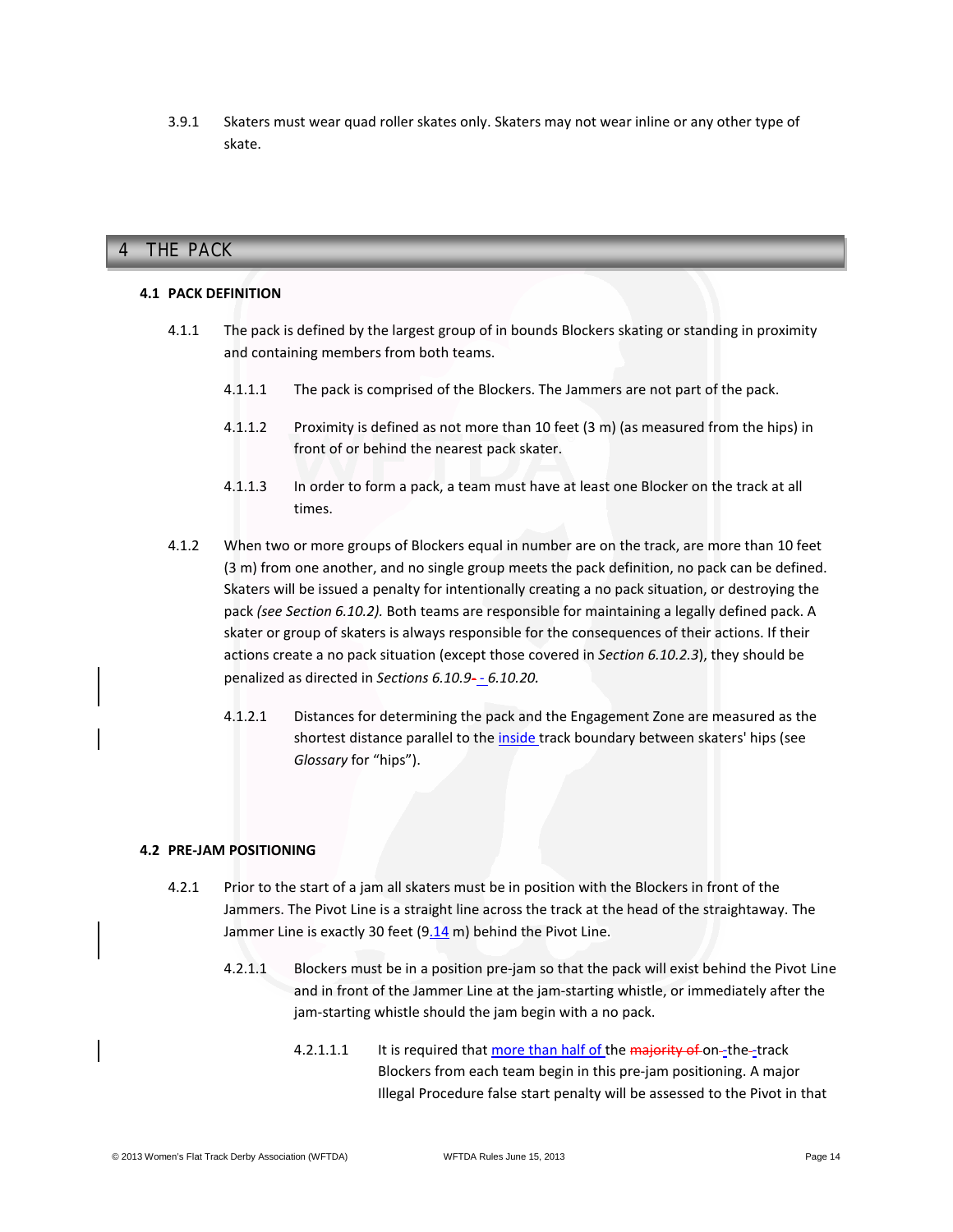jam of the team(s) that did not field enough Blockers in proper pre-jam position *(see Section 6.13.3738)*.

4.2.1.1.1.1 If all of one team's Blockers are lined up out of position per 4.2.1.1, a Delay of Game penalty should be issued when the 30 seconds between jams has expired. (*see Section 6.13.38 and Section 6.15.4*).

- 4.2.1.2 At the jam-starting whistle, Blockers are permitted to be either upright or down on one knee.
	- 4.2.1.2.1 Blockers may not intentionally take starting positions which purposefully prolong that skater's ability to return to an in-play position or a team's ability to reform a pack (e.g., intentionally starting on one's back, intentionally starting in a dog-pile), *see Section 6.13.3637.*
- 4.2.2 Pivot starting positionStarting Position: Only the Pivots may line up on the Pivot Line. Pivots are considered on the Pivot Line when they are upright and also touching the line.
- 4.2.3 Non-Pivot Blocker starting positions: Blockers line up behind the Pivots as demarked by the hips. If a Pivot is not upright and on the Pivot Line, non-Pivot Blockers are not required to line up behind that Pivot.
- 4.2.4 Jammer Starting Position: Jammers line up on or behind the Jammer Line.
- 4.2.5 Blockers may line up in any order behind the Pivots.
- 4.2.6 The pack and Jammers may begin rolling at the jam-starting whistle from the Official.
- 4.2.7 Jammers may not be accelerating at the jam-starting whistle. They are, however, permitted to be moving, coasting, or braking.

# **4.3 JAM POSITIONING**

- 4.3.1 Once the pack is in motion, Blockers may change location as long as they stay within the pack.
- 4.3.2 In play/out of play: When a Blocker is positioned more than 20 feet (6 m) outside the pack or out of bounds that Blocker is out of play and subject to penalties specified in *Section 6.10 Out Ofof Play Penalties.*
	- 4.3.2.1 Blockers who are out of play may not engage the opposing Jammer or Blockers.
	- 4.3.2.2 Blockers who are out of play may not assist their Jammer or other teammates.
	- 4.3.2.3 Blockers who are not part of the pack as illustrated in **Figure 1** but are still in play may block and assist.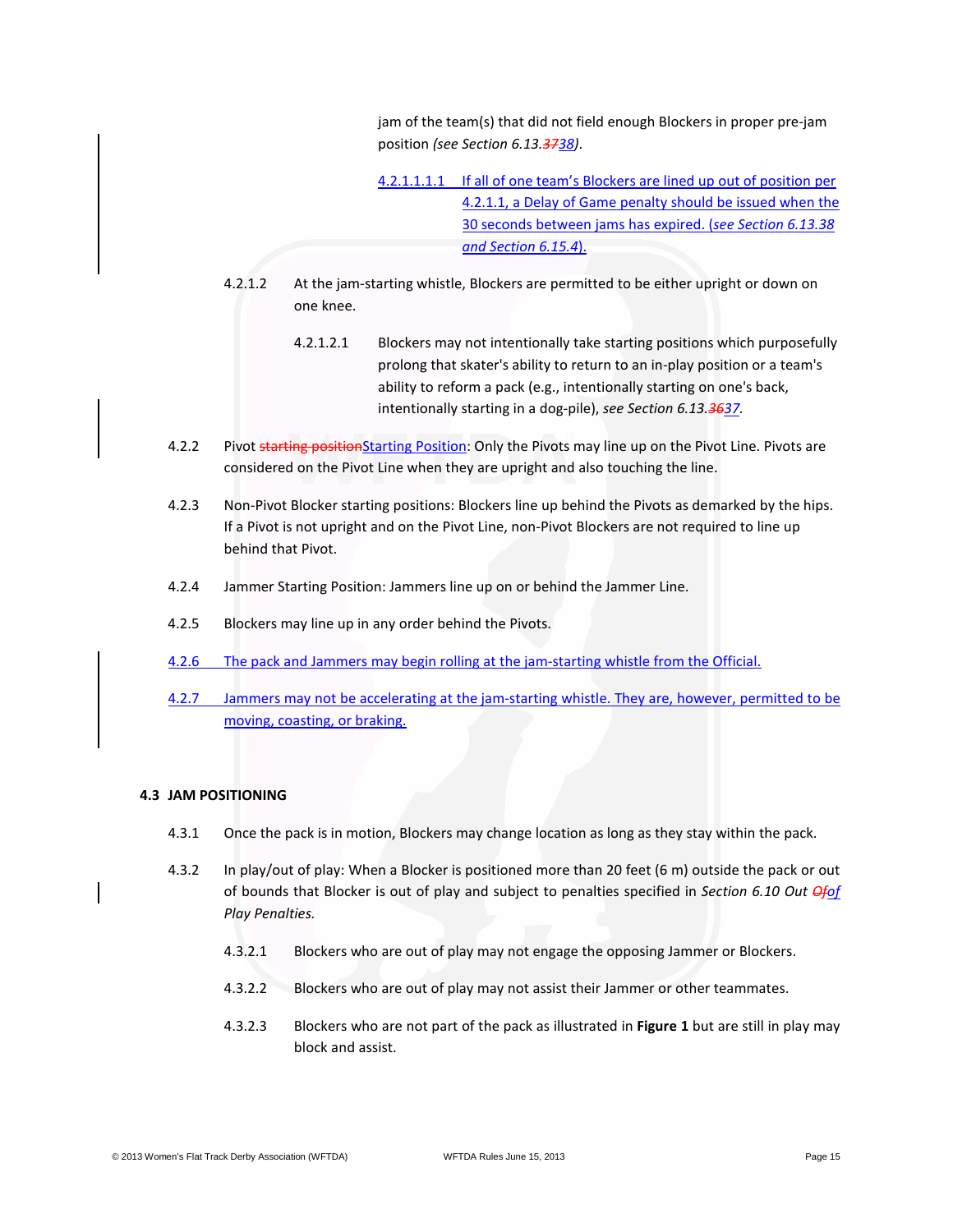# **Figure 1: In/Out of Play Example**



- In the diagram, Group C is the pack as it is the largest group of Blockers skating in proximity and containing members of both teams.
- The two Blockers in Group B are not part of the pack because they are more than 10 feet (3 m) from the pack but are still considered in play as they are within 20 feet (6 m) of the pack. The Blockers are not in danger of an out of play penalty *(see Section 6.10 Out Ofof Play Penalties)*.
- The two Blockers in Group A are considered out of play since they are more than 20 feet (6 m) from the nearest pack skater. Skaters in Group A may be warned they are out of play and will be penalized if they do not return to the Engagement Zone. If they block or assist, they will also receive out of play penalties *(see Section 6.10 Out Ofof Play Penalties).*
- 4.3.3 Blockers who are out of play must slow down or speed up to re-enterreturn to the Engagement Zone.
	- 4.3.3.1 A Blocker who is more than 20 feet (6 m) in front of or behind the pack may receive an out of play warning by a referee. However, a referee is not required to issue a warning prior to giving a penalty.
	- 4.3.3.2 Chice out of play, a Blocker must yield the right of way to the opposing Jammer by physically moving out of the Jammer's path. Any engagement, including passive/positional blocking, can result in a penalty. A warning is not required before issuing a penalty for blocking while out of play. *(see Section 6.10 Out of Play Penalties).*
	- 4.3.3.23 A Blocker who is out of play must re-enters return to the Engagement Zone in the opposite way that Blocker left.
		- 4.3.3.23.1 If the Blocker exited the front of the Engagement Zone, that Blocker must drop back to be considered in play.
		- 4.3.3.23.2 To regain position in the pack after having fallen behind, a Blocker must return to the back of the pack by skating within the track boundaries to be considered back in play.
		- 4.3.3.23.3 Any Blocker who re-enters returns to the Engagement Zone in an illegal manner, such as lapping the pack or being lapped by the pack, is subject to penalties *(see Sections 6.10.14 and 6.10.15)*.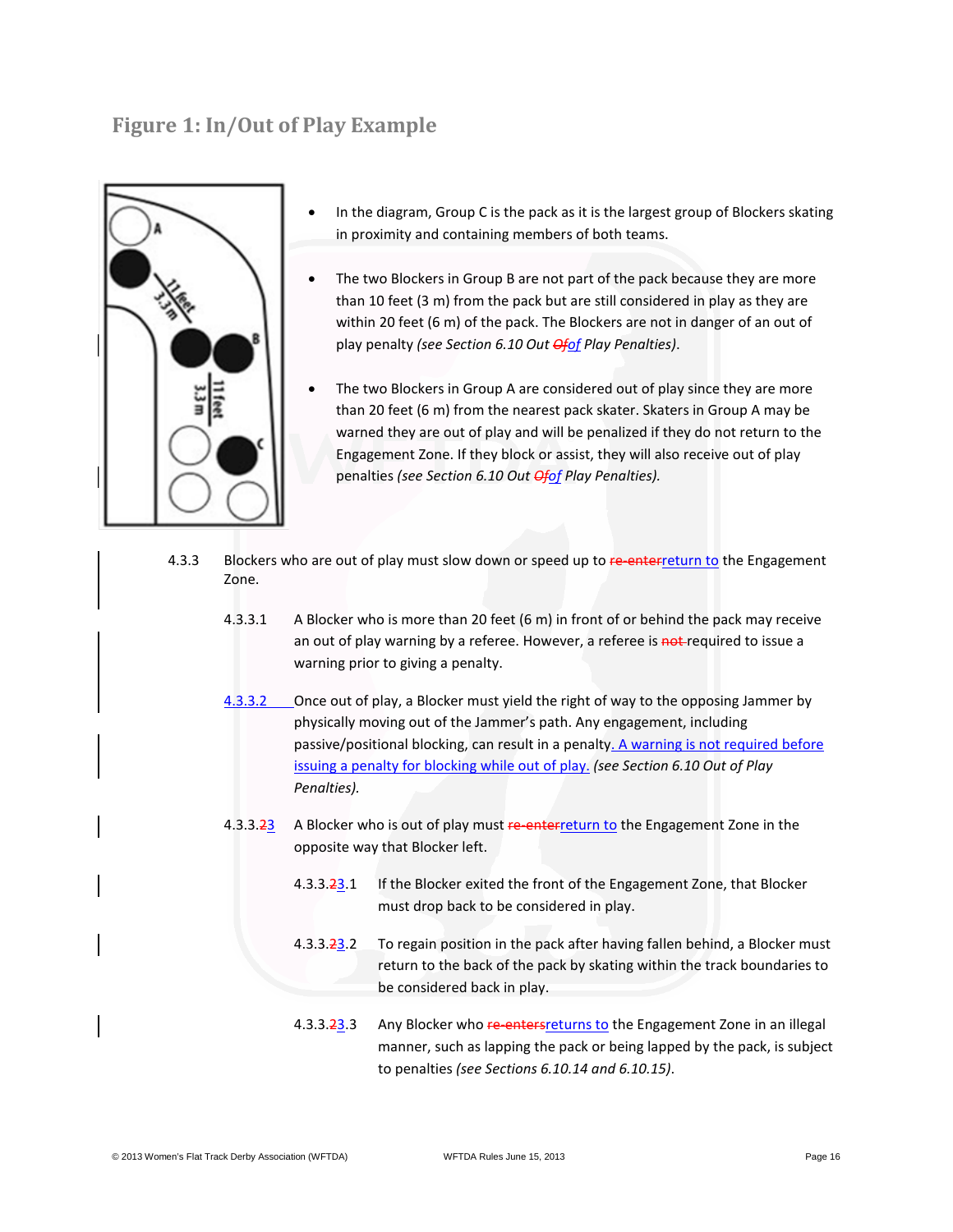- 4.3.4 The Jammers may engage each other anywhere inside the track boundaries for the duration of the jam. When a Jammer is outside of the Engagement Zone the Jammer may only engage the opposing Jammer *(see Section 6.10.3).*
	- 4.3.4.1 If an out of play opposing Blocker initiates contact with the Jammer, the Jammer may legally counter-block.
	- 4.3.4.2 Jammers may not assist teammates that are out of play.

# **4.4 STARTS**

may begin rolling at the jam-starting whistle from

Jammers may not be accelerating at the jam-starting whistle. They are, however, permitted to be moving, coasting, or braking.

# **5 BLOCKING** 5 BLOCKING

#### **5.1 GENERAL BLOCKING**

- 5.1.1 Blocking is any movement on the track designed to knock the opponent down or out of bounds or to impede the opponent's speed or movement through the pack. Blocking includes counterblocking. Blocking need not include contact. Positional blocking is blocking without contact. A skater positioning their body in front of an opposing skater to impede the opposing skater's movement on the track is positional blocking. Positional blocking need not be deliberate and/or intentional to be illegal, e.g. $\frac{1}{2}$  if the blocking skater is not aware of the Jammer's position behind the blocking skater.
	- 5.1.1.1 Counter-blocking is any motion/movement toward an oncoming block by the receiving skater that is designed to counteract an opponent's block. Counter-blocking is treated as blocking and held to the same standards and rules. (*See Section 6.10.5 for Out of Play exceptions)*
	- 5.1.1.2 Only skaters who are in play (as defined in *Section 4.3.2*) may skate in front of an opposing skater to impede the opposing skater's movement on the track. Positional blocking need not include contact.
	- 5.1.1.3 Only skaters who are stepping and/or skating in the counter-clockwise direction may execute a block. It is illegal to block while at a standstill and while moving in the clockwise direction. This includes positional blocking.
	- 5.1.1.4 It is legal to block skaters who are standing on the track.
	- 5.1.1.5 It is legal to block skaters who are skating and/or stepping clockwise or counterclockwise on the track.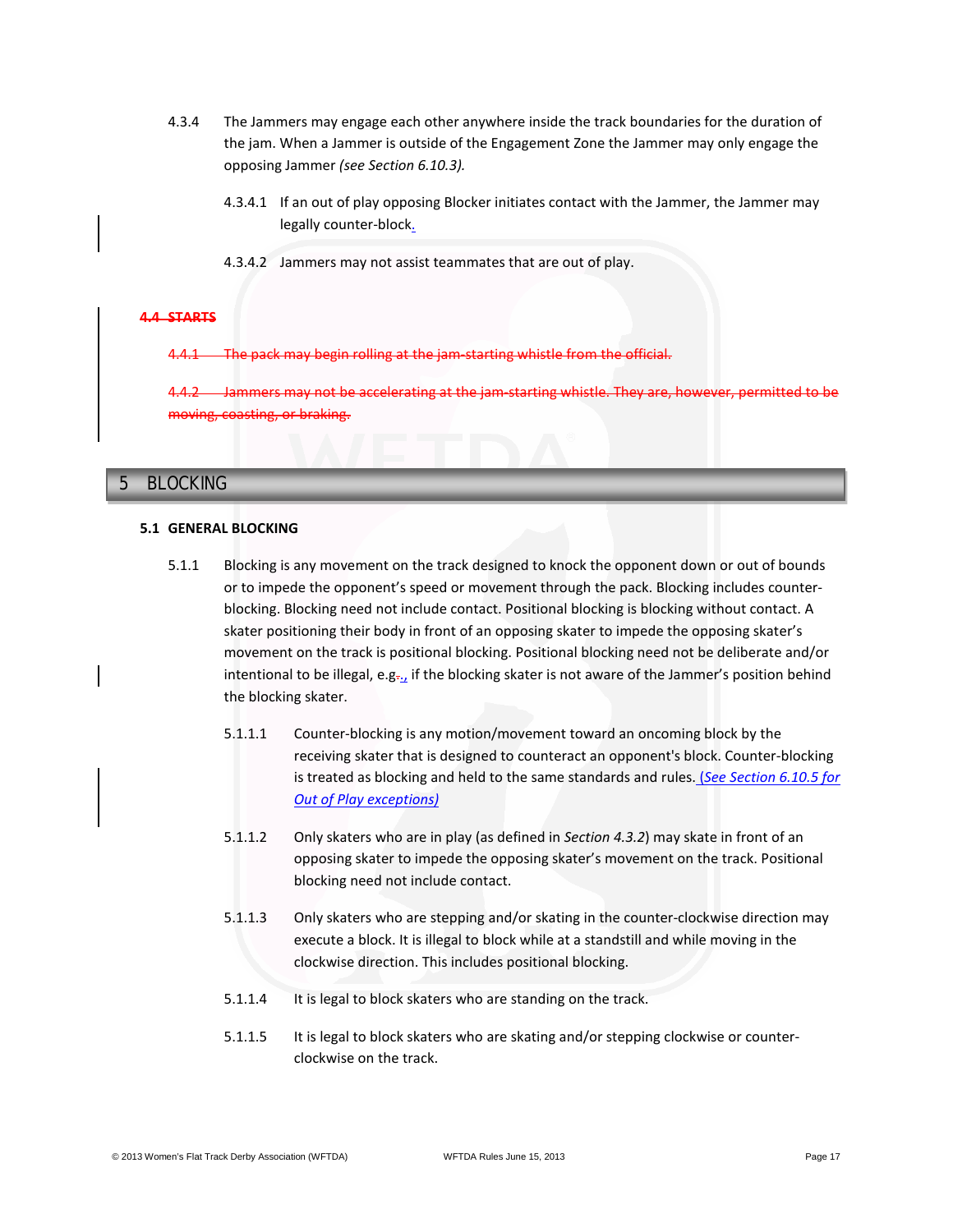- 5.1.2 The skater who makes contact with a target zone of an opponent is considered the initiator of the block. The initiator of the block is always responsible for the legality of their contact.
- 5.1.3 A skater who is in play and stepping and/or skating (i.e.., not down or at a standstill) in the counter-clockwise direction may block or engage an opposing skater at any time during the jam after the jam start whistle has blown.
	- 5.1.3.1 Blockers and Jammers begin at the jam-starting whistle.
- 5.1.4 To ensure safety, skaters may not use dangerous blocking techniques see *Sections 6.1 6.10* and *Section 6.16* for penalties relating to dangerous blocking.
	- 5.1.4.1 Skaters may not block to the back (as defined in *Section 5.2 and 5.3*).
	- 5.1.4.2 Skaters must not skate clockwise in relation to the track when executing a block.
	- 5.1.4.3 Skaters must have at least one skate on the floor when executing a block.
	- 5.1.4.4 Skaters may not execute a block on an opponent who is down, falling, or getting up after a fall. Skaters are considered down if they have fallen, been knocked to the ground, have either or both knees on the ground, or have both hands on the ground. After going down or falling, a skater is considered down until the skater is standing, stepping, and/or skating. Stationary standing skaters are not considered down.

### **5.2 CONTACT ZONES**

Contact between opponents is limited to legal blocking zones and legal target zones.

- 5.2.1 Legal Target Zones: A skater may be hit in the following locations:
	- 5.2.1.1 The arms and hands
	- 5.2.1.2 The chest, front, and side of the torso
	- 5.2.1.3 The hips
	- 5.2.1.4 The mid and upper thigh (including the inner portion)
- 5.2.2 Illegal Target Zones: For safety reasons, a skater may not be hit in the following locations:
	- 5.2.2.1 Anywhere above the shoulders
	- 5.2.2.2 The back of the torso, back of the **booty** buttocks, or back of the thigh
	- 5.2.2.3 Below the mid-thigh
- 5.2.3 Legal Blocking Zones: Apply to the body parts of the skater performing a block. Skaters may initiate contact with the following parts of the body:
	- 5.2.3.1 The arm from the shoulder to the elbow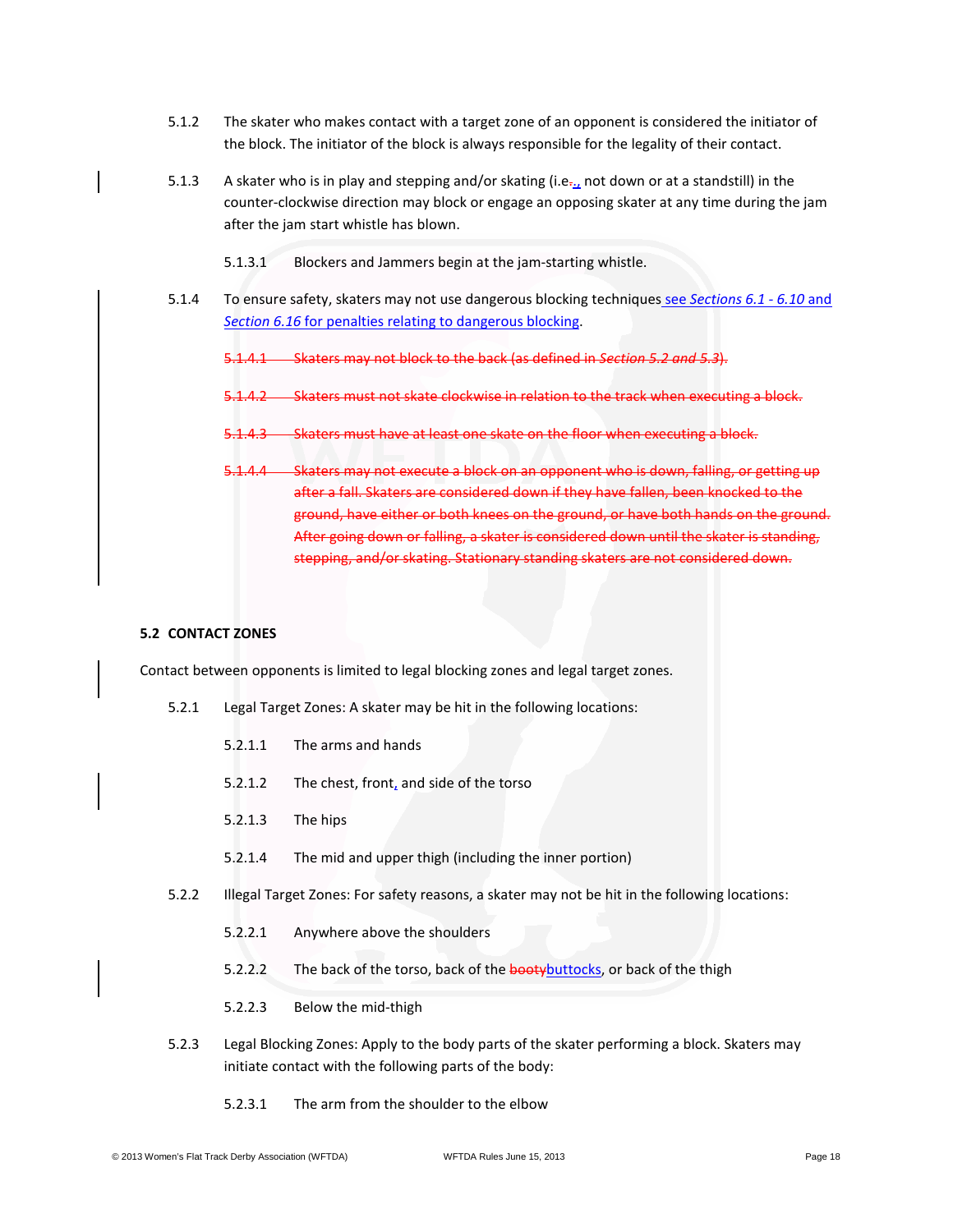- 5.2.3.2 The torso
- 5.2.3.3 The hips and bootybuttocks
- 5.2.3.4 The mid and upper thigh (including the inner portion)
- 5.2.4 Illegal Blocking Zones: Apply to the body parts of the skater performing a block. Skaters may not initiate contact with the following parts of the body:
	- 5.2.4.1 The elbows
	- 5.2.4.2 The forearms and hands
	- 5.2.4.3 The head
	- 5.2.4.4 Below the mid-thigh

#### **5.3 BLOCKING ZONE DIAGRAMS**



**Figure 2**

*Legal Target Zones: The shaded regions are the legal areas to block, hit, or check an opponent. Legal Blocking Zones: The shaded regions are the legal areas with which a skater can block, hit, or check.*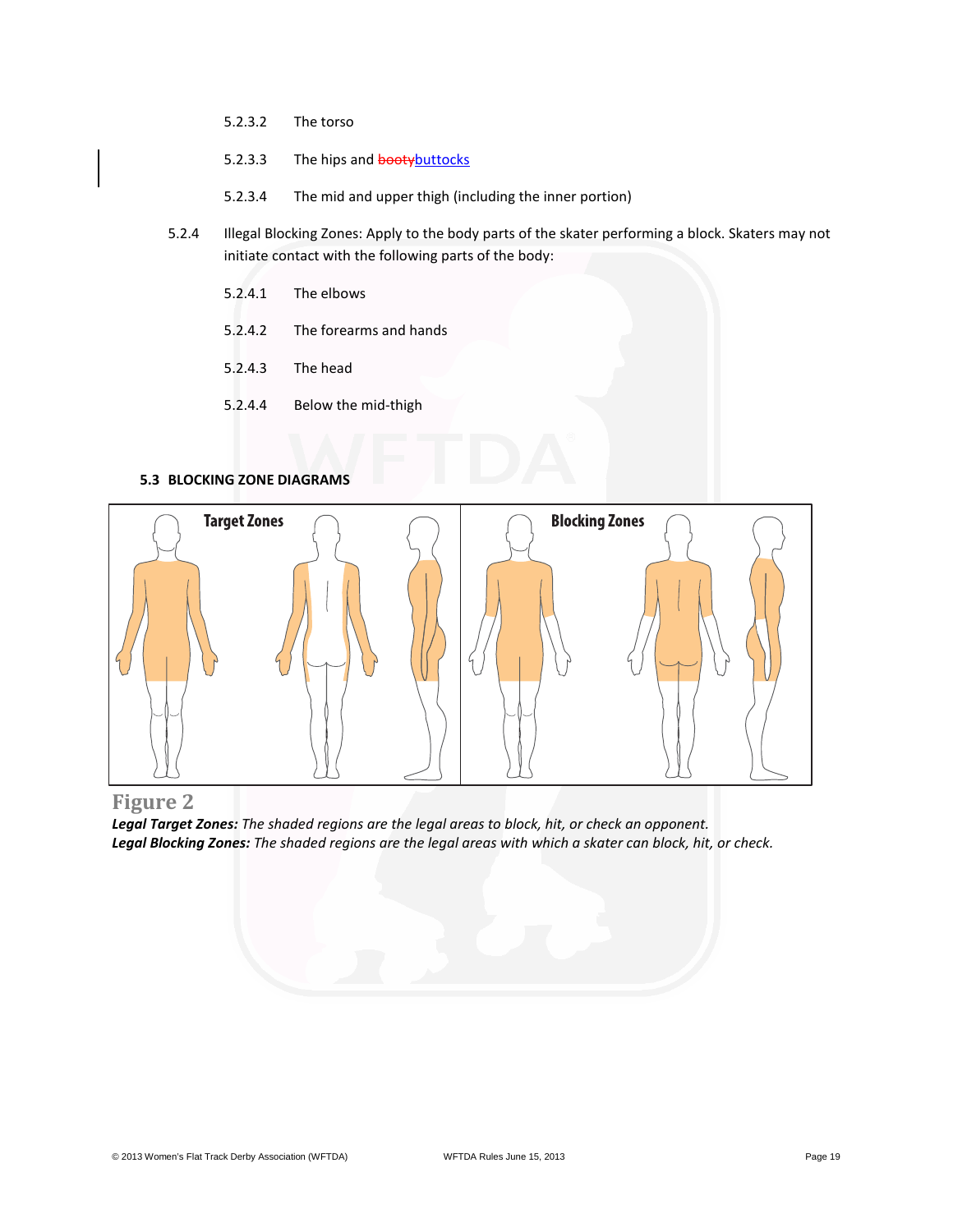# **6 PENALTIES** 6 PENALTIES

A penalty is a punishment, handicap, or loss of advantage imposed on a team or competitor for a rule infraction or a foul. Penalties are applied to both a skater and the position that skater is currently playing. Skaters and teams are assessed penalties due to infractions.

Penalties are signaled and enforced by the referees as they occur during a bout (see *WFTDA RefereeOfficial Hand Signals* for approved hand signals and *Section 2.9 Whistles* for approved whistles). When a skater commits an illegal act, that skater must receive and serve the appropriate penalty. The initiator of a block is always responsible for the legality of contact.

#### **TYPES OF PENALTIES**

The following penalties are addressed in detail in the sections listed below. These sections hold specific examples that are to be followed explicitly. Illegal actions not specified below must be penalized using these specifics as guiding examples.

# **Contact to Illegal Target Zones**

- 6.1 Blocking to the Back
- 6.2 Blocking to the Head/High Blocking
- 6.3 Low Blocking

#### **Contact with Illegal Blocking Zones**

- 6.4 Use of Elbows
- 6.5 Use of Forearms and Hands
- 6.6 Blocking with the Head

#### **Illegal Blocking Penalties**

- 6.7 Multi-player Blocks
- 6.8 Out of Bounds **Blocking Engagement**
- 6.9 Direction of Game Play Penalties
- 6.10 Out of Play Penalties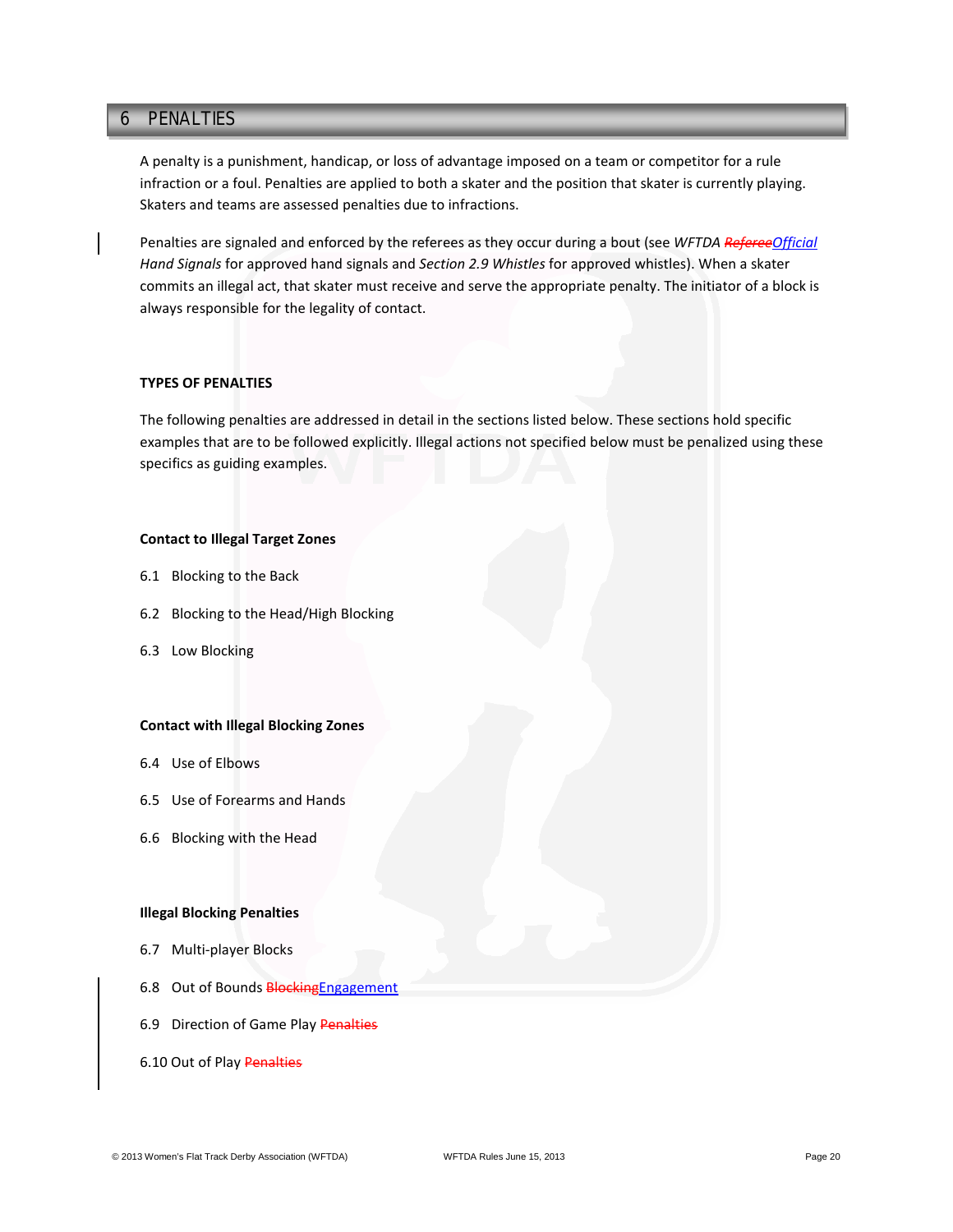#### **Illegal Non-Contact Penalties**

- 6.11 Cutting the Track
- 6.12 Skating Out of Bounds
- 6.13 Illegal Procedures
- 6.14 Insubordination
- 6.15 Delay of Game

## **Illegal Conduct**

6.16 Misconduct /Gross Misconduct

6.17 Gross Misconduct

# **6.1 BLOCKING TO THE BACK**

Hitting an opponent in the back of the torso, back of the legs, or back of the booty buttocks is prohibited *(see Section 5.2.2 for Illegal Target Zones).* Hitting an opponent with a legal blocking zone into a legal target zone while positioned behind said opponent is not blocking to the back and is not illegal.

#### **No Impact/No Penalty**

6.1.1 Any contact to the back of an opponent that forces the receiving opposing skater off balance, forward, and/or sideways, but does not cause the opponent to lose relative position.

### **Major Penalty**

6.1.2 Any contact to the back of an opponent that forces the receiving opposing skater out of their established position. This includes forcing a skater down, out of bounds, or out of relative position.

#### **Expulsion**

The following egregious acts will be automatic game expulsions and can be punished as a multi-game suspension *(see Section 7.4.2.2).* Expulsions will be issued for a conscious and forceful attempt to block an opponent in the back egregiously, whether or not the action was successful.

6.1.3 Intentional, negligent, or reckless illegal contact to the back of an opponent, back of an opponent's legs, or back of an opponent's booty. buttocks.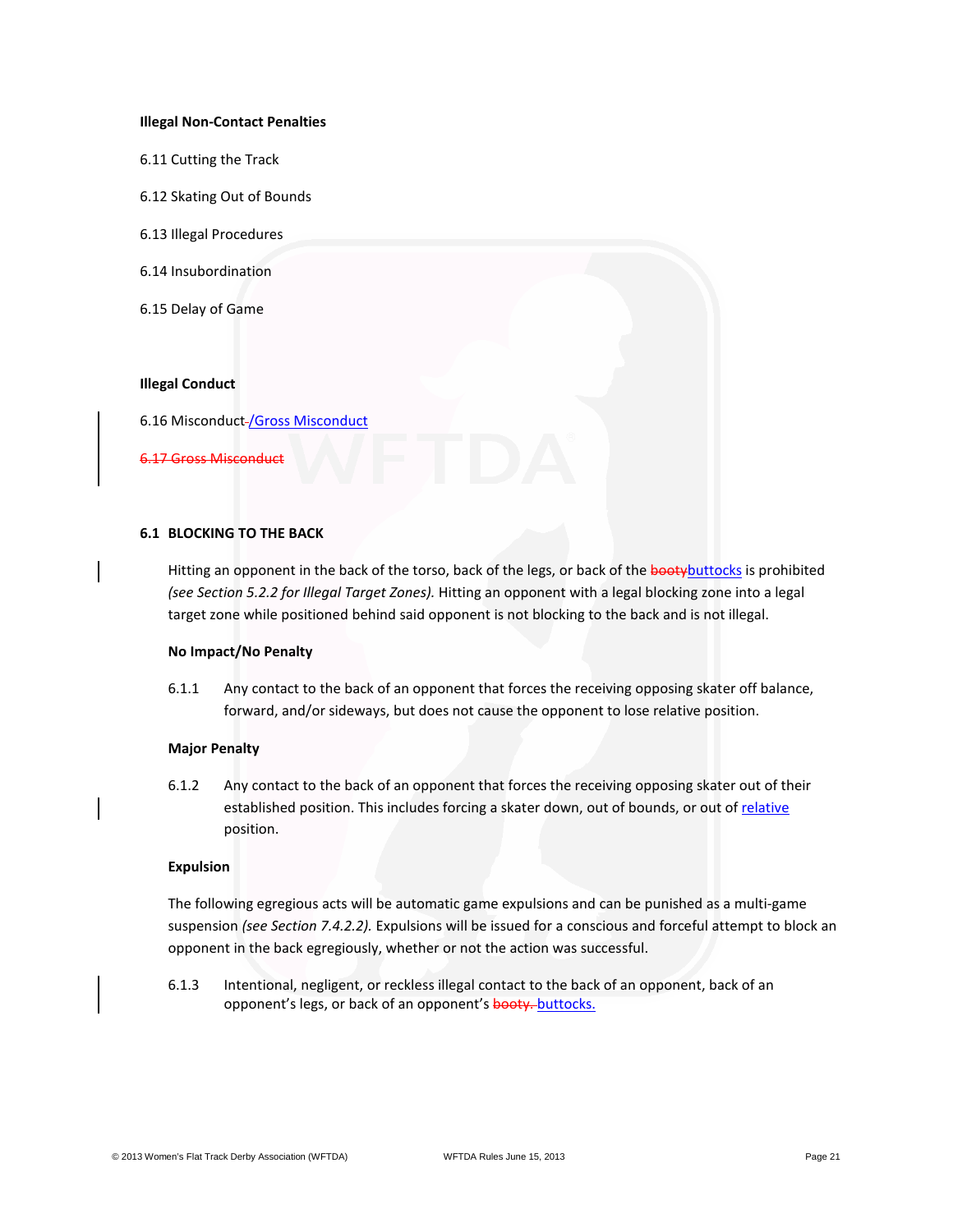# **6.2 BLOCKING TO THE HEAD OR HIGH BLOCKING**

Hitting an opponent above the shoulders is prohibited *(see Section 5.2.2 for Illegal Target Zones).*

### **No Impact/No Penalty**

6.2.1 Contact to the head that is secondary or which results from legally initiated contact. incidental or done by a teammate.

### **Major Penalty**

6.2.2 Any block with *initialforceful* contact landing above the shoulders.

# **Expulsion**

The following egregious acts making contact with the head of an opponent or above the shoulders will be automatic game expulsions and can be punished as a multi-game suspension *(see Section 7.4.2.2).* Expulsions will be issued for a conscious and forceful attempt to commit any of the following egregious acts, whether or not the attempt was successful.

- 6.2.3 Any contact with the head of a skater not wearing a helmet.
- 6.2.4 Intentional, negligent, or reckless contact above the shoulders.
- 6.2.5 Pulling of the head, neck, or helmet.
- 6.2.6 Choking by the helmet straps or otherwise.

# **6.3 LOW BLOCKING**

Skaters may not trip or intentionally fall in front of another skater. Any contact which is initiated below the legal target zone that causes the skater to stumble or fall is considered tripping and/or low blocking. Downed skaters re-enteringreturning to the track are subject to tripping/low blocking penalties even on the first instance, even if the downed skater has fallen small.

### **No Impact/No Penalty**

- 6.3.1 Contact between skates and wheels that is part of the normal skating motion.
- 6.3.2 A skater who "falls small" in an effort to avoid low blocking.
- 6.3.3 Any contact outside of the normal skating motion which lands below the legal target zone that causes an opposing skater to stumble but not fall or lose relative position.
- 6.3.4 Any contact outside of the normal skating motion initiated with a part of the body below the legal blocking zone that causes an opposing skater to stumble but not fall or lose relative position.
- 6.3.5 A downed skater re-entering returning to the track that causes an opposing skater to stumble but not fall or lose relative position.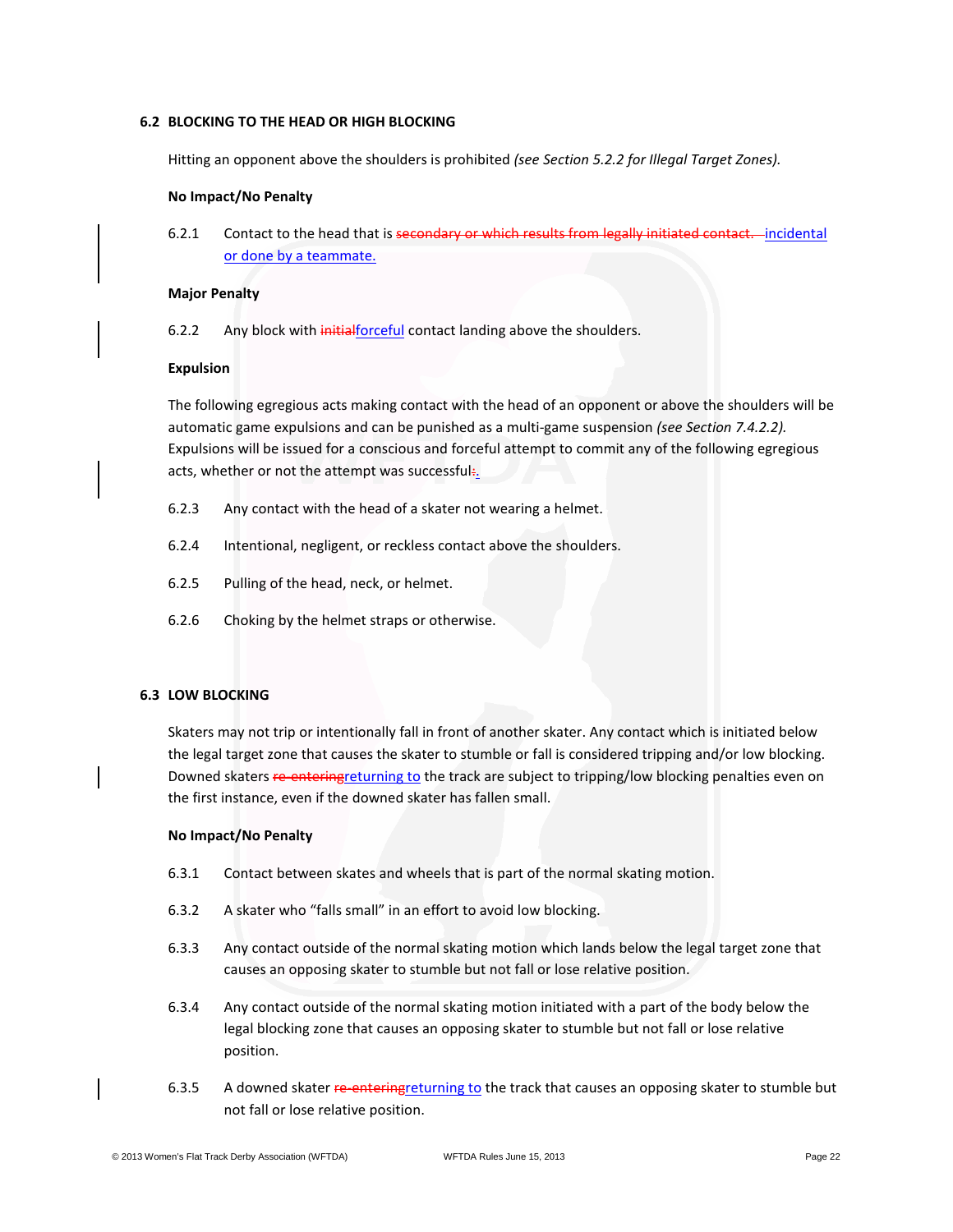#### **Major Penalty**

- 6.3.6 Any contact outside of the normal skating motion which lands below the legal target zone and causes an opposing skater to fall or lose relative position.
- 6.3.7 Any contact outside of the normal skating motion initiated with a part of the body below the legal blocking zone that causes an opposing skater to fall or lose relative position.
- 6.3.8 Flailing and sprawling skaters who low block an opponent causing the recipient to fall or lose relative position.
- 6.3.9 Habitual contact between skates and wheels that is part of the normal skating motion that causes an opposing skater to stumble, fall, or lose relative position. The intent is to penalize skaters whose normal skating motion is dangerous to opponents. A single skater who repeatedly low blocks other skaters, even in normal skating motions, is adversely affecting game play and safety.
- 6.3.10 A skater who habitually falls in front of opposing skaters, causing them to stumble or fall or lose relative position, even if the skater "falls small." The intent is to penalize a skater who repeatedly falls as the skater is a danger to opponents. A single skater who repeatedly low blocks other skaters, even when "falling small" is adversely affecting game play and safety.
- 6.3.11 A downed skater re-entering returning to the track that causes an opposing skater to fall or lose relative position.
- 6.3.12 Intentionally taking a knee in an attempt to avoid a block.

### **Expulsion**

The following egregious acts will be automatic game expulsions and can be punished as a multi-game suspension *(see Section 7.4.2.2).* Expulsions will be issued for a conscious attempt to trip an opponent, whether or not the action was successful.

- 6.3.13 Intentional tripping with feet or hands.
- 6.3.14 Slide tackling an opponent.
- 6.3.15 Intentionally kicking another skater.

# **6.4 USE OF ELBOWS**

- 6.4.1 When engaging another skater, elbows may not be swung with a forward/backward motion.
- 6.4.2 When engaging another skater, elbows may not be swung with upward or downward motion.
- 6.4.3 The elbow must be bent while blocking with that arm.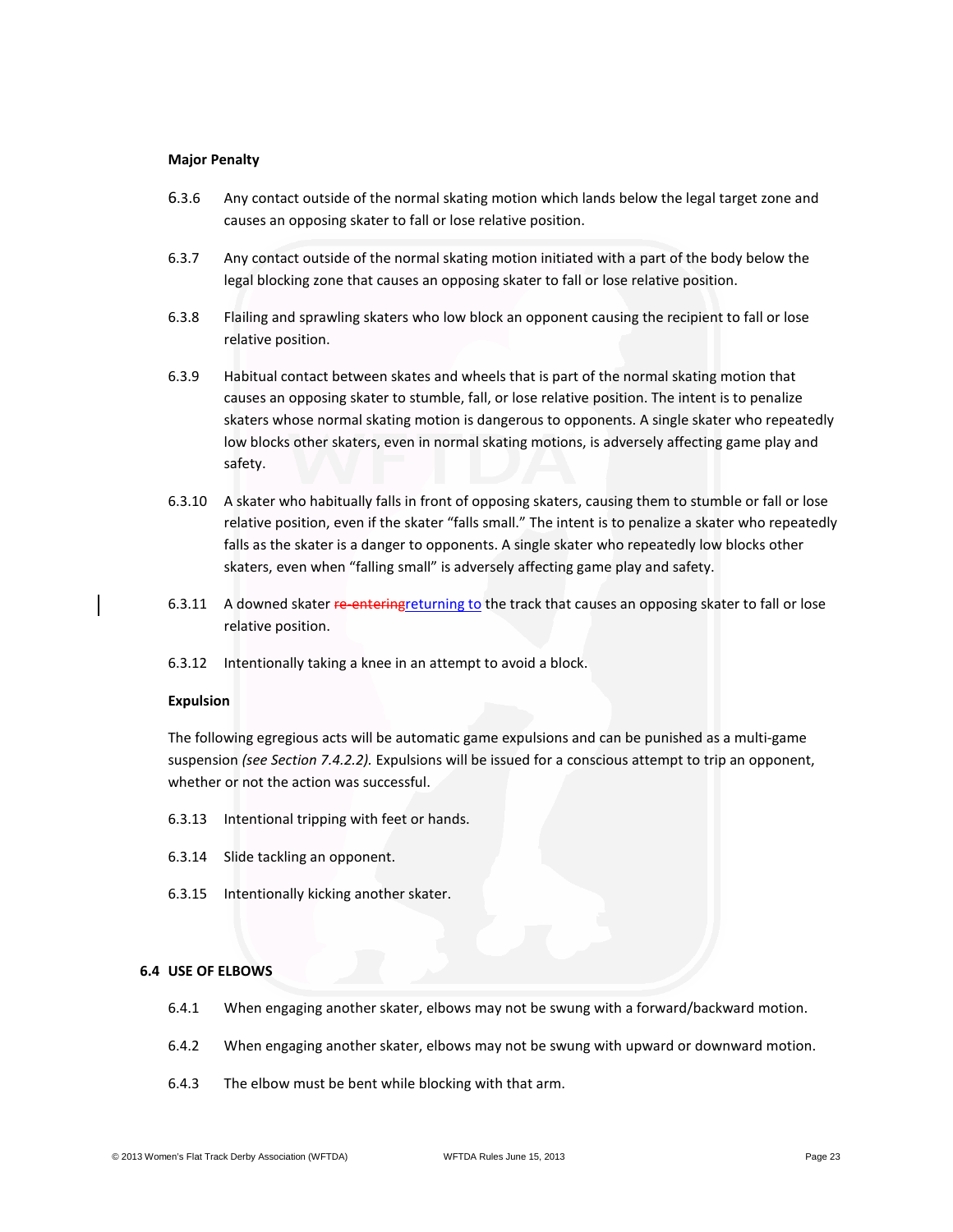- 6.4.4 Contact may not be made exclusively with the point of the elbow (i.e., jabbing).
- 6.4.5 Elbows may not be used to hook an opposing skater in any way (e.g., by wrapping one's arm around an opponent's arm).

# **No Impact/No Penalty**

6.4.6 Any illegal contact with the elbow or swinging motion of the elbow that forces the receiving opposing skater off balance, forward, and/or sideways but does not cause the opposing skater to lose relative position.

### **Major Penalty**

- 6.4.7 Any illegal contact with the elbow or swinging motion of the elbow that lands above the shoulders.
- 6.4.8 Any illegal swinging motion of the elbow or illegal elbow contact that forces the receiving opposing skater off balance, forward, and/or sideways and causes the opposing skater to lose relative position.
- 6.4.9 Use of an elbow or arm to pin or hook an opponent's arm in a manner as to impede the opponent's mobility.

### **Expulsion**

The following egregious acts will be automatic game expulsions and can be punished as a multi-game suspension *(see Section 7.4.2.2).* Expulsions will be issued for a conscious and forceful attempt to elbow an opponent egregiously, whether or not the action was successful.

6.4.10 Intentional, negligent, or reckless contact with an opponent by using the elbow in an illegal manner.

### **6.5 USE OF FOREARMS AND HANDS**

- 6.5.1 Forearms or hands may never be used to grab, hold, or push an opponent.
- 6.5.2 Incidental forearm contact between skaters is acceptable.
- 6.5.3 During forearm contact between skaters, the following are indications that a push has occurred:
	- 6.5.3.1 The initiating skater extends their arm during contact.
	- 6.5.3.2 The receiving skater is propelled forward or sideways.

### **No Impact/No Penalty**

6.5.4 Contact made with the forearms when forearms are pulled into the body.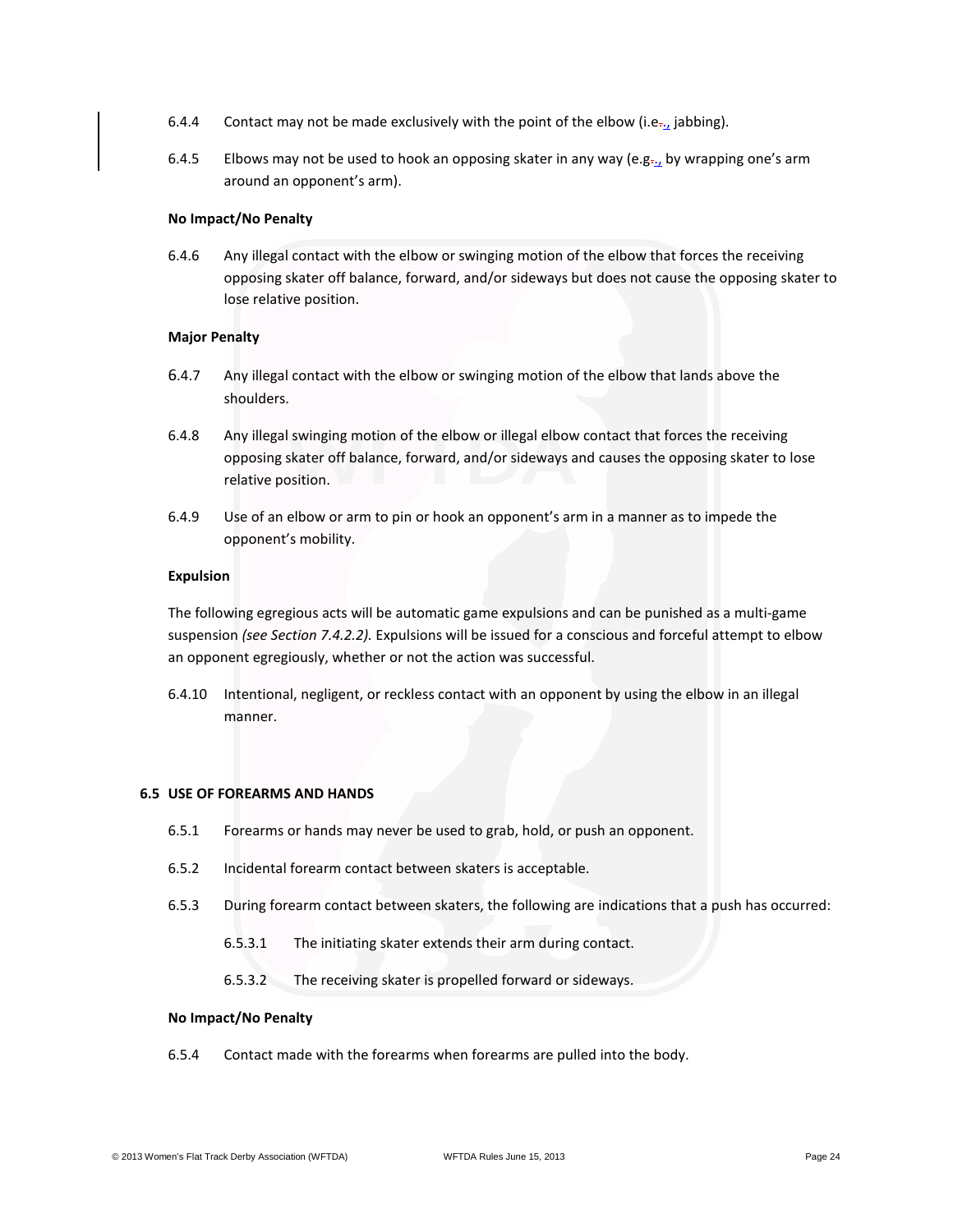- 6.5.5 Illegal forearm or hand contact to an opponent that forces the receiving opposing skater off balance, forward, and/or sideways but does not cause the opposing skater to lose relative position. This includes:
	- 6.5.5.1 A slight but observable push with the hands or forearms.
	- 6.5.5.2 A block initiated with the shoulder in which there is either a simultaneous or subsequent push with the forearm. A push is indicated by the initiating skater extending their arms while making contact with the forearms, resulting in the receiving skater being propelled forward or sideways.

### **Major Penalty**

- 6.5.6 Extended touching (lasting three seconds or more) with the forearms or hands to an opponent's legal and/or illegal target zone.
- 6.5.7 Any illegal contact with hands or forearms above the shoulders.
- 6.5.8 Any illegal forearm or hand contact to an opponent that forces the receiving opposing skater off balance, forward, and/or sideways and causes the opposing skater to lose relative position. This includes:

6.5.8.1 Contact with hands or forearms, as indicated by the initiating skater extending their arms, resulting in the receiving skater being propelled forward or sideways.

6.5.8.2 Use of hands or forearms to grab or hold an opposing skater impeding that skater's mobility, causing that skater to lose advantage, or forcing that skater to the ground.

- 6.5.9 Use of hands or forearms to grab or hold an opposing skater impeding that skater's mobility
- 6.5.10 Grabbing an opponent in order to assist oneself in blocking another skater.

### **Expulsion**

The following egregious acts using the forearms or hands will be automatic game expulsions and can be punished as a multi-game suspension *(see Section 7.4.2.2).* Expulsions will be issued for a conscious and forceful attempt to commit any of the following egregious acts, whether or not the attempt was successful.

6.5.911 Punching another skater.

6.5.1012Holding or pinning another skater to the ground.

6.5.4413Shoving an opponent.

# **6.6 BLOCKING WITH THE HEAD**

The head may not be used to block an opponent. Blocking with the head is dangerous for the initiator and the receiver.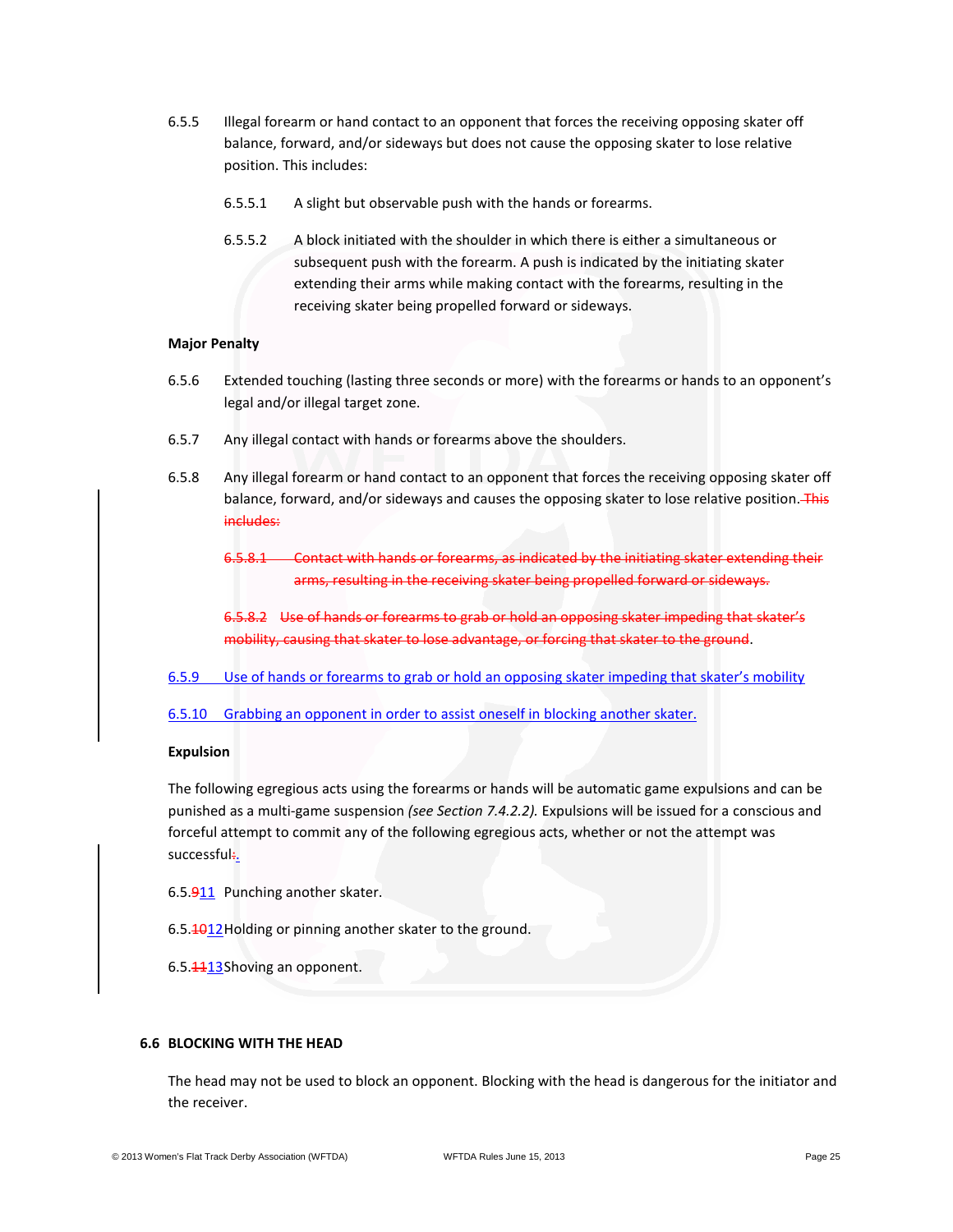#### **No Impact/No Penalty**

6.6.1 Incidental contact by the initiator's head that forces the receiving opposing skater off balance, forward, and/or sideways, but does not cause the opposing skater to lose relative position.

#### **Major Penalty**

- 6.6.2 Incidental contact by the initiator's head that forces the receiving opposing skater off balance, forward, and/or sideways and causes the opposing skater to lose relative position.
- 6.6.3 Initiating a block with the head that includes physical contact, regardless of impact or advantage.

#### **Expulsion**

The following egregious acts will be automatic game expulsions and can be punished as a multi-game suspension *(see Section 7.4.2.2).* Expulsions will be issued for a conscious and forceful attempt to block an opponent with the head, whether or not the action was successful.

6.6.4 Intentional, negligent, or reckless contact with an opponent by blocking with the head in an illegal manner.

# **6.7 MULTI-PLAYER BLOCKS**

- 6.7.1 Skaters may not grab and hold each other's uniform or equipment in a multi-player block.
- 6.7.2 Skaters may not use their hands, arms, or legs in any grabbing, holding, linking, or joining fashion in a multi-player block.
- 6.7.3 Touching and assisting teammates that does not create a wall to impede an opponent or prevent another skater receiving a block from an opponent is not a multi-player block.
- 6.7.4. The multi-player link must be that which is blocking or impeding an opponent for the action to be illegal.
	- 6.7.4.1 The multi-player link need not be physically touching the opposing skater. The link must be in front of the direction/pathway of the opposing skater. Even if the linked skaters have body parts (shoulders, hips, etc.) that are between the link and the opposing skater, the link is still impeding the opposing skater and must be called as a multi-player block.
	- 6.7.4.2 A multi-player block must be physically challenged before a multi-player block penalty can be assessed.

#### **No Impact/No Penalty**

- 6.7.5 Temporarily grabbing a teammate's clothing, equipment, or body part to push or pull, thereby adjusting the skater's speed or the teammate's speed.
- 6.7.6 Touching, but not grabbing and/or holding, a teammate while blocking.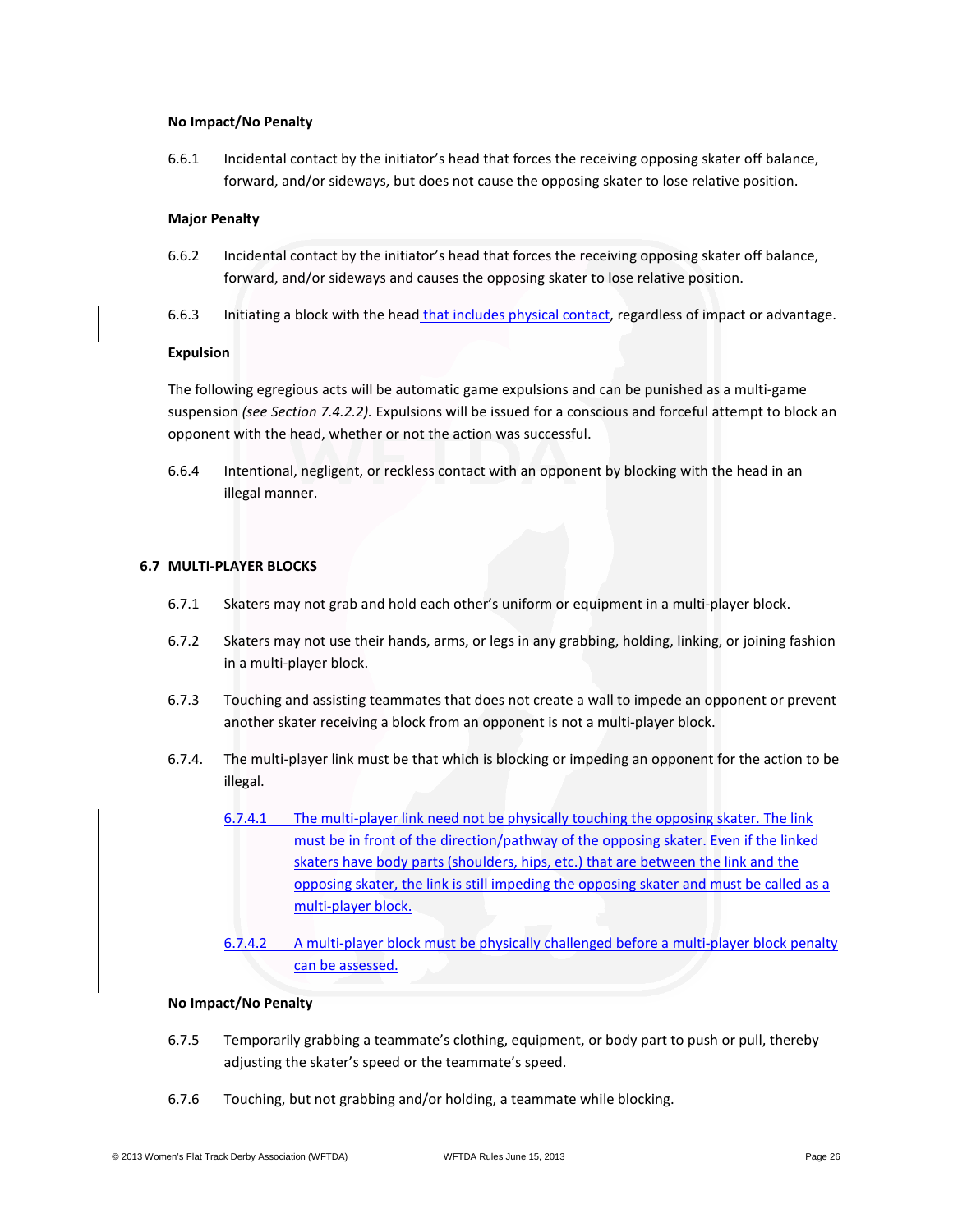6.7.7 Holding a teammate in a front-back direction while blocking or to stabilize from a block, as long as the point of contact is not impeding opposing skaters.

#### **Major Penalty**

6.7.8 Maintaining a multi-player block to impede or block where an opponent makes contact with the block and is impeded, including to preventwhere it prevents another skater receiving a block from an opponent for any amount of time.

#### **Expulsion**

The following egregious acts will be automatic game expulsions and can be punished as a multi-game suspension *(see Section 7.4.2.2).* Expulsions will be issued for a conscious and forceful attempt to block an opponent in an egregious manner while executing a multi-player block.

6.7.9 Intentional, negligent, or reckless contact with an opponent while executing a multi-player block in an illegal manner.

# **6.8 OUT OF BOUNDS BLOCKINGENGAGEMENT**

- 6.8.1 Skaters must be in bounds when initiating a block.
- 6.8.2 Skaters may not pick up momentum for a block until in bounds.
- 6.8.3 If a skater forces an opponent out of bounds while blocking, the initiating Blocker must cease blocking before their own skates touch outside the track boundary. No part of the initiating Blocker's skate may touch the ground outside the track boundary.
- 6.8.4 A skater who is in bounds need not yield right of way to the out of bounds skater.
- 6.8.5 A skater may not initiate contact with an opponent who is completely outside the track boundary.
- 6.8.6 An in-bounds skater may actively block or hit a returning skater when any part of the returning skater's skate is touching any in bounds track territory. The returning skater has crossed the track boundary but remains out of bounds by definition as long as any part of their skates are still touching any out of bounds territory. However, by entering the track, the returning skater becomes a target and can be hit.
- 6.8.7 A skater who is straddling the line may not engage, block, or assist because the skater has one skate down outside the track boundary and is out of bounds by definition.
- 6.8.8 A skater who is straddling the line may be hit by a skater who is on the track since the straddling skater has one skate down inside the track boundary.
- 6.8.9 If a skater jumps and ceases all contact with the ground, the skater's prior in bounds/out of bounds status is maintained until contact with the ground re-establishes in bounds/out of bounds status.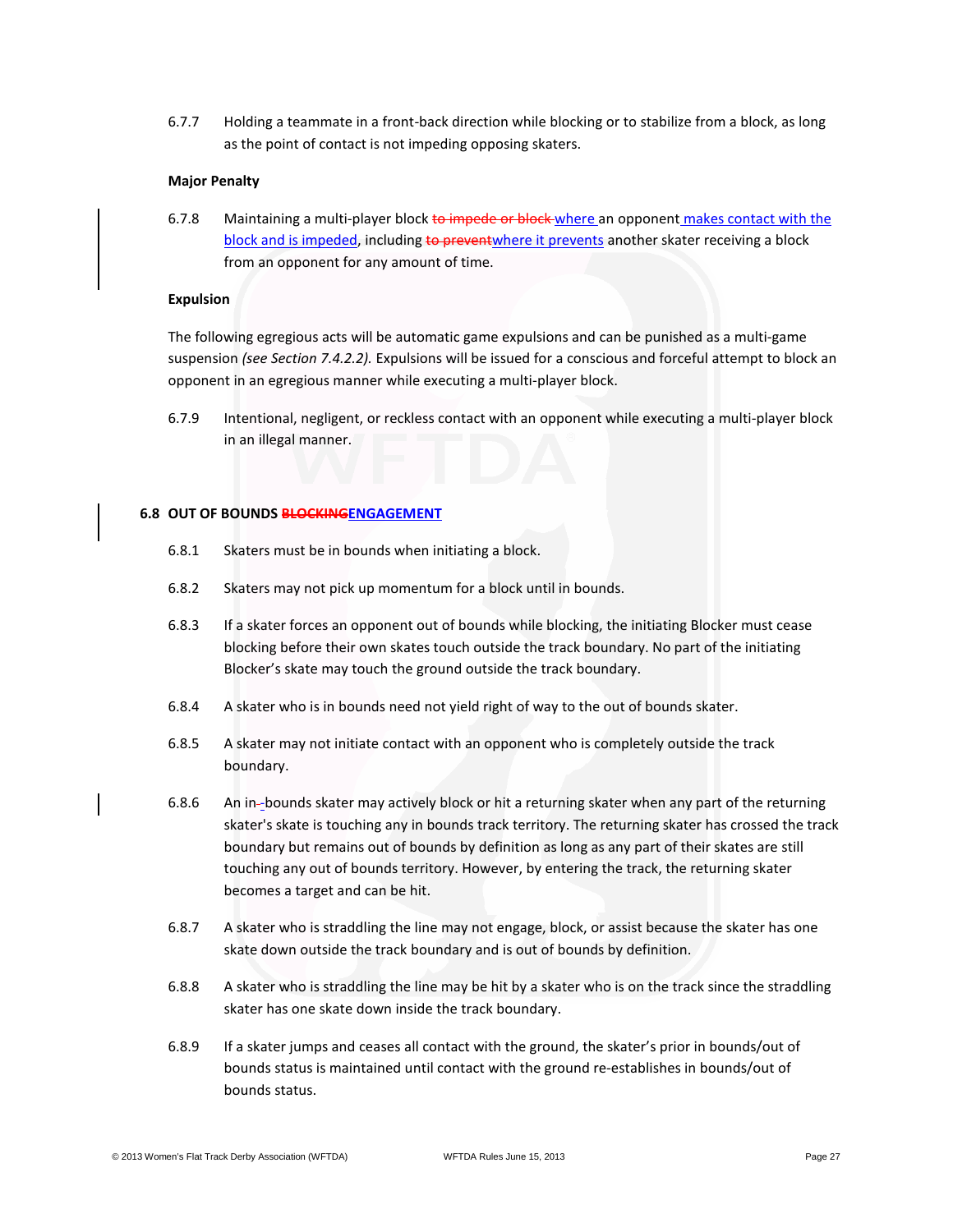- 6.8.10 Downed skaters re-entering returning to the track are subject to blocking out of bounds penalties, even if the downed skater has fallen small.
- 6.8.11 There is no penalty for blocking a skater who has jumped off both skates and left contact with the track from in bounds.
- 6.8.12 A skater initiating or continuing a block while hanging a skate or other body part over the track boundary, but not touching outside the track boundary, is not blocking from out of bounds.
- 6.8.13 A skater who re-enters returning to the track from out- of bounds while down, without making contact to any opponents or forcing them to fall or lose relative position, is not blocking from out of bounds.

#### **No Impact/No Penalty**

- 6.8.14 Any contact from out of bounds that does not cause the receiving opposing skater to fall or lose relative position.
- 6.8.15 Continuing a block after any part of the initiating Blocker is touching the ground outside the track boundary.
- 6.8.16 Any contact with an opponent who is touching the track exclusively outside the track boundary that does not affect the opposing skater's ability to re-enterreturn to play.
- 6.8.17 Any contact to opponents initiated by a downed skater re-entering returning to the track from out of bounds that does not force opposing in-play skaters to fall or lose relative position.
- 6.8.18 Any assist from out of bounds that does not cause the receiving skater to improve their relative position.

#### **Major Penalty**

- 6.8.1819Any contact or blocking from out of bounds that causes the receiving opposing skater to fall or lose relative position.
- 6.8.1920 Continuing a block which causes the receiving skater to fall where there is continued blocking contact past the point where any part of the initiating Blocker is touching out of bounds.
- 6.8.2021A downed skater re-entering returning to the track from out of bounds who forces any opposing in-play skaters to fall or lose relative position.
- 6.8.2422Any contact with an opponent who is touching the track exclusively outside the track boundary that causes the opponent to fall or affects the opposing skater's ability to re-enterreturn to play.

6.8.23 Any assist from out of bounds that causes the receiving skater to improve their relative position.

### **Expulsion**

The following egregious acts will be automatic game expulsion and can be punished as a multi-game suspension *(see Section 7.4.2.2).* Expulsions will be issued for a conscious and forceful attempt to block an out of bounds opponent in an egregious manner while executing an illegal block.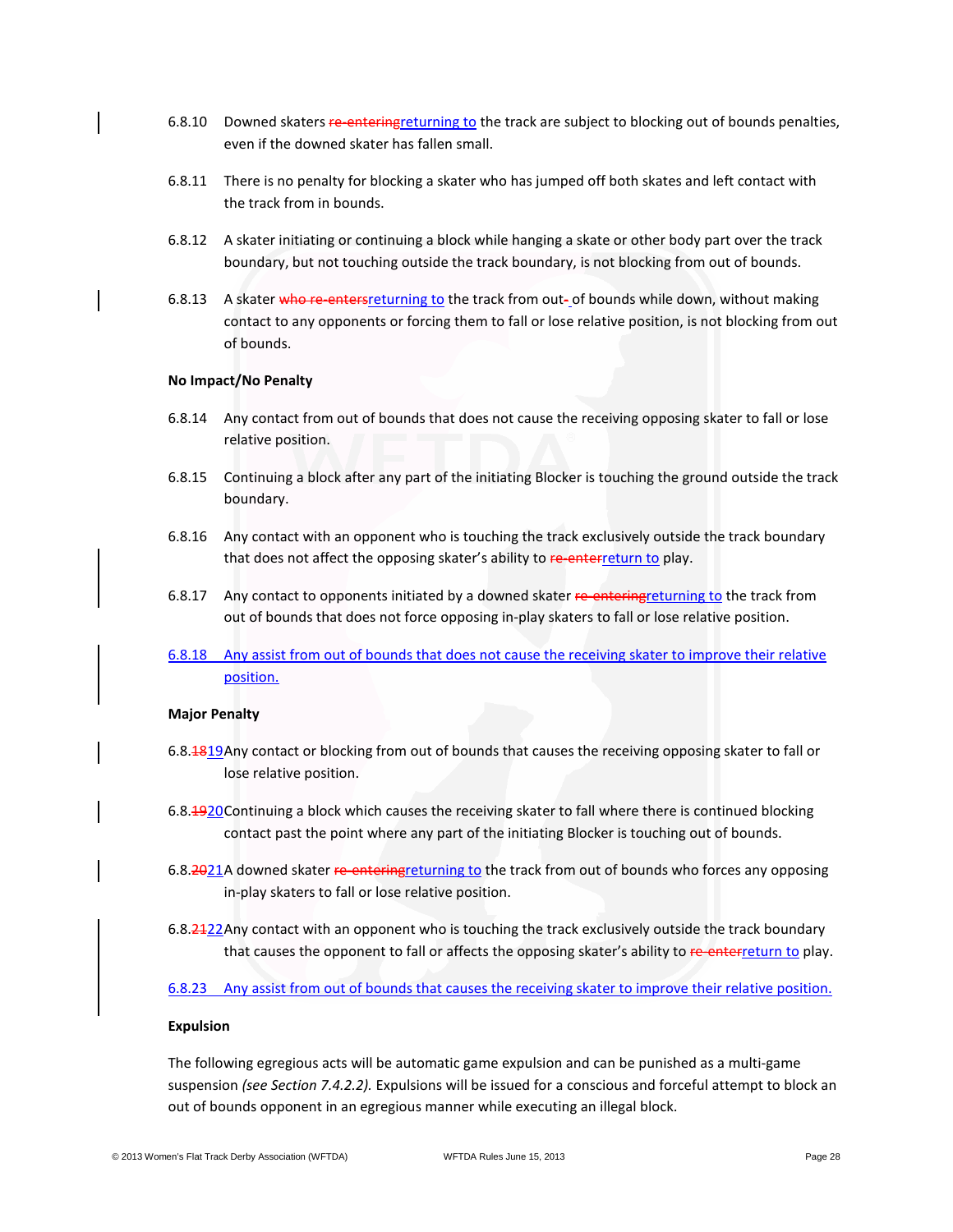6.8.2224Intentional, negligent, or reckless contact with an out of bounds opponent while executing a block in an illegal manner.

# **6.9 DIRECTION OF GAMEPLAY PENALTIES**

- 6.9.1 Skaters must be skating and/or stepping in the counter-clockwise direction when executing a block. Skaters may not skate in the clockwise direction while executing a block. Skaters may not block while stopped on the track. These illegal blocking techniques include positional blocking. Clockwise movement is measured by the skates moving past a line perpendicular to the track boundaries.
- 6.9.2 Skaters must be skating and/or stepping in the counter-clockwise direction when giving an assist. Skaters may not skate in the clockwise direction when giving or receiving an assist. Skaters may not give assists to skating teammates while stopped on the track. The initiator of the assist is responsible for the legality of the assist. Clockwise movement is measured by the skates moving past a line perpendicular to the track boundaries.
	- 6.9.2.1 A stopped or counter-clockwise stepping/skating skater may legally assist a stopped or downed teammate.
- 6.9.3 Skaters are permitted to skate clockwise on the track provided they do not block, assist, or otherwise engage teammates or opponents.
- 6.9.4 Skaters are permitted to stop on the track provided they do not block, assist, or otherwise engage teammates or opponents.
	- 6.9.4.1 A skater who is engaged in a block who then comes to a stop for any reason must cease all engagement until there is another legal opportunity to engage.
- 6.9.5 Skaters may skate clockwise out of bounds when exiting the penalty box, but must reenterreturn to play from the back of the pack *(see Section 6.13 Illegal Procedures).*
- 6.9.6 Skaters may block and/or assist while their body is facing any direction as long as they are moving in the counter-clockwise direction.

#### **No Impact/No Penalty**

- 6.9.7 Incidental contact from a skater getting spun around as a result of another block.
- 6.9.8 A skater, while stopped on the track, assisting a downed teammate to an upright position or assisting another stopped teammate.
- 6.9.9 A skater coming to a stop as a result of giving an assist.
- 6.9.10 A stopped skater giving an assist that affects the recipient but does not improve the recipient's relative position.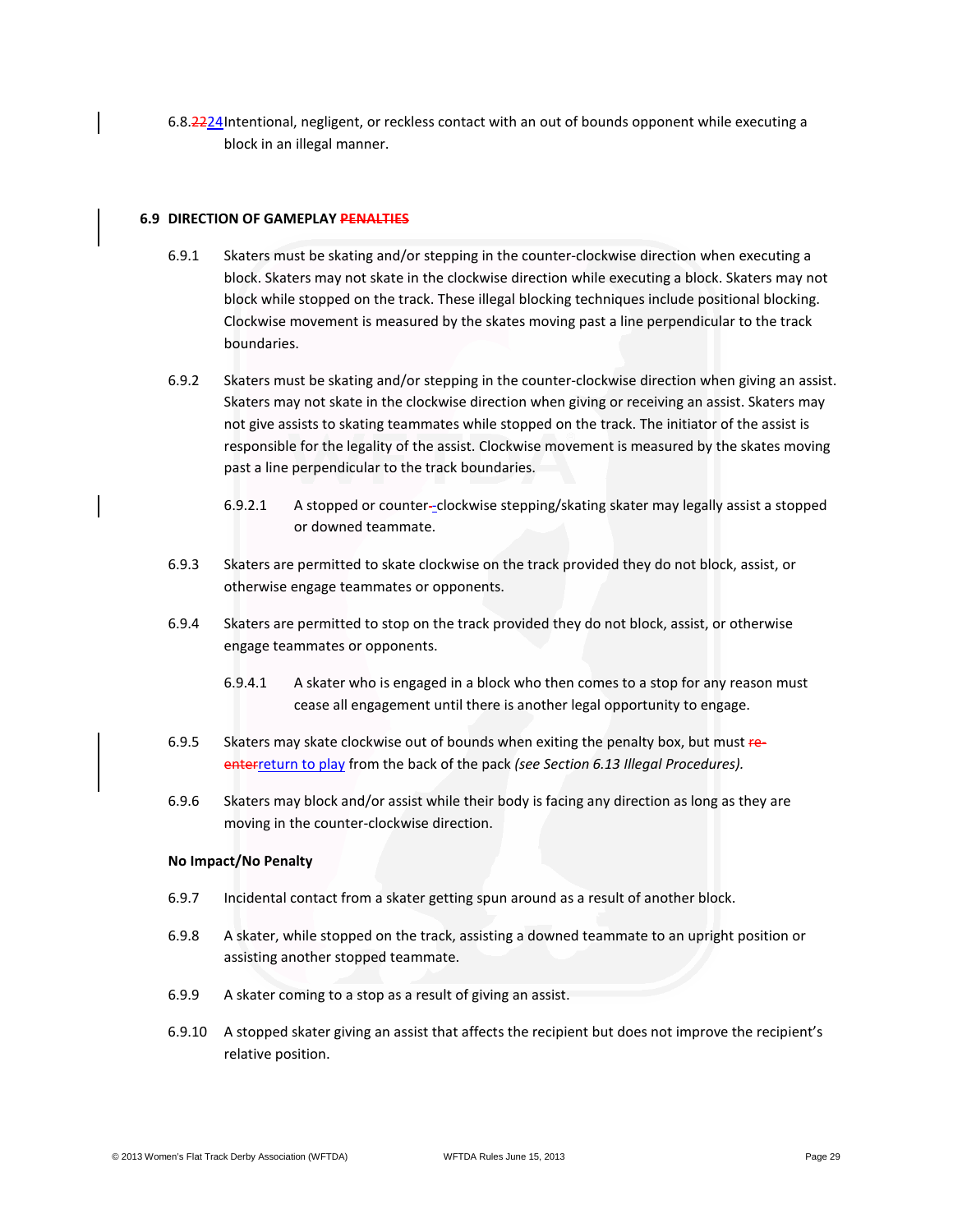- 6.9.11 A clockwise positional block that forces the receiving opposing skater off-balance, forward, backward, and/or sideways, but does not cause the opposing skater to lose relative position.
- 6.9.12 A positional block by a stopped skater that forces the receiving opposing skater off-balance, forward, backward, and/or sideways, but does not cause the opposing skater to lose relative position.
- 6.9.13 A skater who, while blocking an opposing skater, momentarily comes to a stop, but resumes counter-clockwise skating and/or stepping at the first legal opportunity.
- 6.9.14 If there is no legal opportunity to skate and/or step in the counter-clockwise direction no penalty will be assessed as long as the stopped skater does not continue to engage.

#### **Major Penalty**

If the illegal block causes a skater to fall or has a measurable consequence for the game it is a major penalty.

- 6.9.15 A block by a stopped skater that includes physical contact which forces the receiving opposing skater off balance, forward, backward, and/or sideways, but does not cause the opposing skater to lose relative position.
- 6.9.16 A clockwise skating and/or stepping skater giving an assist that affects the recipient, regardless of whether or not it improves the recipient's relative position. The penalty is given to the initiator of the assist.
- 6.9.17 A clockwise block that includes physical contact which forces the receiving opposing skater offbalance, forward, backward, and/or sideways, but does not cause the opposing skater to lose relative position.
- 6.9.18 A skater who comes to a stop while blocking an opposing skater but does not begin counterclockwise skating and/or stepping again at the first legal opportunity.
- 6.9.19 A clockwise block that forces the receiving opposing skater to lose established position. This includes forcing a skater down, out of bounds, or out of relative position.
- 6.9.20 A block by a stopped skater that forces the receiving opposing skater to lose established position. This includes forcing a skater down, out of bounds, or out of relative position.
- 6.9.21 A stopped skater giving an assist that improves the recipient's relative position.

#### **Expulsion**

The following egregious acts will be automatic game expulsions and can be punished as a multigame suspension *(see Section 7.4.2.2).* Expulsions will be issued for a conscious and forceful attempt to block an opponent in an egregious manner while executing a clockwise block, whether or not the action was successful.

6.9.22 Intentional, negligent, or reckless contact with an opponent while executing a clockwise block in an illegal manner.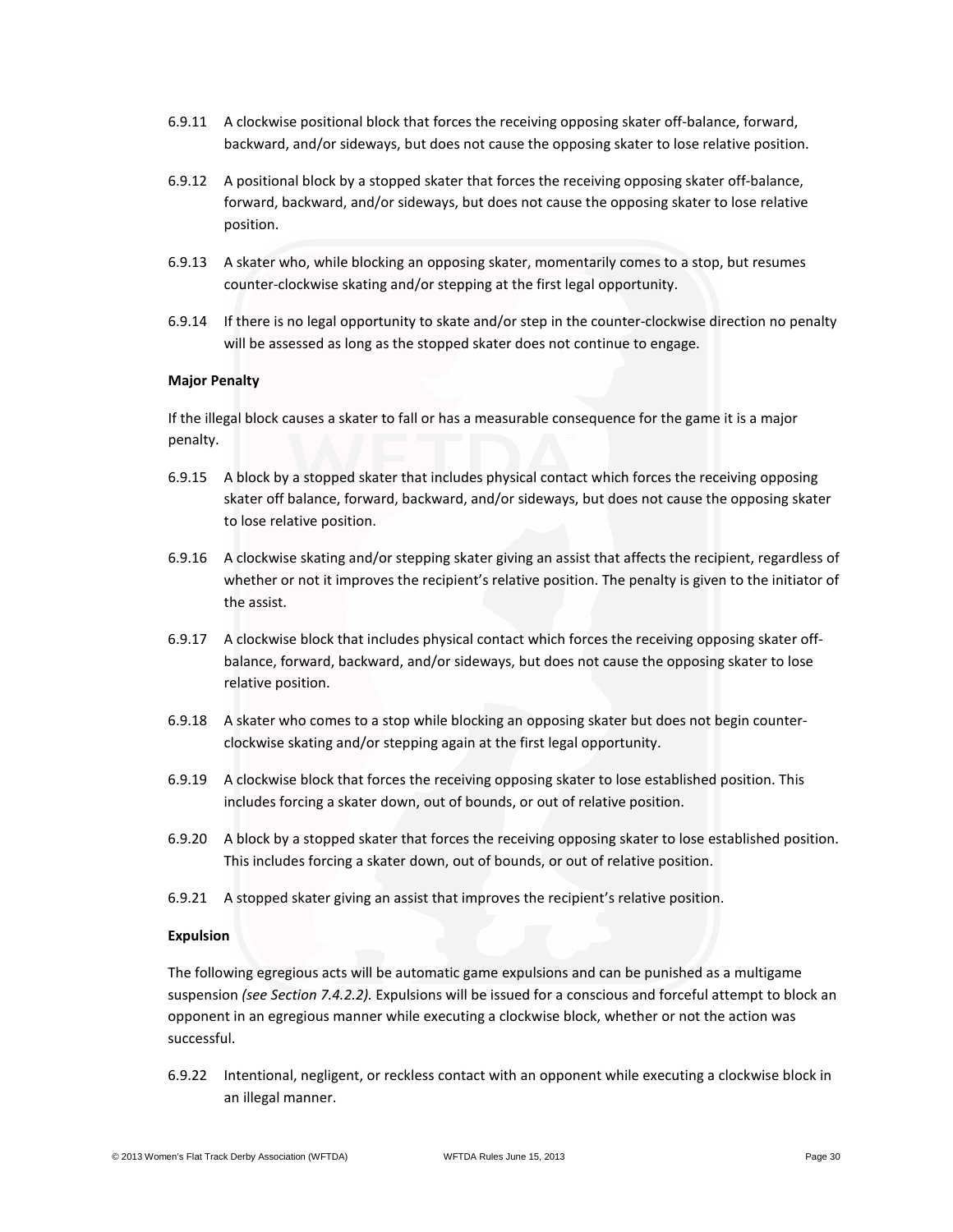6.9.23 Intentional, negligent, or reckless contact with an opponent while stopped on the track in an illegal manner.

### **6.10 OUT OF PLAY PENALTIES**

Out of play penalties are applied for actions occurring in front of and/or behind the legal Engagement Zone and for actions that illegally destroy the pack. All actions are to be penalized equally regardless of position (Blocker vs. Jammer). Out of play actions include but are not limited to blocking, assisting, destroying the pack, failure to reform a pack, and failure to return to the Engagement Zone. A penalty will be applied to each offending Blocker for each action.

- 6.10.1 A skater who is more than 20 feet (6 m) in front of or behind the packEngagement Zone may receive an out of play warning byfrom a referee. A referee is not required to issue a warning prior to giving a penalty. Issuing penalties takes priority over issuing warnings. A warning does not have to be issued in order for a penalty to be given *(see Section 9.3.1.1).*
- 6.10.2 Illegally destroying the pack is the illegal creation of a "no--pack" situation. When two or more groups of Blockers equal in number are on the track, are more than 10 feet (3 m) from one another, and no single group meets the pack definition, no pack can be defined. If the actions of a skater, team, or group of skaters create a "no--pack" situation, one penalty for destroying the pack will be applied to a single skater who is most responsible or the Pivot *(see SectionsSection 7.1.4).* Both teams are responsible for maintaining a legally defined pack.
	- 6.10.2.1 Examples of illegally destroying the pack, or creating a "no-pack" situation, may include but are not limited to a skater, skaters, or team running away, braking or coasting to drop back more than 10 feet (3 m) behind the opposing team, taking a knee, intentionally falling, or intentionally skating out of bounds in such a manner that the legally defined pack is destroyed.
		- 6.10.2.1.1 The rules do not define pack speed. Illegally destroying the pack penalties shall not be given for gradually deviating from the speed of the pack as established through game play, unless said deviation is sudden, rapid, and marked, leaving the opposing team no opportunity to adjust and maintain a pack.
	- 6.10.2.2 A skater or groups group of skaters is always responsible for the consequences of their actions. If their actions create a no-pack situation *(excepting those covered in Sections 6.10.2.3 and 6.10.2.1.1)* they must be penalized as directed in 6.10.9 and 6.10.18. When determining responsibility of a no-pack situation, per Sections 4.1.2 and 6.10.2, both teams are responsible for maintaining a legally defined pack.
	- 6.10.2.3 Pack destructions as a result of normal gameplay are not to be considered illegal pack destructions and should not be penalized. Skaters still must reform a pack immediately or be subject to out of play penalties *(see Sections 6.10.6 and 6.10.7).*  Examples of normal gameplay which should not be considered illegal pack destructions include: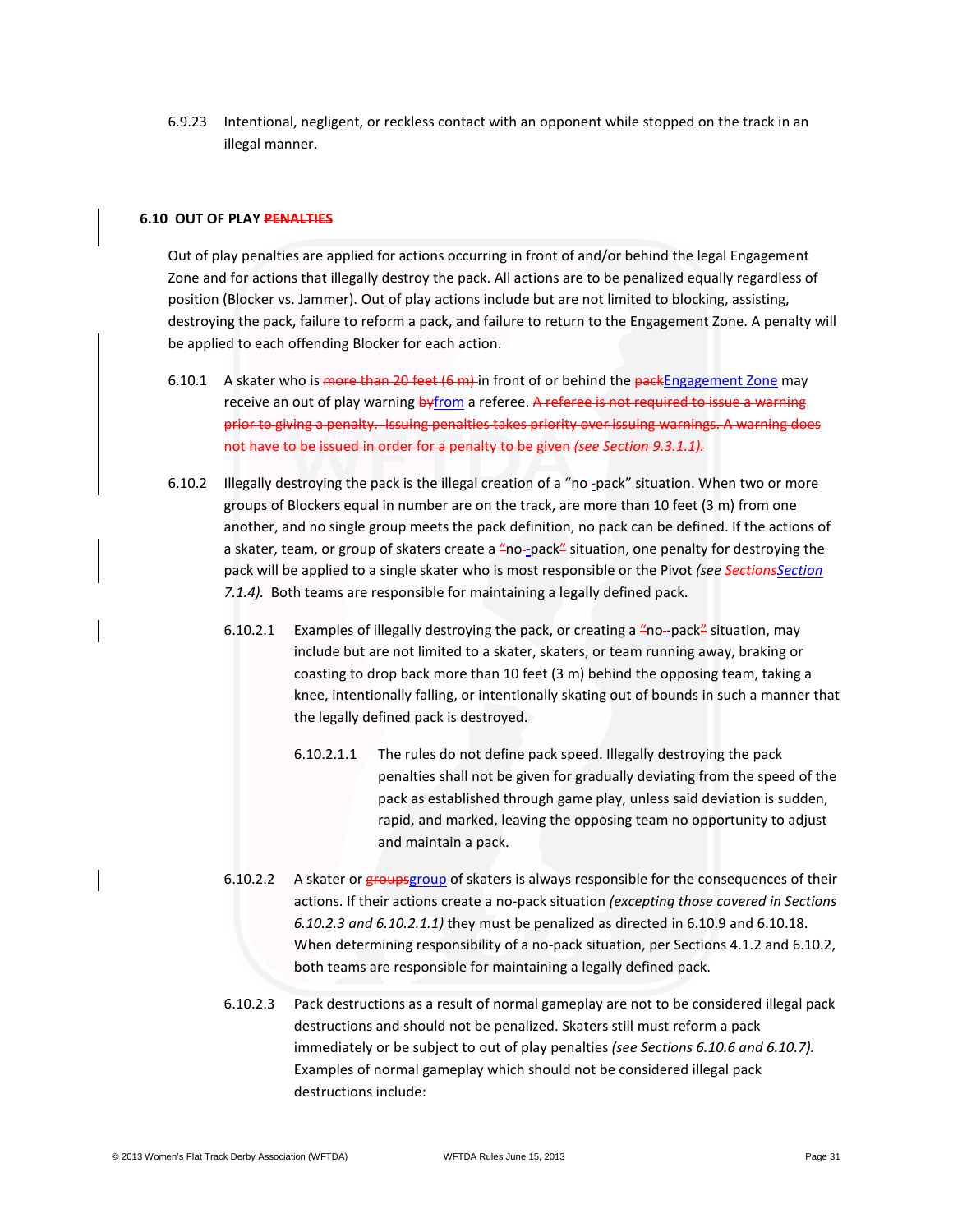- 6.10.2.3.1 Forcing an opponent down or out of bounds.
- 6.10.2.3.2 A pack being destroyed as the result of a missed block. This is not the same as intentionally skating out of bounds to destroy a pack, which should be penalized according to rule 6.10.2.1.
- 6.10.2.4 When no single skater or team can be clearly found responsible for illegally destroying the pack, no penalty for illegally destroying the pack shall be enforced, however skaters and teams are still responsible for immediately reforming a pack *(see Sections 6.10.7, 6.10.12, and 6.10.20)*.
- 6.10.3 Jammers may initiate engagement with Jammers outside the Engagement Zone.
- 6.10.4 Jammers may not initiate engagement with Blockers outside the Engagement Zone. If a Blocker initiates engagement with a Jammer outside the Engagement Zone, the illegally engaged Jammer may counter-block and go unpenalized. Likewise, if a Jammer illegally engages a Blocker outside the Engagement Zone, that Blocker may counter-block and go unpenalized.
- 6.10.5 Blockers may not initiate engagement outside the Engagement Zone. If a Blocker initiates engagement with an opponent outside the Engagement Zone, the illegally engaged opponent may counter-block and go unpenalized. Likewise, if a Jammer illegally engages an opponent outside the Engagement Zone, that opponent may counter-block and go unpenalized.
- 6.10.6 Out of play skaters will be warned to re-enterreturn to the Engagement Zone and will be penalized if they do not immediately attempt to return to the Engagement Zone.

6.10.6.1 A skater ahead of the Engagement Zone is compelled to skate clockwise to return to the Engagement Zone if the pack is stopped or moving clockwise.

- 6.10.7 During a no-pack situation skaters will be warned that there is no pack and will be penalized if they do not immediately attempt to reform the pack. During a no-pack situation out of bounds skaters must **re-enterreturn to** the track and reform a pack.
- 6.10.8 Skaters may not assist teammates outside the Engagement Zone.

#### **No Impact/No Penalty**

- 6.10.9 No-pack situations without a measurable impact on game play.
- 6.10.10 Any illegal blocking while out of play that forces the receiving opposing skater off balance, forward, and/or sideways, but does not cause the opposing skater to lose relative position.
- 6.10.11 An out of play assist that affects the recipient but does not improve relative position.

#### **Major Penalty**

If the out-of--play action has a measurable consequence for the game it is a major penalty.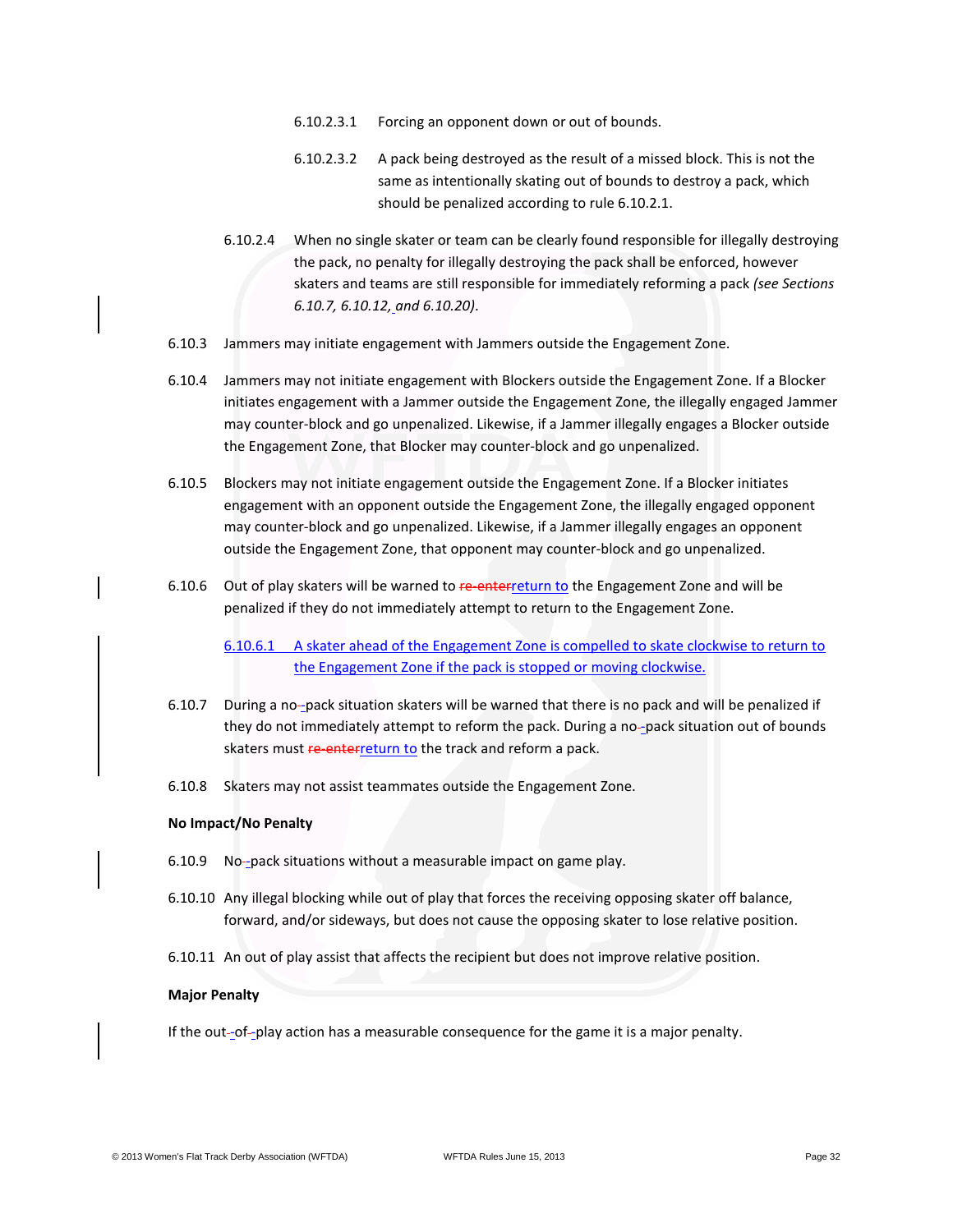- 6.10.12 A skater who, after being warned, does not immediately attempt to re-enterreturn to the Engagement Zone. A major penalty must be applied to each offending Blocker who does not attempt to return to the Engagement Zone.
- 6.10.13 After a warning, a failure to immediately attempt to reform a pack will result in a major penalty. This penalty includes failure to reform a pack by returning to in bounds from out of bounds. One penalty will be applied to a single skater per team, if applicable, who seems most responsible, or the Pivot *(see Section 7.1.4).*
	- 6.10.13.1 Examples of an immediate attempt to reform the pack by the front-most group of skaters include actively braking or coasting. This should continue until either they have come to a stop, at which point they may not start skating counter-clockwise again, or a pack has been reformed. During a no-pack scenario the front-most group is never required to skate clockwise to reform a pack.
	- 6.10.13.2 During a no-pack scenario, the rear-most group must accelerate forward until either they are sprinting and then maintain that speed, or a pack has been reformed. If a pack reformation is imminent, they may make motions to slow in order to enter the pack in a controlled fashion.
	- 6.10.13.3 During a no-pack scenario, if there are more than two groups, skaters who are in neither the front-most or rear-most groups may choose for themselves whether they would prefer to speed up or slow down in an attempt to reform the pack.
	- 6.10.13.4 During a no-pack scenario, if all of one team is out of bounds, the team on the track must skate forward, accelerating until they are sprinting, a pack has reformed, or a member of the opposing team may legally return to the track behind them.
- 6.10.14 A Blocker re-entering returning to the pack from behind, having lapped the pack. A penalty must be applied to each offending Blocker *(see Section 4.3.3.23).*
- 6.10.15 A Blocker re-entering returning to the pack from the front, having fallen behind the pack. A penalty must be applied to each offending Blocker *(see Section 4.3.3.23).*
- 6.10.16 No packPack: After a warning, a sustained failure to reform a pack will result in a major penalty. This penalty includes a sustained failure to reform a pack by returning to in bounds from out of bounds. One penalty will be applied to a single skater per team, if applicable, who seems most responsible, or the Pivot *(see Section 7.1.4).*
- 6.10.17 Any illegal blocking while out of play that forces the receiving opposing skater out of their established position. This includes forcing a skater down, out of bounds, or out of relative position.
- 6.10.18 Illegally destroyingDestroying the packPack: The act of illegally destroying the pack causes all Blockers to lose relative position. The skater responsible for destroying the pack receives a major penalty.
- 6.10.19 An out of play assist that improves the recipient's relative position. The penalty is given to the initiator of the assist.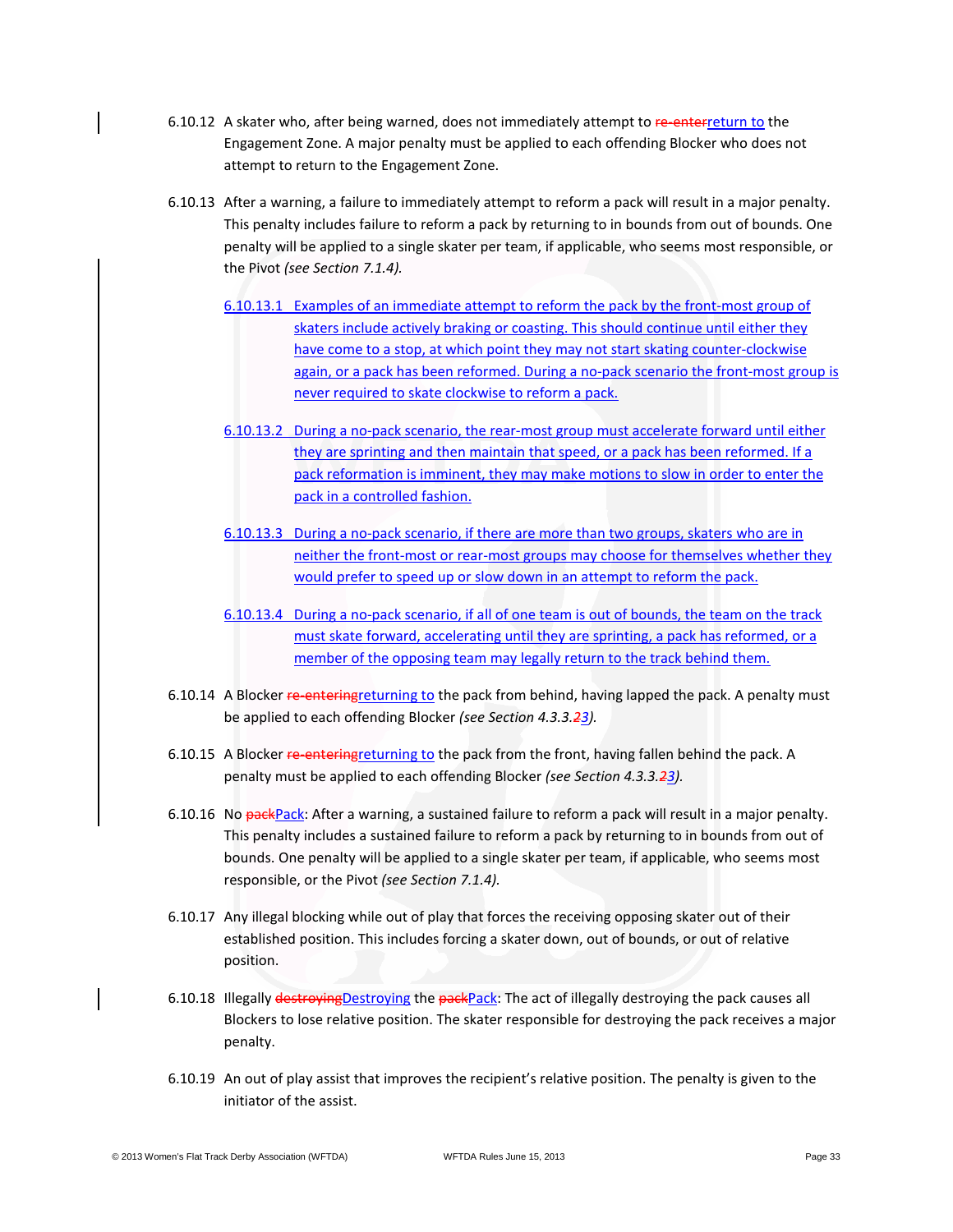#### **Expulsion**

The following egregious acts will be automatic game expulsions and can be punished as a multi game suspension *(see Section 7.4.2.2)*. Expulsions will be issued for a conscious attempt to block an opponent in an egregious manner while out of play, whether or not the action was successful.

6.10.20 Intentional, negligent, or reckless contact with an opponent while out of play.

### **6.11 CUTTING THE TRACK**

When out of bounds, skaters must return to the track without bettering their position in relation to other skaters. Violations are considered Cutting the Track. A skater that is in bounds need not yield the right of way to an out-of-bounds skater. Skaters that are out of bounds must find an entrance back in bounds that does not require in-bounds skaters to move. When out of bounds, skaters must re-enter the track without bettering their position in relation to other skaters. Out-of-bounds skaters are subject to skating out of bounds penalties even if they do not cut the track *(See Section 6.12 Skating Out Ofof Bounds).* 

This section addresses penalties for cutting the track. Skaters must be upright and skating or standing to receive cutting the track penalties. *(See Section 6.8 Out Ofof Bounds BlockingEngagement* for downed skaters re-enteringreturning to the track and illegally blocking and *Section 6.3 Low Blocking).*

Downed skaters that have re-enteredreturned to the track are subject to applicable cutting the track penalties when they return to an in-bounds, upright, and skating or standing position. Downed skaters are not to be penalized with cutting the track penalties, but are still subject to low blocking and blocking from out of bounds penalties. Skaters cannot drop back while in play in efforts to undo or avoid cutting the track penalties.

- 6.11.1 Re-entering Returning behind the initiator of the block. When sent out of bounds by a block, an opponent must re-enterreturn to the track without bettering their position in relation to other skaters. Re-entering Returning to the track from out of bounds in front of the initiator of the block is improving your relative position, regardless of who is in front when the block is executed. An in-bounds skater who forces an opponent out of bounds earns and establishes superior position. A skater may not return in bounds in front of another skater who blocked that skater out of bounds, except under the following circumstances where no penalty is to be issued:
	- 6.11.1.1 When the initiating skater is considered "in the box," having been sent off the track for a penalty *(see Section 7.2.23.2.2).*
	- 6.11.1.2 When the initiating skater goes out of bounds at any time after the initiating block.
	- 6.11.1.3 When the initiating skater goes down or falls at any time after the initiating block.
	- 6.11.1.4 When the initiating skater exits out of the Engagement Zone at any time after the initiating block.

The outcome and aftermath of a block are complete when the receiving skater has re-established control of their own self on the track. If the receiving skater exits the track after the outcome and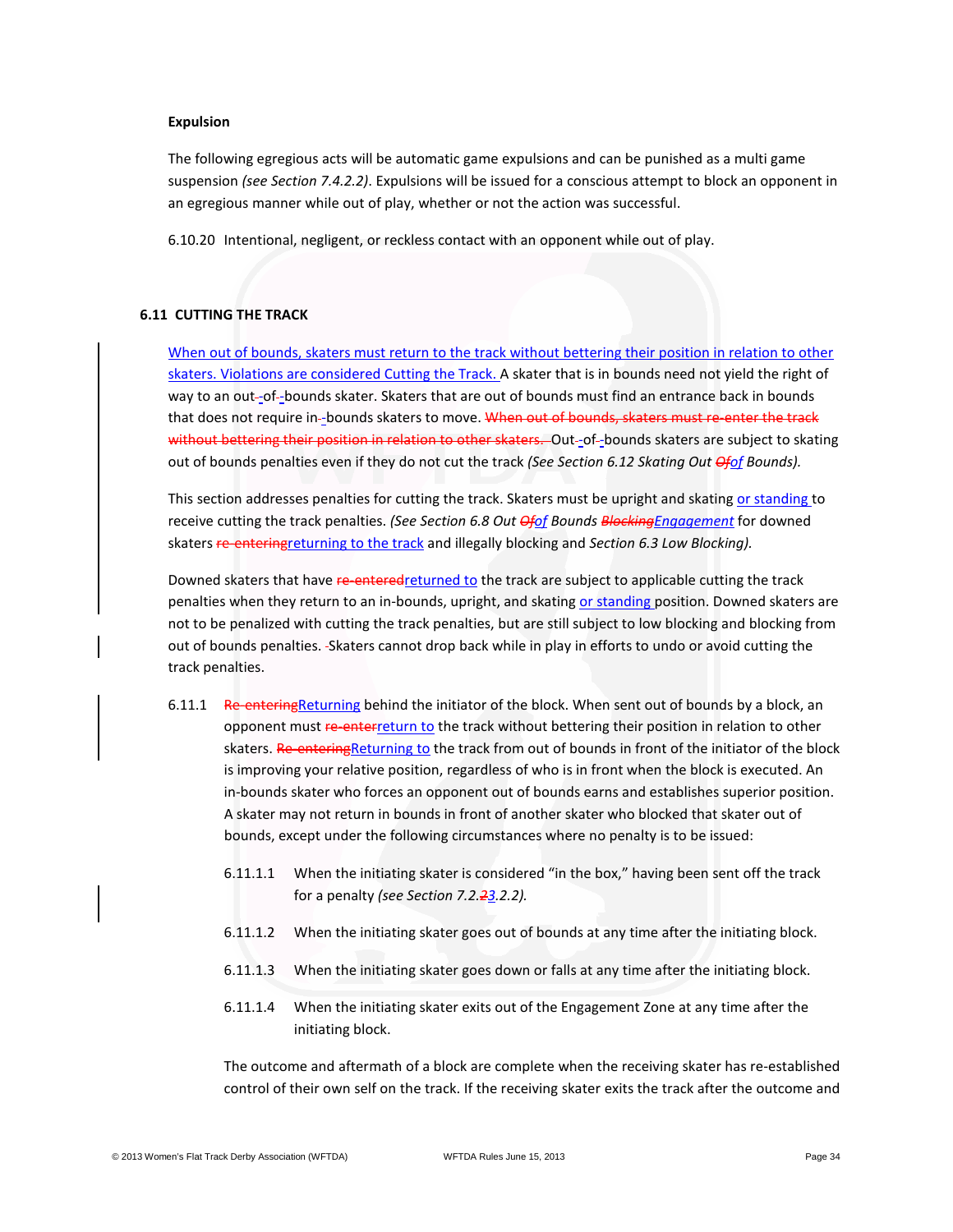aftermath of a block, that skater is not required to re-enterreturn behind the initiator of the previous block. The skater is, however, still subject to skating out of bounds penalties.

- 6.11.2 Skaters straddling the track boundary line. Skaters are straddling the track boundary line when they are simultaneously touching both inside and outside the track boundary line. Straddling skaters are subject to cutting the track penalties when they are in bounds, upright, and skating or standing. The boundary line is considered in bounds. Airborne skaters are not considered straddling skaters. *(See Section 6.8.9* for the in bounds/out of bounds status of airborne skaters.)
- 6.11.3 Examples of Cutting the Track:
	- 6.11.3.1 An in-bounds, upright, and skating skater who returns completely in-bounds (having previously been either out-of-bounds or straddling), who does so in front of one or more in-play skaters, which results in the offending skater having bettered their position.
	- 6.11.3.2 An in-bounds, upright, and skating skater who returns completely in-bounds (having previously been either out-of-bounds or straddling), who does so in front of one or more in-bounds skaters during a no-pack scenario, which results in the offending skater having bettered their position relative to that/those in-bounds skater(s).

#### **No Impact/No Penalty**

- 6.11.4 A skater who has re-enteredreturned to the track in front of a downed, out of bounds, or out of play skater is not bettering their position. However, such skaters are subject to cutting the track penalties for other in-play skaters and are still subject to skating out of bounds penalties.
- 6.11.5 A skater who has re-enteredreturned to the track in front of a skater who is "in the box," having been sent off the track for a penalty.
- 6.11.6 A skater straddling the track boundary line who then completely exits the track, regardless of which, or how many, skaters were passed while straddling.
- 6.11.7 An out of bounds skater that steps one skate inside the track boundary to become a straddling skater and then steps back completely out of bounds, never removing out of bounds contact with the floor.
- 6.11.8 Any of the scenarios in *Sections 6.11.1.1- 6.11.1.4.*

#### **No Pass/No Penalty**

While no penalty should be given for instances of "No Pass/No Penalty" infractions, neither should credit be given for a legal pass of the person being passed. This may result in, for instance, a Jammer failing to earn Lead Jammer status, despite being the first Jammer to clear the pack and having incurred no penalties.

#### 6.11.9 A skater cutting only one in-play-teammate.

#### **Major Penalties**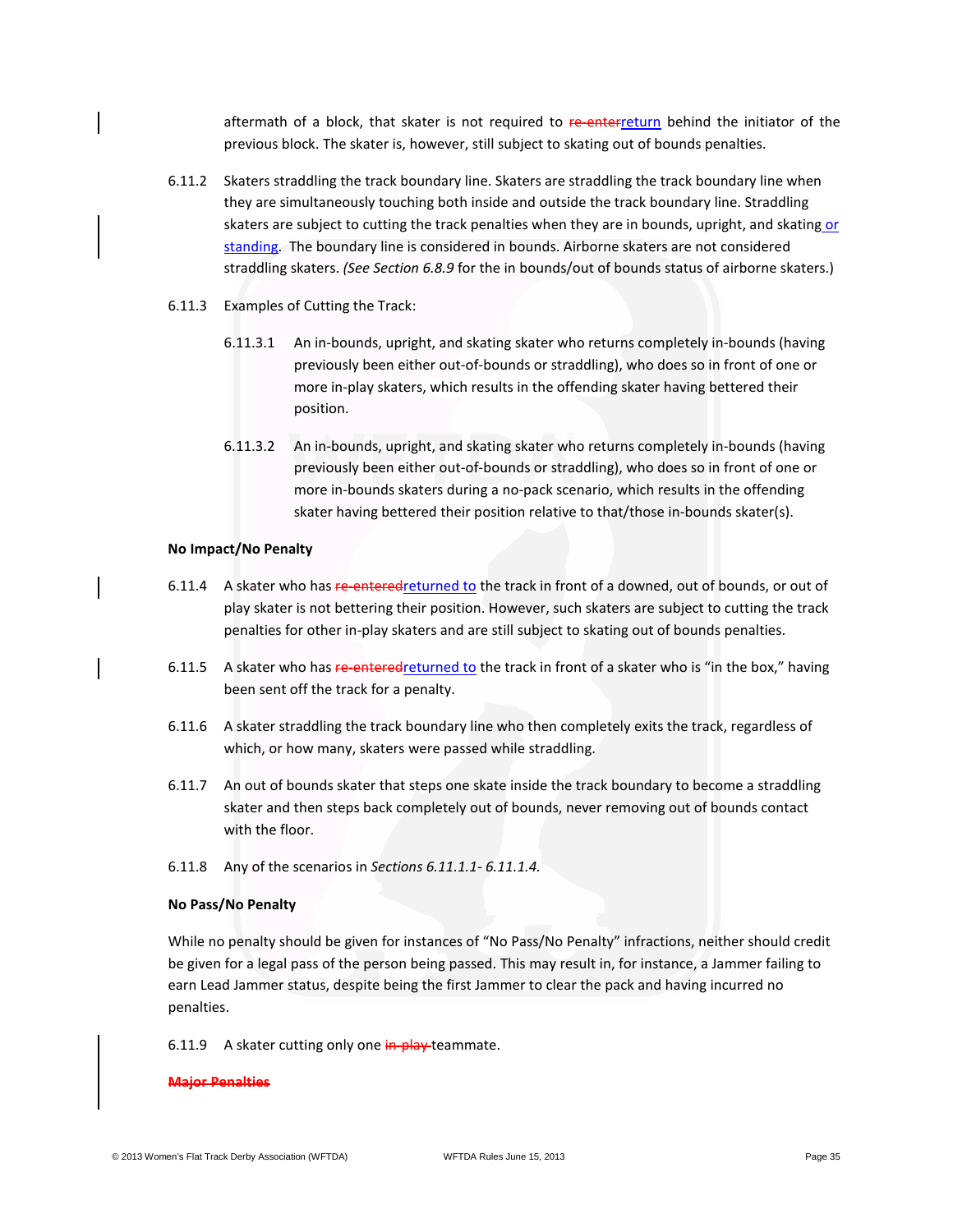- 6.11.10 A skater cutting only the initiating skater, when the initiating skater is considered "in the box," having been sent off the track for a penalty (*see Section 7.2.3.2.2*).
- 6.11.11 A skater cutting only the initiating skater, when the initiating skater goes out of bounds at any time after the initiating block.
- 6.11.12 A skater cutting only the initiating skater, when the initiating skater goes down or falls at any time after the initiating block.
- 6.11.13 A skater cutting only the initiating skater, when the initiating skater exits out of the Engagement Zone at any time after the initiating block.

# **Major Penalty**

| 6.11.14                | A skater cutting any opposing in play-skater.    |
|------------------------|--------------------------------------------------|
| 6.11.4415              | A skater cutting more than one in-play-teammate. |
| <b>Expulsion</b>       |                                                  |
| 6.11. <del>12</del> 16 | Not applicable.                                  |

### **6.12 SKATING OUT OF BOUNDS**

Skaters must remain in bounds. No part of the skater's skate(s) may touch the ground outside the track boundary. Skaters may not pick up momentum for a block until in bounds *(see Section 6.8.2).* 

### **No Impact/No Penalty**

- 6.12.1 Being forced out of bounds by an opponent's block.
- 6.12.2 Skating out of bounds as the result of a missed or successful block (Blocking out of bounds criteria still apply; *see Section 6.8.)*
- 6.12.3 Maintaining or increasing speed for the purposes of skating to and from the penalty box.
- 6.12.4 Exiting the track as a result of injury, equipment failure, or to avoid unsafe track conditions including but not limited to fallen skaters, debris, and spills.
- 6.12.5 Skating out of bounds in order to retrieve a helmet cover that has been dropped out of bounds (*see Sections 3.2.3.1 and 3.5.8.2*).
- 6.12.6 Intentionally taking a straddling position on the track. The skater is still subject to Cutting Penalties (see *Section 6.11 Cutting the Track*) and other Skating Out of Bounds Penalties (*see Sections 6.12.8 – 6.12.9*).

### **Major Penalty**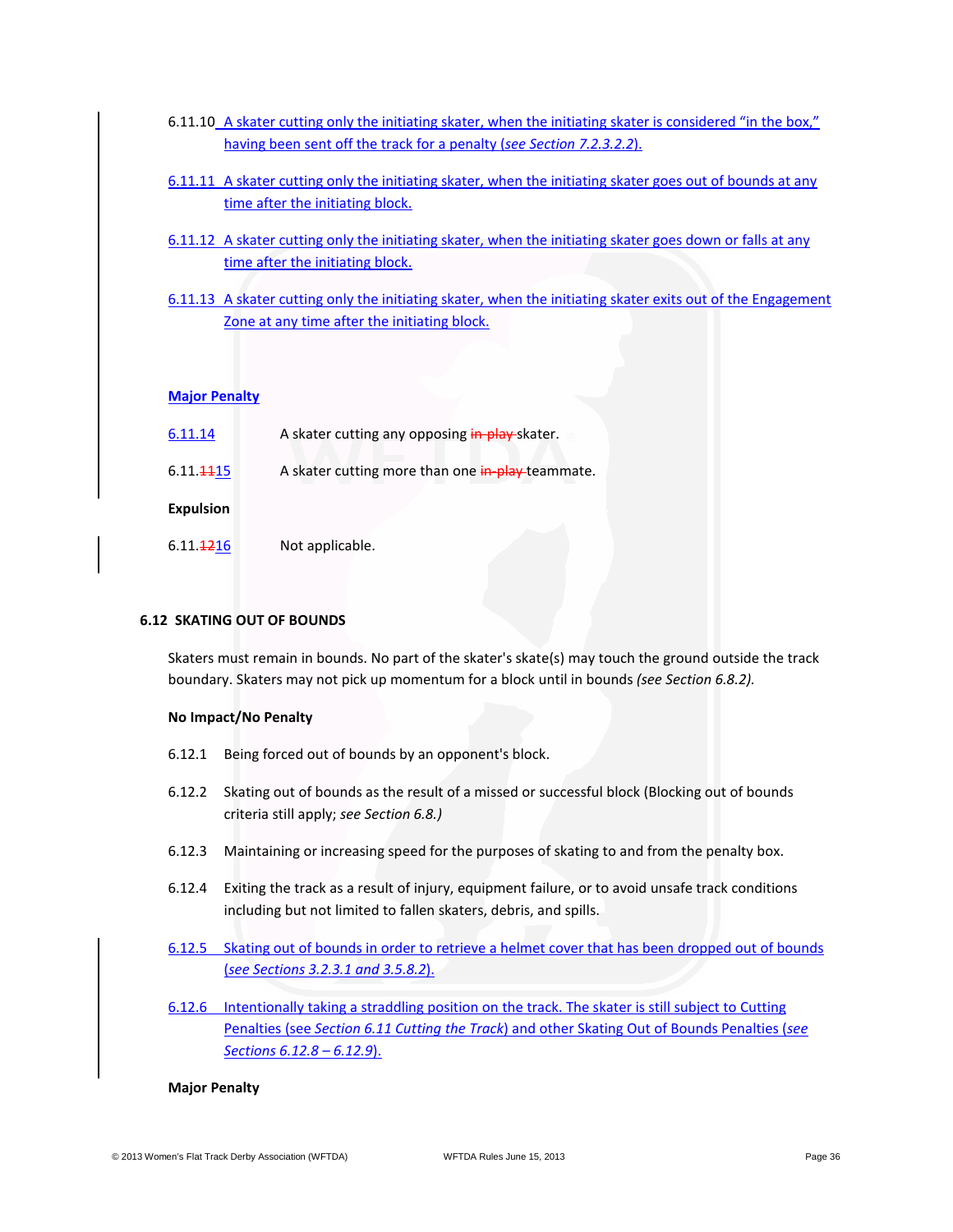- 6.12.57 Skating out of bounds in an attempt to avoid a block.
- 6.12.68 Skating out of bounds to maintain or increase speed.

6.12.76.12.8.1 Striding or performing a cross-over while touching out of bounds.

- 6.12.9 Skating across the track infield in a manner which substantially cuts short the lap distance. It is not necessary to pass an in-bounds skater to commit a skating out of bounds penalty.
	- 6.12.9.1 Skating repeatedly across the infield in a manner that results in a noticeable (though not immediately penalizable) shortening of a lap, which in the course of a game ends up cutting short the cumulative lap length by a "substantial" amount.
- 6.12.10 Having put oneself in a straddling position, stepping out of bounds entirely of one's own accord.

#### **Expulsion**

6.12.811Not applicable.

# **6.13 ILLEGAL PROCEDURES**

Technical infractions that give the offending team an advantage but do not necessarily impact a specific opponent.

- 6.13.1 False startStart: A Jammer or Blocker who false starts must yield advantage. If a false-starting Blocker or Jammer yields advantage but the opposing Jammer or Blocker does not take advantage of that attempt to yield position, neither Jammer nor Blocker will be assessed a penalty.
	- 6.13.1.1 A Jammer false starts for being out of position at the jam-starting whistle when that Jammer is touching beyond the Jammer Line.
		- 6.13.1.1.1 A false starting Jammer must yield to the opposing Jammer by giving them the opportunity to pass them
		- 6.13.1.1.2 If there is no opposing Jammer for a false starting Jammer to yield their advantage to, the false starting Jammer must still come to a complete stop and yield their advantage to the pack.
	- 6.13.1.2 A non-Pivot Blocker false starts for being out of position at the jam-starting whistle when the Blocker:
		- 6.13.1.2.1 Is touching on or beyond the Pivot Line.
		- 6.13.1.2.2 Is touching on or behind the Jammer Line.
		- 6.13.1.2.3 Lines up in front of a Pivot Blocker who is upright and on the Pivot Line.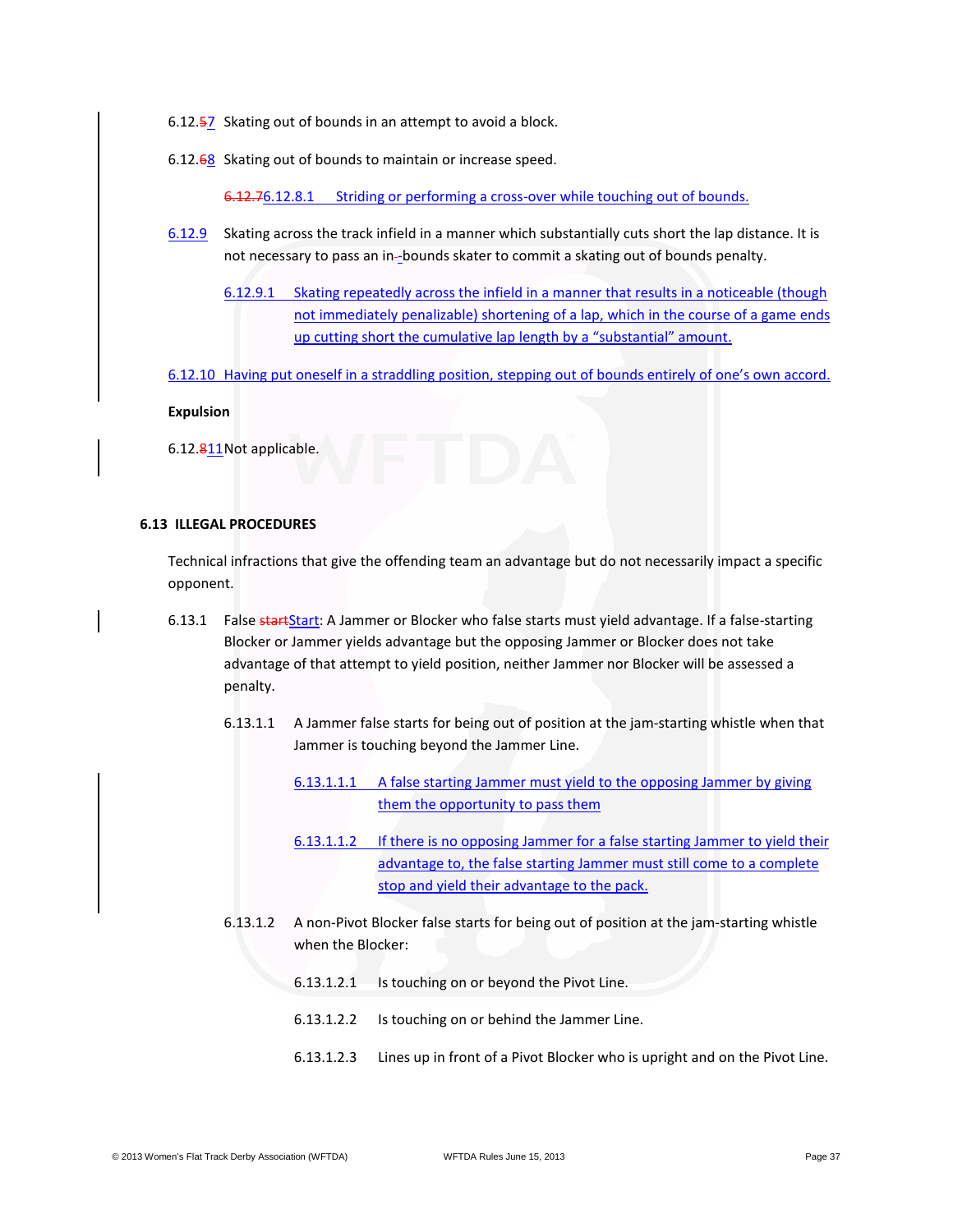- 6.13.1.3 A Pivot Blocker false starts for being out of position at the jam-starting whistle when the Pivot Blocker:
	- 6.13.1.3.1 Is touching beyond the Pivot Line.
	- 6.13.1.3.2 Is touching on or behind the Jammer Line.

### **No Impact/No Penalty**

- 6.13.2 A false start by a Jammer or Blocker who yields advantage.
- 6.13.3 A Blocker who is on the track, between the Jammer and Pivot lines, skating into position when the jam-starting whistle blows.
- 6.13.4 Assisting a downed teammate within the Engagement Zone.
- 6.13.5 A skater exiting the penalty box before their penalty time finishes after being incorrectly instructed to do so by the penalty box official. The skater must return to the box and finish the penalty.
- 6.13.6 A skater who establishes starting position on the track before the jam-starting whistle, but is blocked out of bounds prior to or as the whistle blows will be allowed to remain in the jam.
- 6.13.7 Too many skaters on the track. The extra skater is instructed to return to the bench without stopping the jam.
- 6.13.8 More than one designated Pivot for a team on the track after the jam-starting whistle. The skater at fault is the Pivot who was the last Pivot to enter the track in that jam. If the referee is unable to determine the last Pivot to enter the track, the referee handling the Illegal Procedure must single out the closest Pivot on the track closest to the referee who calls the penalty. After the whistle, the referee must instruct that skater to return to the bench if that skater is an extra skater on the track *(see Section 6.13.7)* or remove the helmet cover if that skater is an extra Pivot, but the team otherwise has the correct number of Blockers. Any Pivot starting in the penalty box is the designated Pivot for that jam.
- 6.13.9 A Jammer attempting to call off a jam without establishing Lead Jammer status and the jam is not called off.
- 6.13.10 A skater exiting the penalty box and re-entering returning to the track in front of one pack skater of the same team.
- 6.13.11 A skater, after being waived waved off of a full penalty box, re-entering returning to the track in front of one pack skater of the same team.
- 6.13.12 A skater, after addressing mid jam equipment malfunction, re-entering returning to the track in front of one pack skater of the same team.
- 6.13.13 A skater initiating contact or engaging an opponent before the jam-starting whistle that forces the receiving opposing skater off balance, forward, or sideways, but does not cause the opposing skater to lose the established starting position.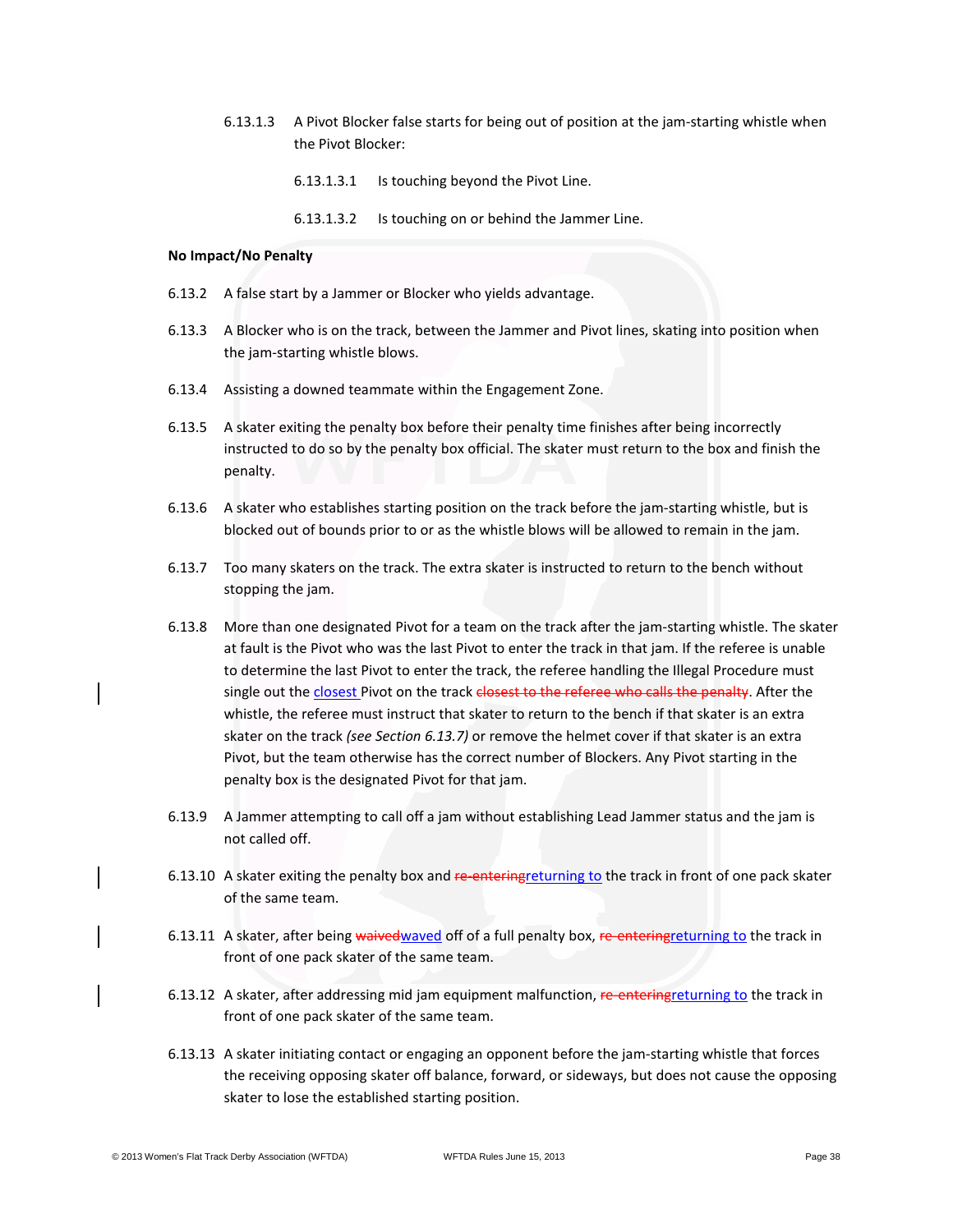- 6.13.14 A skater initiating contact or engaging an opponent after the fourth whistle ending the jam that forces the opposing skater slightly off balance, forward, or sideways but does not cause the opposing skater to fall.
- 6.13.15 A Blocker starting the jam with more than one knee down.

#### **Major PenaltiesPenalty**

- 6.13.16 A skater exiting the penalty box and re-entering returning to the track in front of one opposing pack skater.
- 6.13.17 A skater, after being waived waved off of a full penalty box, re-entering returning to the track in front of one opposing pack skater.
- 6.13.18 A skater, after addressing mid jam equipment malfunction, re-entering returning to the track in front of one opposing pack skater.
- 6.13.19 A penalized skater who leaves the penalty box during either a team or Official Timeout.
- 6.13.20 A penalized skater's teammates or other support staff who enter the designated penalty box area to communicate with a penalized skater. If the person entering is not a skater in the bout the penalty will go to the Captain. Medical personnel are allowed in for medical purposes.
- 6.13.21 A penalized skater who removes safety equipment while in the penalty box. A penalized skater may remove their mouth guard only after being seated in the penalty box. Merely adjusting safety equipment while in the penalty box is not to be penalized.
- 6.13.22 A false start by a Jammer or Blocker who does not yield advantage. The Jammer or Blocker who committed the false start must stop all forward motion until the opposing Jammer or Blocker(s) takes the lead by passing the false-starting Blocker or Jammer. If a false-starting Blocker or Jammer yields advantage but the opposing Jammer or Blocker(s) does not take advantage of this attempt to yield position, a penalty must not be assessed and the yielding skater may proceed.
- 6.13.23 Forcing a jam to be called off due to too many skaters on the track. The penalty is issued to the Pivot in that jam. If there is no Pivot in that jam, the penalty is issued to the last non-Pivot Blocker to enter the track to the extent that the referee is able to determine who that skater was. If there is no Pivot in the jam and the referee is unable to determine the last skater to enter the track, the referee issuing the Illegal Procedure must penalize the Blocker on the track closest to the referee who calls the penalty.
- 6.13.24 Improper uniform, jewelry, or skates.
- 6.13.25 A Jammer successfully calling off a jam without establishing Lead Jammer status.
- 6.13.26 Violations of the passing the star procedures outlined in *Section 3.5 Passing* The*the Star*. The initiator of the star pass receives the penalty for the illegal star pass.
- 6.13.27 Illegally blocking a star pass.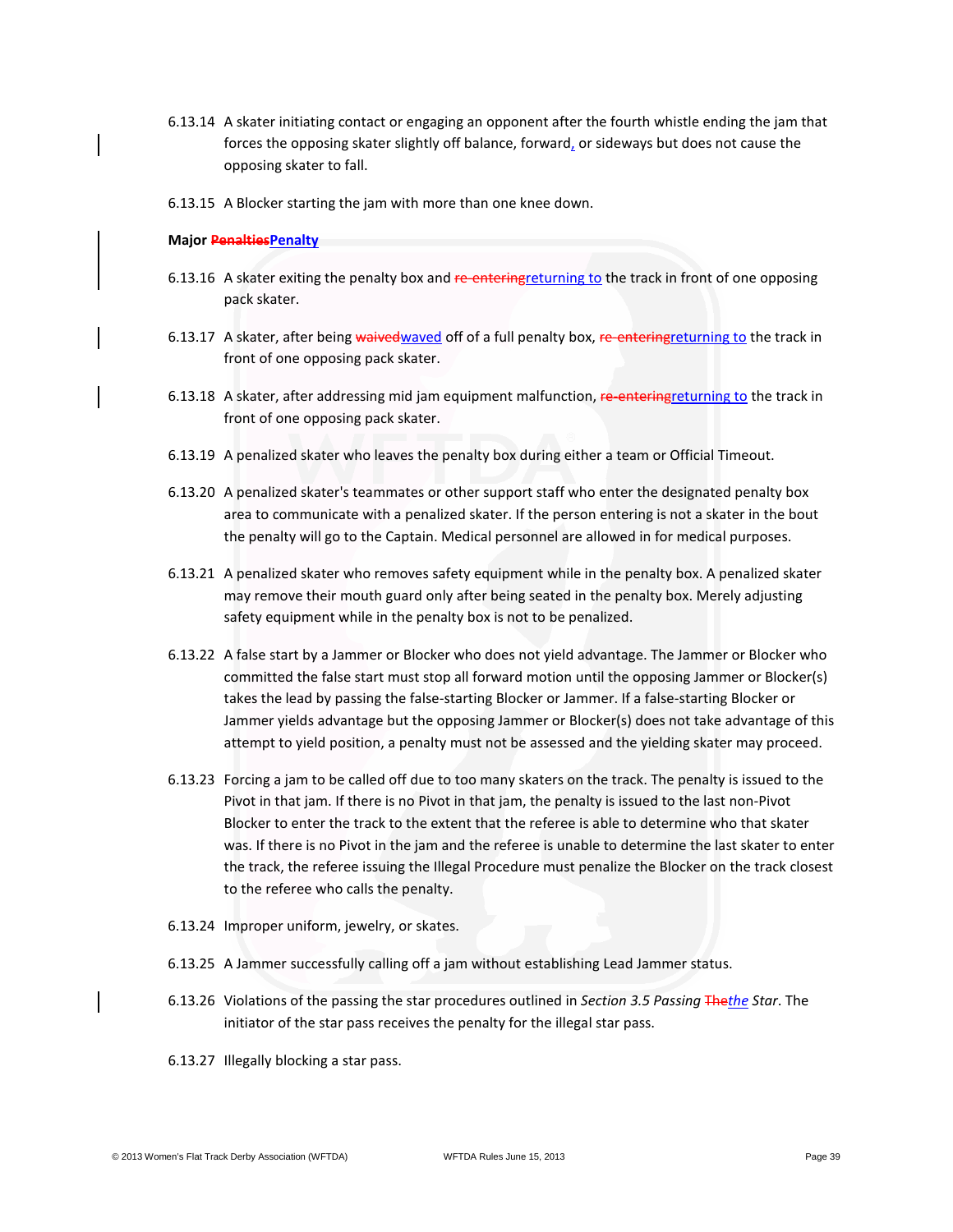- 6.13.28 A skater exiting the penalty box and re-entering returning to the track in front of more than one pack skater.
- 6.13.29 A skater, after being waived waved off of a full penalty box, re-entering returning to the track in front of more than one pack skater.
- 6.13.30 A skater, after addressing mid jam equipment malfunction, re-entering returning to the track in front of more than one pack skater.
- 6.13.31 A skater exiting the penalty box before their penalty time finishes. they are released by an official. (Note: If the penalty box official instructs the skater to leave early, this penalty does not apply.)
- 6.13.32 Too many skaters and/or team support staff in the designated team area. The penalty is issued to the Pivot at the time the penalty is determined. If there is no Pivot in that jam, the penalty is issued to the Captain in all circumstances.
- 6.13.33 Removing required safety equipment *(see Sections 7.2.67 and 10.1.1).*
- 6.13.34 A skater initiating contact or engaging an opponent before the jam-starting whistle that forces the receiving opposing skater out of their established starting position. This includes forcing a skater down or out of bounds.
- 6.13.356.13.35 A skater initiating contact or engaging an opponent after the fourth whistle of the jam that forces the receiving skater down or severely off balance, forward, or sideways.
- 6.13.36 A skater who has fouled out of a bout but been allowed to return to the track area interfering with play or the bout. This includes returning to the designated bench area during the remainder of the bout. Penalty is to be assessed to that skater's team Captain.
- 6.13.3637 Skaters who begin in an intentionally taken starting position which purposefully prolongs that skater's ability to return to an in-play position or a team's ability to reform a pack (e.g., intentionally starting on one's back, intentionally starting in a dog-pile), as this represents an intentional and immediate prolonged failure to rejoin/failure to reform. One penalty will be applied to a single skater per team, if applicable, who seems most responsible or the Pivot (further penalties should be assessed as laid out by rules *6.10.12 and 6.10.16*).
- 6.13.3738 At the jam-starting whistle, the majorityless than half of a team's on-the-track Blockers are not in position between the Pivot and Jammer lines, such that a pack will form behind the Pivot Line and in front of the Jammer Line at the time of the jam-starting whistle or immediately after the jam-starting whistle. The penalty should be given to the Pivot of the offending team(s), and if no Pivot exists, to the last non-Pivot Blocker to enter. If the referees cannot determine the last Blocker to enter, the Blocker closest to the penalizing referee will be charged with the penalty. This is not to apply to a situation where a Blocker false starts by lining up in front of a Pivot's hips or accidentally jumps the jam-starting whistle. In the event that a pack will not form between the Pivot and Jammer lines at the first legal opportunity, the Jam should not be started, with a Delay of Game penalty being issued (*see Section 6.15.4*).

#### **Expulsion**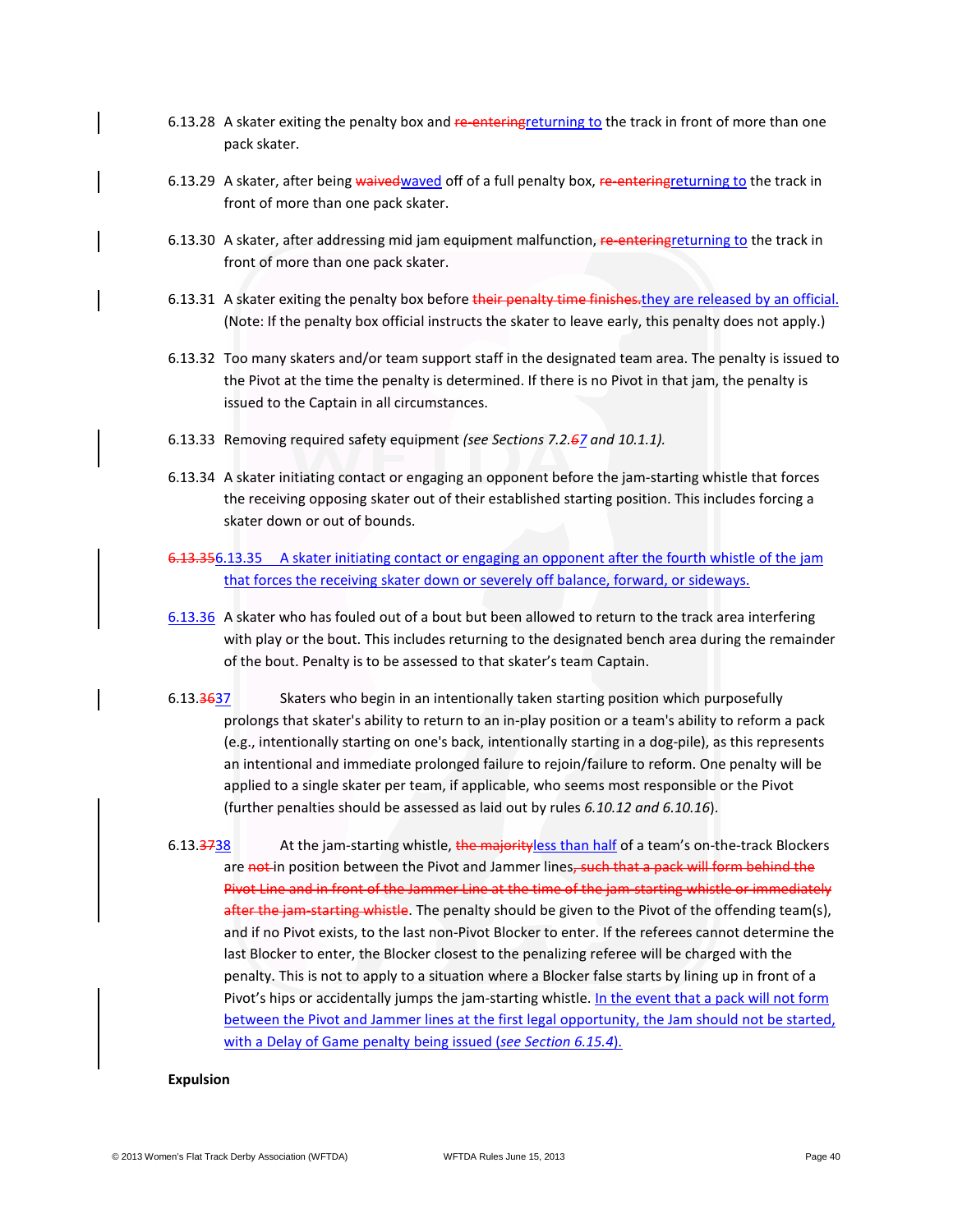#### **6.14 INSUBORDINATION**

Insubordination penalties will be given for actions which demonstrate a disregard for the authority of the referees and officials, whether intentional or not. Examples of insubordination include, but are not limited to, failure to leave the track for a penalty, failure to leave the floor after fouling out, and the use of contemptuous speech directed at an official.

#### **No Impact/No Penalty**

6.14.1 Intentionally committing an Illegal Procedure is not insubordination and must not be penalized as such.

#### **Major Penalty**

- 6.14.2 Willfully failing to leave the track for a penalty.
- 6.14.3 The use of obscene, profane, or abusive language or gestures directed at an official.

#### **Expulsion**

- 6.14.4 Willfully failing to leave the floor after fouling out.
- 6.14.5 The repeated use of obscene, profane, or abusive language or gestures directed at an official.
- 6.14.6 Deliberate and excessive insubordination to a referee.

#### **6.15 DELAY OF GAME**

Delay of Game penalties will be given for actions which interfere with the standard progression of the game. If a Delay of Game penalty is warranted, the officials should take a timeout at the end of the 30second line-up time, instead of starting a new jam. The penalty should be enforced, and a new line-up period begun as soon as possible.

#### **No Impact/No Penalty**

6.15.1 Not applicable.

#### **Major Penalty**

- 6.15.2 Failure to be on the track for the next jam at jam start when currently in the penalty box queue. One penalty will be assessed to each offending skater.
- 6.15.3 Failure to field any Blockers for a jam, preventing a jam from beginning. Penalty will be assessed to the Captain *(see Section 9.2.7.1.2 for refusal to field skaters).*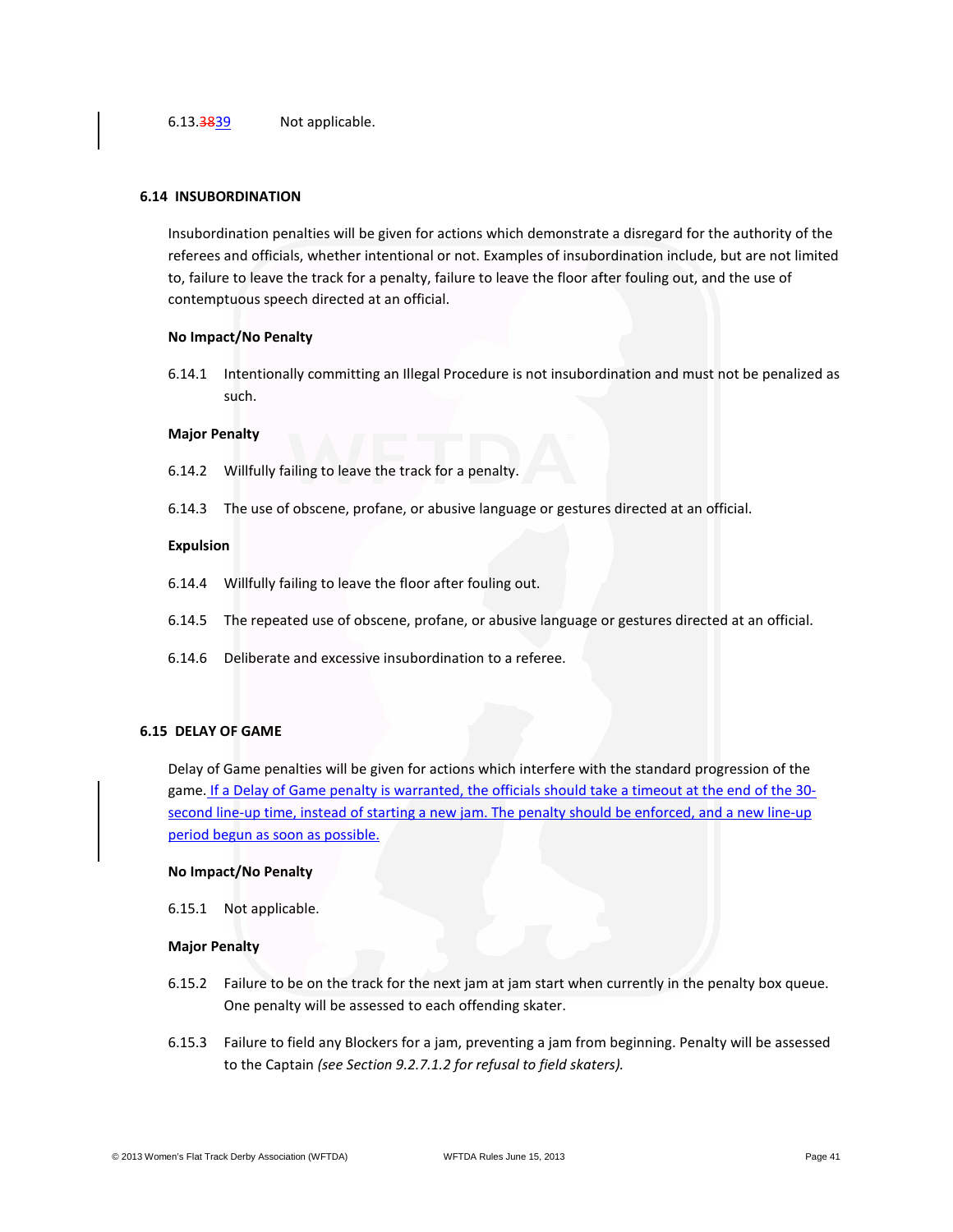- 6.15.46.15.4 Failure to field any Blockers between the Pivot and Jammer lines, preventing a pack from forming between the Pivot and Jammer lines at the first legal opportunity. Penalty will be assessed to the Captain.
- 6.15.5 With one Jammer serving a penalty in the penalty box, a failure to field a jammer for the next jam by the opposing team, preventing a jam from beginning. Penalty will be assessed to the Captain.
- 6.15.6 A team successfully requesting a team timeout when they have none remaining. Penalty will be assessed to the Captain.
- 6.15.7 A skater, having previously had the jam called off for injury, being on the track at the jam start before the allotted three jams required for the skater to sit out have elapsed. The penalty should be issued to the Captain. If the referee believes the injury presents a serious and immediate threat to the skater or others, the Official should immediately send the skater back to their bench, rather than waiting until the end of the line-up time.

#### **Expulsion**

6.15.58 Not applicable.

# **6.16 MISCONDUCT/GROSS MISCONDUCT**

#### **No Impact/No Penalty**

- 6.16.1 Entry to the penalty box that causes contact only to persons intruding on either the safety lane and/or the penalty box.
- 6.16.2 Contact, either actual or potential, by the skater's penalty seat to another person that is caused by a structural failure of the seat, not by the entry of the skater to the penalty box.
- 6.16.3 Entry to the penalty box causes a teammate to either move or be forcibly contacted.
- 6.16.4 Initiating contact with both skates off of the ground that forces the receiving opposing skater off balance, forward, and/or sideways, but does not cause the opposing skater to lose thetheir relative position.
- 6.16.5 Initiating contact with both skates off of the ground to a teammate is legal, regardless of the impact on that teammate. The impacted skater is, however, responsible for the legality of their own actions.

### **Major Penalty (Misconduct)**

- 6.16.6 Initiating contact with both skates off of the ground that forces the receiving opposing skater out of established position. This includes forcing a skater down, out of bounds, or out of relative position.
- 6.16.7 Executing a block on an opponent who is down.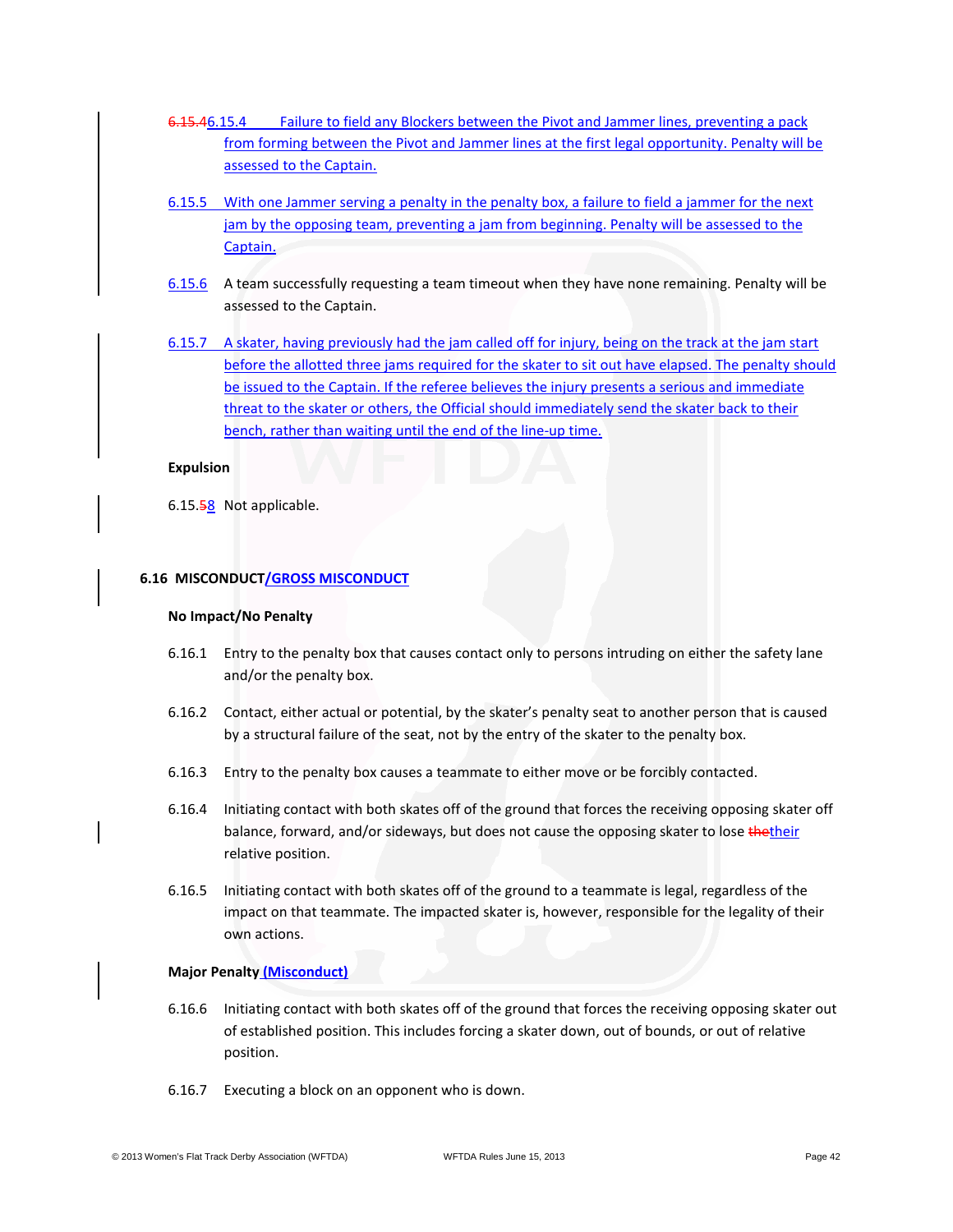- 6.16.8 The use of obscene, profane, or abusive language or gestures directed at a mascot, announcer, audience member, or other bout production individuals.
- 6.16.9 The excessive use of obscene, profane, or abusive language or gestures directed at an opposing skater, teammate, manager, coach, or other team support staff.
- 6.16.10 Entry to the penalty box that causes another person to vacate their position to reasonably avoid being forcibly contacted. This includes people correctly positioned in their team bench area and is not limited to people in the penalty box.
- 6.16.11 Habitual entry to the penalty box where contact, either actual or potential, by the skater's seat to another person is caused by a structural failure of the seat and not the entry of the skater. Penalty is to be issued where proper precaution is not being shown by the offending skater, causing the habitual failure of a seat or seats.

#### **Expulsion or Suspension (Gross Misconduct)**

6.16.12 Not applicable.

# **6.17 GROSS MISCONDUCT**

Gross **misconduct**Misconduct is defined as an indiscretion so serious that it justifies the instant expulsion of a skater, even on the first occurrence.

#### **No Impact/No Penalty**

6.17.1 Not applicable.

#### **Major Penalty**

Not applicable.

#### **Expulsion or Suspension**

The following egregious acts will be an automatic game expulsion, even if not during a fight, and can be punished as multi-game suspensions *(see Section 7.4.2.2).*

| 6. 17. 316. 12 | Illegal interference in game-play by skaters or support staff not involved in the jam. |  |  |  |  |
|----------------|----------------------------------------------------------------------------------------|--|--|--|--|
|----------------|----------------------------------------------------------------------------------------|--|--|--|--|

- 6.17.416.13 The repeated use of obscene, profane, or abusive language or gestures directed at a mascot, announcer, audience member, or other bout production individuals.
- 6.17.516.14 The repetitive and excessive use of obscene, profane, or abusive language or gestures directed at an opposing skater, teammate, manager, coach, or other support staff.
- 6.17.616.15 Fighting, is an automatic expulsion for all participants and may result in a suspension *(see Section 7.4.2).* A fight is defined as a physical struggle that is not part of regular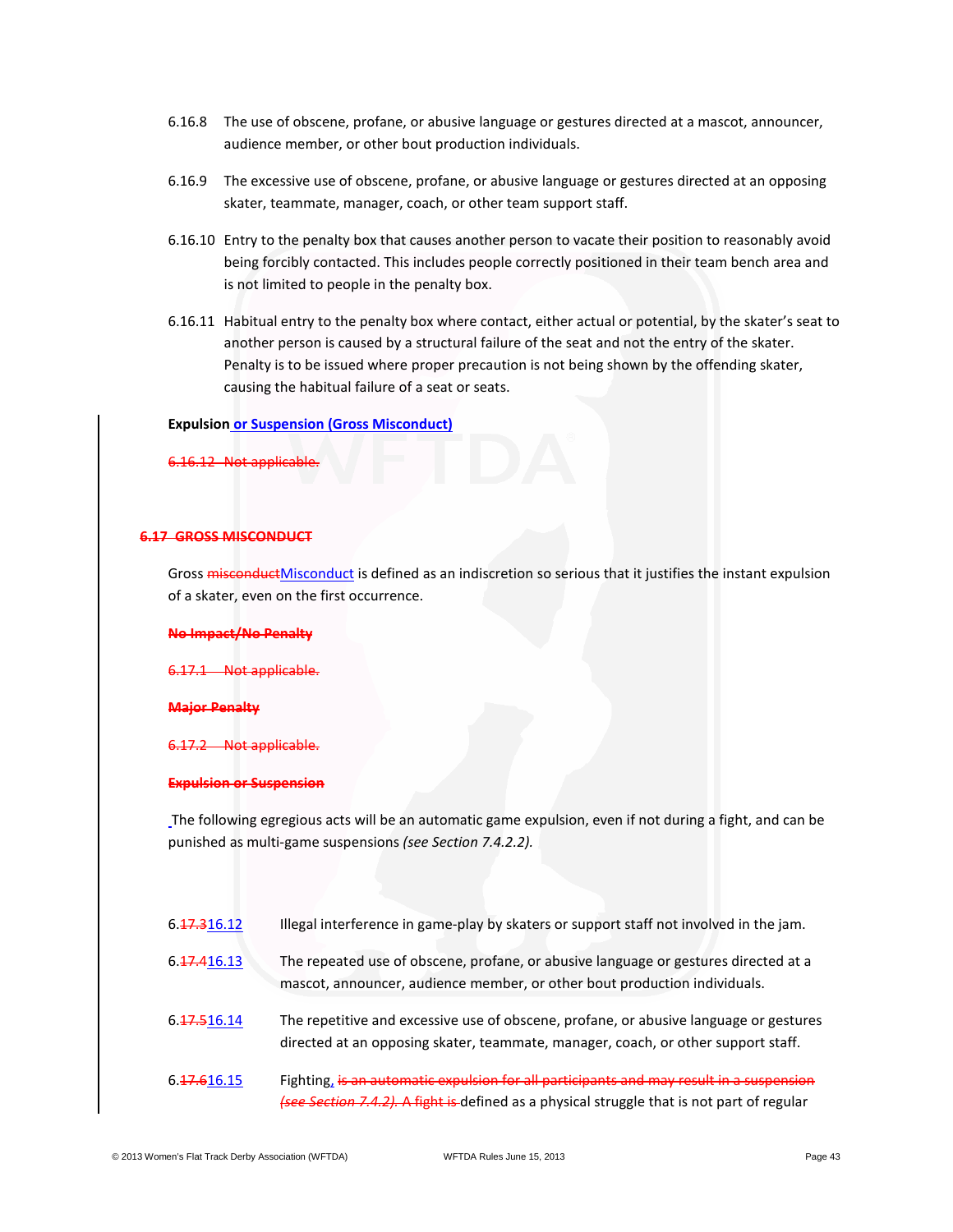game play. A skater that only defends blows and does not engage in the fight will not be penalized. *(see Section 7.4.2)*

| 6.47.716.16               | Biting.                                                                                                                                                                                                                                                  |
|---------------------------|----------------------------------------------------------------------------------------------------------------------------------------------------------------------------------------------------------------------------------------------------------|
| 6. <del>17.8</del> 16.17  | Jumping onto or into a pile of fighting skaters (i.e., "dog pile").                                                                                                                                                                                      |
| 6. <del>17.9</del> 16.18  | Serious physical violence or any action deemed by the officials to cause an extraordinary<br>physical threat.                                                                                                                                            |
| 6. <del>17.10</del> 16.19 | Entry to the penalty box that causes-either the skater, the skater's seat, or another seat<br>to forcibly contact another person. This includes people correctly positioned in their<br>team bench area and is not limited to people in the penalty box. |

# **7 PENALTY ENFORCEMENT** 7 PENALTY ENFORCEMENT

# **7.1 MAJOR PENALTIES**

- 7.1.1 When a skater has earned a major penalty, that skater will be sent to the penalty box. The skater's team must play short, without the skater and the position the skater was playing, until the penalty has expired *(see Section 7.2.23).*
- 7.1.2 Major penalties expire after one minute served in the penalty box. Each major penalty is timed separately and individually.
- 7.1.3 If an Illegal Procedure gives an unfair advantage, the referee will assess a penalty and may stop the jam if the offending team fails to yield the advantage immediately.
- 7.1.4 If no one skater can be singled out to receive the penalty, it will go to the active Pivot. If there is not a Pivot, it will go to the Captain.

# **7.2 PENALTY ENFORCEMENT PROCEDURES**

- 7.2.1 Substitutions. No substitutions are allowed if a penalty carries over to the next jam. The offending skater must continue to serve their penalty time. The penalized team skates short until the penalty time expires and the penalized skater re-entersreturns to the track.
	- 7.2.1.1 Penalized skaters must be substituted in the case of a skater who has been injured, fouled out, or expelled *(see Sections 7.4.1.2, 7.4.4, and 10.3.1, respectively).* These substitutions may only take place between jams. A skater who has fouled out or has been expelled is not permitted to return to play and that skater's team must skate a skater short for the remainder of the jam.
- 7.2.27.2.2 Prior to the start of a jam, if a skater coming onto the track commits a penalty, they will serve as a Blocker.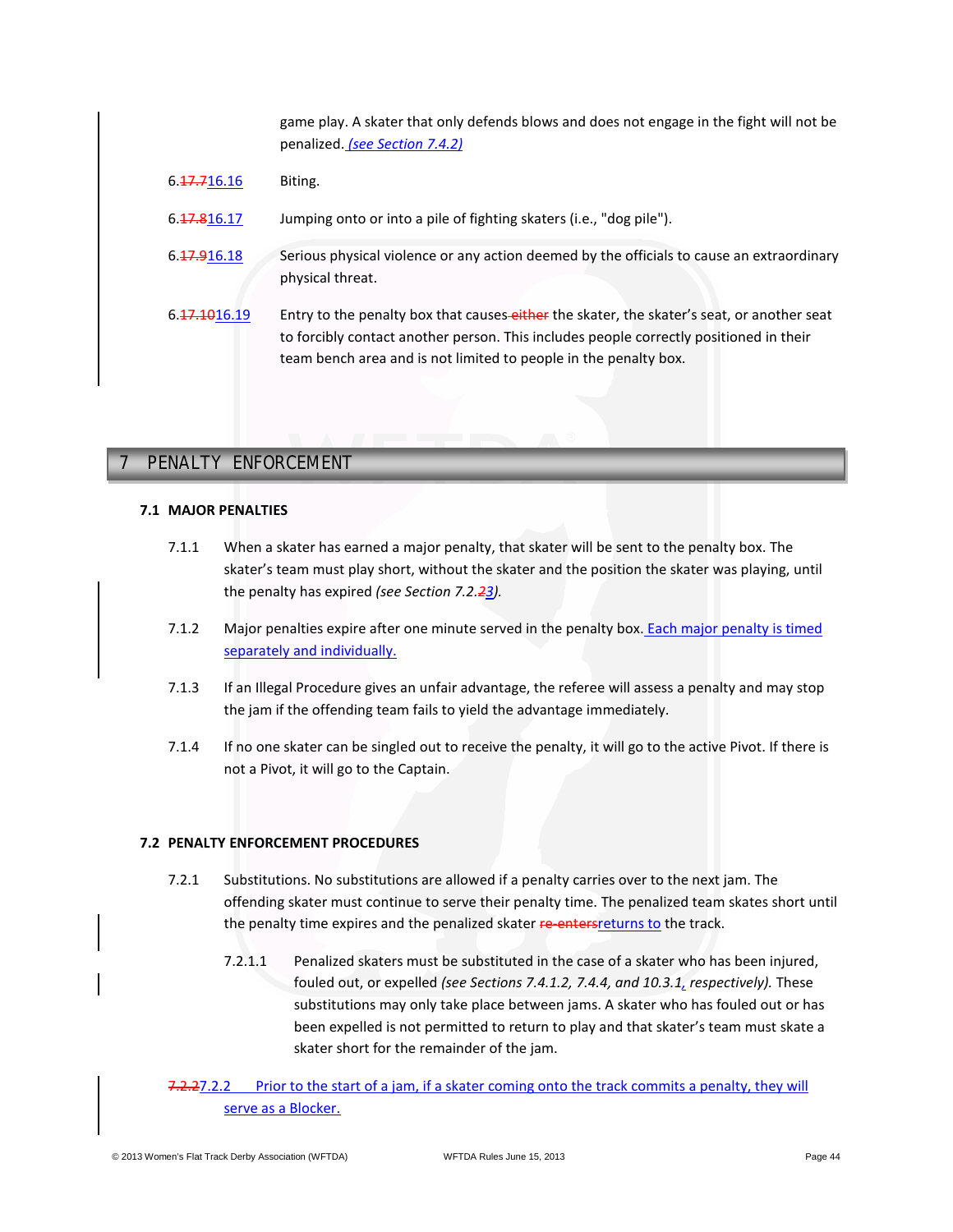#### 7.2.3 Penalty Box Procedures, Rights, and Restrictions

When a skater is sent to the penalty box, the skater must immediately exit the track and skate to the penalty box in the counter-clockwise direction.

- 7.2.23.1 Penalty timing will not begin until the penalized skater legally enters the penalty box from the appropriate counter-clockwise direction and is seated.
- 7.2.23.2 No team may have more than two Blockers and one Jammer seated in the penalty box at a time. If a team has more than two penalized Blockers, the penalties will be served consecutively, i.e.., the third Blocker will sit out once the first Blocker has served their penalty. This may require the third Blocker to serve their penalty in the next jam, in which case the third penalized Blocker will be asked to return to the jam *(see Section 7.2.2.3.).3).*
	- 7.2. $\frac{23.2.1}{1}$  If the skater fails to remain on the track in the next jam while in the penalty box queue, the skater will be penalized according to Section 6.15.2.
	- 7.2.23.2.2 The moment the penalized skater is directed off the track, the skater is considered "in the box" for scoring, Lead Jammer, passing the star, and cutting the track rule purposes. However, penalty time will not start until the skater is seated in the box.
	- 7.2.23.2.3 In order to form a pack, a team must have at least one Blocker on the track at all times. If there is only one Blocker from a given team, that skater will not be sent to the penalty box, even if the penalty box cap has not been reached, until another Blocker returns to the track and has joined the pack.
		- 7.2.23.2.3.1 The penalized skater will be sent to the box as soon as there is room in the box, provided another Blocker from the skater's team is on the track and has joined the pack.
- 7.2.23.3 If there are already two Blockers in the box from the penalized Blocker's team, the third Blocker will be waved off by the penalty timer. If there are less than 10 seconds left on penalties currently being served, the penalty timer will hold the third Blocker in the box and start timing the penalty. If the skater is waved off, the skater must return to the track as described in Section 7.2. $\frac{78}{10}$ . A Jammer can never be waved off from the penalty box.
- 7.2.34 The penalty clock starts when the skater is seated in the penalty box (with exceptions noted in *Section 7.2.23.3).* The penalty clock only runs when the jam clock is running. If a penalty spans multiple jams, the penalty clock will stop between jams.
	- 7.2.34.1 When there are 10 seconds remaining on the penalty clock of a penalized skater, that skater will be instructed by the penalty timer to stand. The skater must stand upright.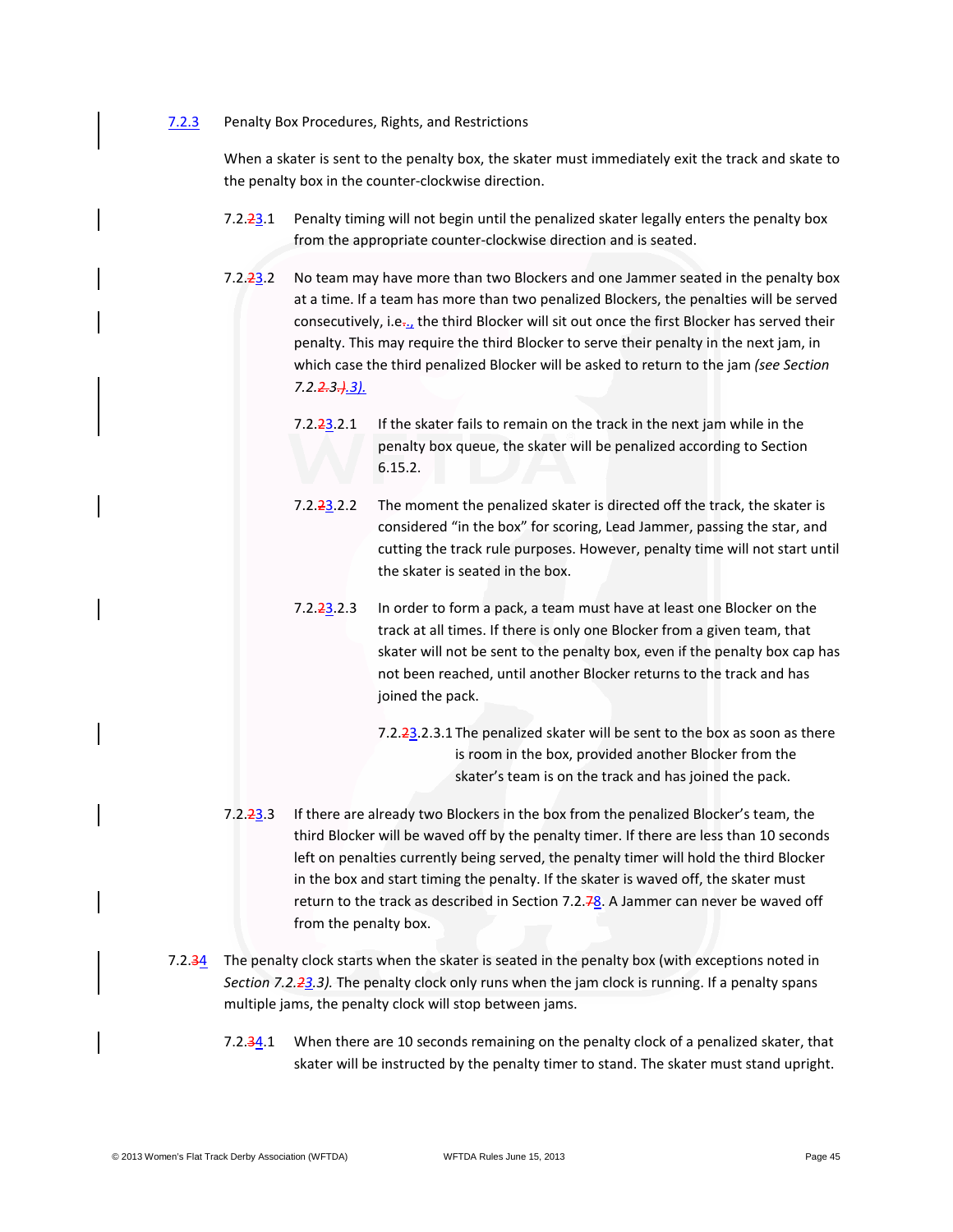- 7.2.34.1.1 If a skater does not stand when instructed, the penalty timer will stop the penalty clock until the skater stands.
- 7.2.34.2 If a skater stands before there are 10 seconds remaining on the penalty clock, the penalty timer will stop the penalty clock until the skater is seated.
- 7.2.45 Penalized skaters may not leave the designated penalty box area during either a team or Official Timeout *(see Section 6.13.31).*
	- 7.2.45.1 A penalized skater's teammates, managers, and coaches may not physically enter the designated penalty box area to communicate with the penalized skater at any time *(see Section 6.13.20).*
- 7.2.56 Penalized Captains and penalized Designated Alternates may not call a time outtimeout from the penalty box. A request for a timeout or official review signaled to the referees from a penalized Captain or penalized Designated Alternates shall not be granted.
- 7.2.67 Penalized skaters may remove only their mouth guard once they are seated in the penalty box. No other equipment may be removed while a skater is in the designated penalty box area (*see Section 6.13.21*).
- 7.2.78 After serving the required time inbeing released from the penalty box, a penalized skater may reenterreturn to the track. A skater may skate clockwise in the 10-foot (3 m) clearance around the outside of the track when exiting the penalty box. When re-entering returning to play, the skater must **re-enterreturn** behind the rearmost pack skater.
	- 7.2.78.1 A Jammer re-entering returning to play from the penalty box during the same jam may score immediately upon re-entering returning if the Jammer was pulled from the jam after having completed their first pass through the pack.
	- 7.2.78.2 If a Jammer is partially through a scoring pass when sent to the penalty box, the Jammer retains all of the points scored in the partial pass. Upon re-entering returning to the track, the Jammer has the opportunity to complete the pass, only earning points for skaters that the Jammer had not yet passed.
	- 7.2.78.3 A skater may re-enterreturn to the track in front of opposing skaters who are out of play. If a Jammer is eligible to score (having completed their initial pass prior to being sent to the penalty box), the Jammer will immediately earn points for passing out of play Blockers that are behind the Jammer upon re-entry *(see Section 8.5.6.12).*

### **7.3 BOTH JAMMERS PENALIZED/BOTH JAMMERS OFF THE TRACK**

Concurrent Jammer penalties shorten the penalty time of both Jammers. Both Jammers will serve the same exact amount of time before they are each allowed back into play. When the second Jammer is seated in the penalty box, the first Jammer, who has already been serving time, is released back into play by the penalty box official. The exact amount of time the first Jammer served before release will be the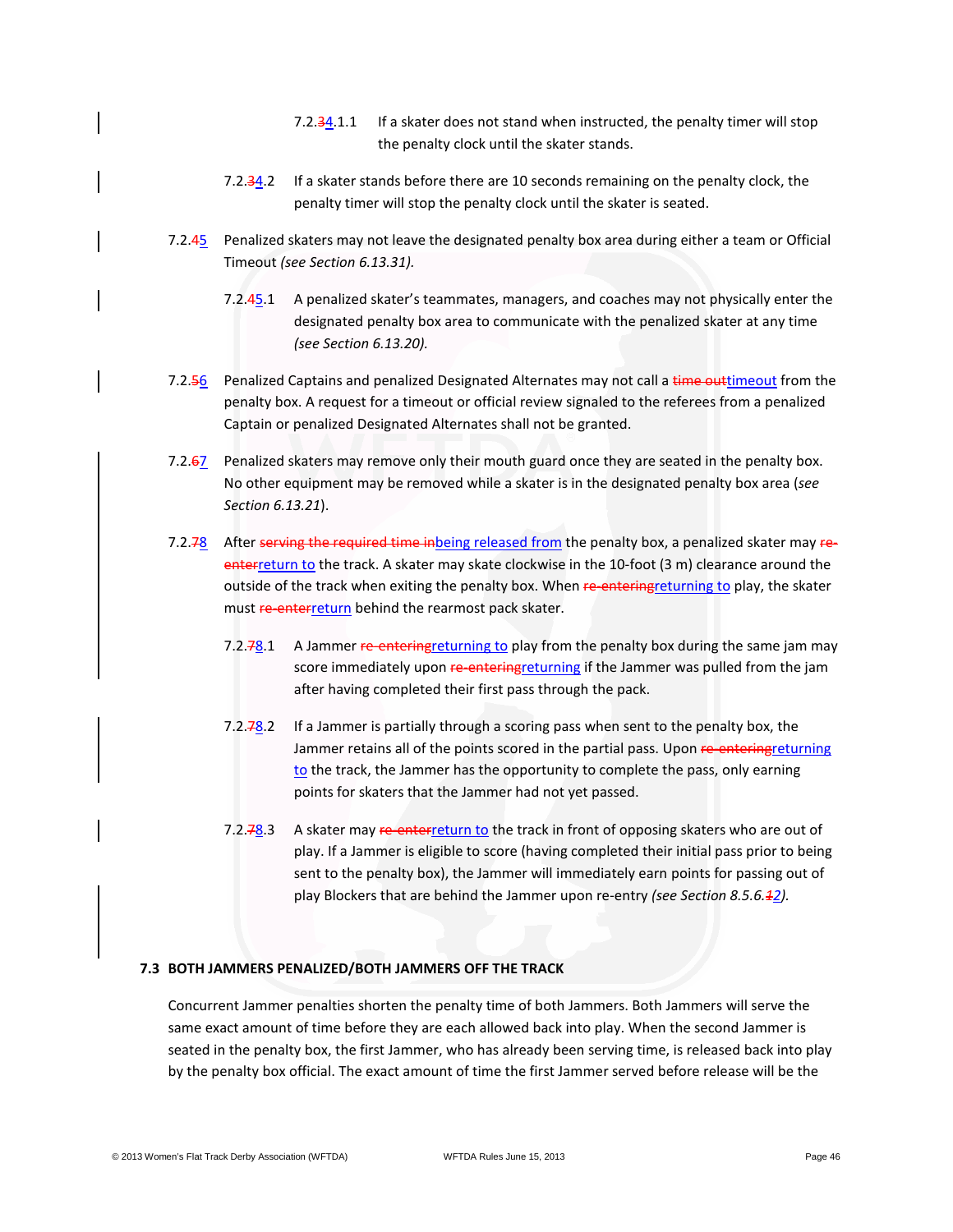exact amount of time the second Jammer will serve before the second Jammer is released back into play. *(Rule 7.3.4 is still applicable.)*

Example: Jammer A has served 45 seconds when Jammer B is seated in the penalty box. Jammer A is released from the penalty box and Jammer B begins to serve 45 seconds. The actual time both Jammers serve will **always** be equal with the only exception being the end of the game as the final jam is whistled dead.

- 7.3.1 If the first penalized Jammer is sent back to the box after being released from the penalty box while the second penalized Jammer is still serving their required time, the game will continue without a Jammer on the track for the duration of any penalty time that is required to be served.
	- 7.3.1.1 If the jam clock expires with both Jammers in the box serving their required time, a new jam will begin without Jammers on the Jammer Line. Both Jammers will return to play following completion of any required penalty time.
- 7.3.2 If both Jammers are seated in the box at the same exact moment, both Jammers will serve 10 seconds before they are simultaneously released back into play by the penalty box official. In all other cases, no minimum time to serve will be required.
- 7.3.3 If any jam ends with one Jammer in the box and the second Jammer skating toward the box after being sent off the track, the penalty time for the Jammer that is already in the box will end with the jam-ending whistle. That Jammer will start the new jam **from the penalty box** as their team's Jammer, and will be allowed to re-enterreturn to play behind the rearmost pack skater after the jam-starting whistle in the new jam. The second Jammer will begin the new jam in the box to serve their required time.
	- 7.3.3.1 A team may not make a substitution for either Jammer.
- 7.3.4 If a penalized Jammer exits the penalty box before being officially dismissed by an official, that Jammer will be required to return to the box and serve any unserved time, no matter how small. Per *Section 6.13.31*, that Jammer will also be assessed a major penalty.
- 7.3.5 If one team's Jammer does not make it on to the track in time to participate in the jam and during the course of that jam the opposing team's Jammer is sent off for a penalty, the jam will be whistled dead when the penalized Jammer is seated in the penalty box. The Jammer will begin the new jam in the box and the team that did not field a Jammer in the previous jam will be allowed to field a Jammer in the new jam.
	- 7.3.5.1 In the new jam, skater substitutions from the bench are allowed, with the exception of the penalized Jammer.
- 7.3.6 With one Jammer already in the box or if a team fails to field a Jammer, if the opposing team's Jammer leaves the jam due to equipment failure or malfunction, the jam will not be called off. The jam will continue without a Jammer on the track until the Jammer who left re-entersreturns to play after the equipment issue has been addressed, or until the penalized Jammer's penalty time has expired, whichever comes first.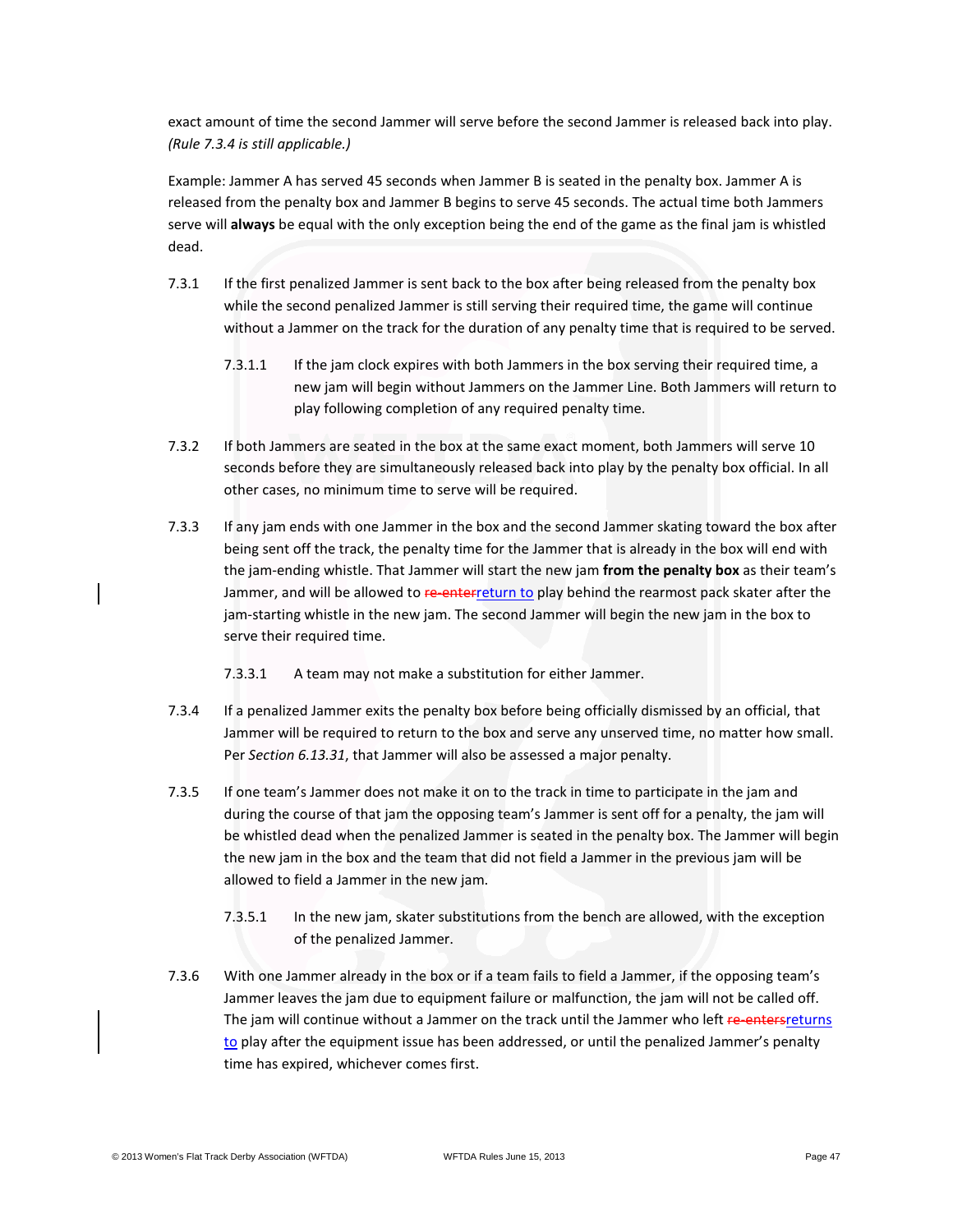- 7.3.7 With one Jammer already in the box or if a team fails to field a Jammer, if the opposing team's Jammer leaves the jam due to an injury, the jam will be whistled dead after it has been determined by the referee that the Jammer will not again be re-entering returning to play. A new jam will be started with the penalized Jammer still in the box serving the remainder of the required penalty time and the opposing team fielding a new Jammer.
	- 7.3.7.1 In the new jam skater substitutions from the bench are allowed with the exception of an injured Jammer, who must now sit for either three jams *(per Section 10.3.1)*, or the remainder of the period *(per Section 10.3.1.1).*
- 7.3.8 With one Jammer already in the box, if the opposing team's Jammer leaves the jam because of a decision to quit playing (e.g.., sits on their team's bench mid-jam, leaves the track area mid-jam), the jam will be whistled dead after it has been determined by the referee that the Jammer will not again be re-enteringreturning to play *(Sections 7.3.6 and 7.3.7 do not apply).* A new jam will be started with the penalized Jammer still in the box serving the remainder of the required penalty time, and the opposing team fielding a new Jammer. The Jammer who ends a jam by quitting is to be considered as having quit the game. That Jammer is not permitted to return to play in the bout.
- 7.3.9 If the first penalized Jammer has fouled out of or has been expelled from the game, when the second penalized Jammer is seated in the box the jam will be whistled dead. The first penalized Jammer's team will field a new Jammer in the new jam, and the second Jammer will remain in the box at the start of the new jam and will serve an amount of time equal to the first Jammer *(see Section 7.4.5).*
	- 7.3.9.1 Skaters may be substituted in the new jam, with the exception of any skaters who still owe penalty time.
- 7.3.10 When a penalized Jammer is serving more than one consecutive minute in the penalty box and the opposing Jammer arrives in the penalty box when the first penalized Jammer has more than a minute of penalty time remaining to serve, the arriving Jammer will be released back into play by the penalty box official immediately after taking their seat in the penalty box. The remaining penalty time of the first Jammer is reduced by one minute.
	- 7.3.10.1 If the opposing Jammer arrives during the timing of the final minute of the first penalized Jammer's consecutive penalty minutes, normal rules apply to the second penalized Jammer *(see Section 7.3 Both Jammers Penalized).*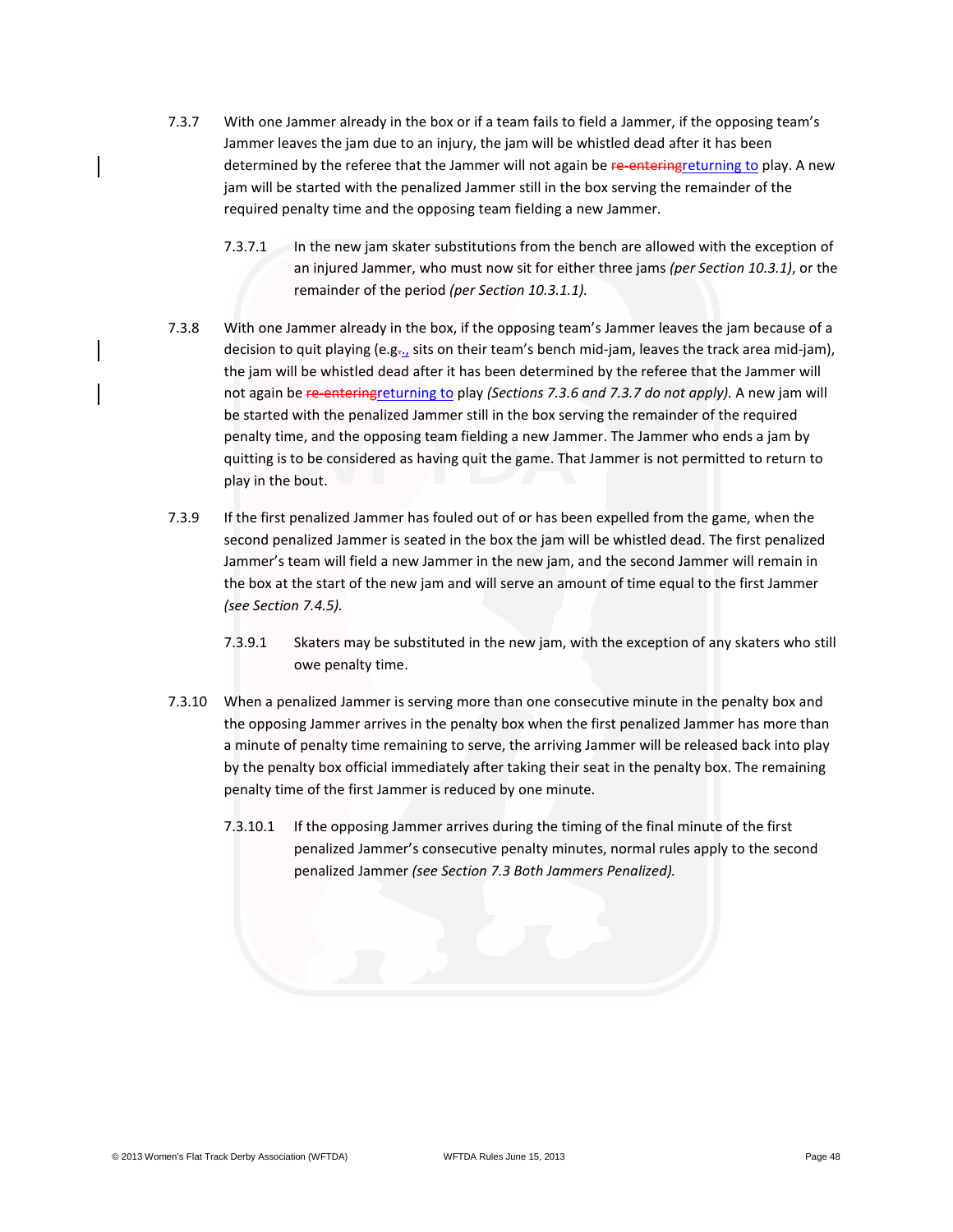### **7.4 EXPULSION AND FOULING OUT**

- 7.4.1 Fouling Out
	- 7.4.1.1 Skaters who are sent to the box for an excessive amount of major penalties will foul out of the game and will not be permitted to return to play for the remainder of the game. All major penalties count, not just repetitions of the same penalty or family of penalties.
		- 7.4.1.1.1 A skater fouls out from the game for seven accumulated penalty turns in the penalty box in a game.
	- 7.4.1.2 When a skater fouls out of a game, that skater must immediately leave the track and may not remain on the team's bench. The fouled out skater is not allowed to participate in the remainder of the game in any way. Another skater from that skater's team must serve any applicable penalty time; this substitute must serve in the same position (Pivot, Blocker, or Jammer) as the skater who has fouled out. Substitutions for skaters who have fouled out cannot happen during an in-progress jam. The fouled out skater is not permitted to return to play and their team must skate a skater short for the remainder of the jam *(see Section 7.2.1.1).*
		- 7.4.1.2.1 If a skater who has fouled out interferes with game play, their team will be penalized according to *Section 6.13.3536*. Additionally, that skater may no longer remain on the floor and must return to the locker room or staging area. The skater may not remain on the floor with their team or in an area where the fouled-out skater can interfere with skaters on the track.

### 7.4.2 Expulsion and Suspension

- 7.4.2.1 A skater may be expelled from the bout at the Head Referee's discretion for serious physical violence or any action deemed by the officials to cause an extraordinary physical threat to others. Only the Head Referee may expel a skater, coach, or manager. The Head Referee's decision is binding.
- 7.4.2.2 Depending on the severity of the incident, an expulsion may result in the skater being suspended from their next game.
- 7.4.2.3 Insubordination can be grounds for expulsion, but it will not cause a skater to be suspended. Any intentional contact with a referee is grounds for suspension.
- 7.4.2.4 Referees may not downgrade an expulsion. Any behavior not warranting expulsion must be penalized according to guidelines set forth in *Section 6: Penalties.*
- 7.4.2.5 If a skater is expelled from a game during a tournament, the skater may not be replaced by a substitute from their team roster during the in-progress game. Unless suspended *(see Section 7.4.2.2)*, the skater is allowed to play in the next game in the tournament.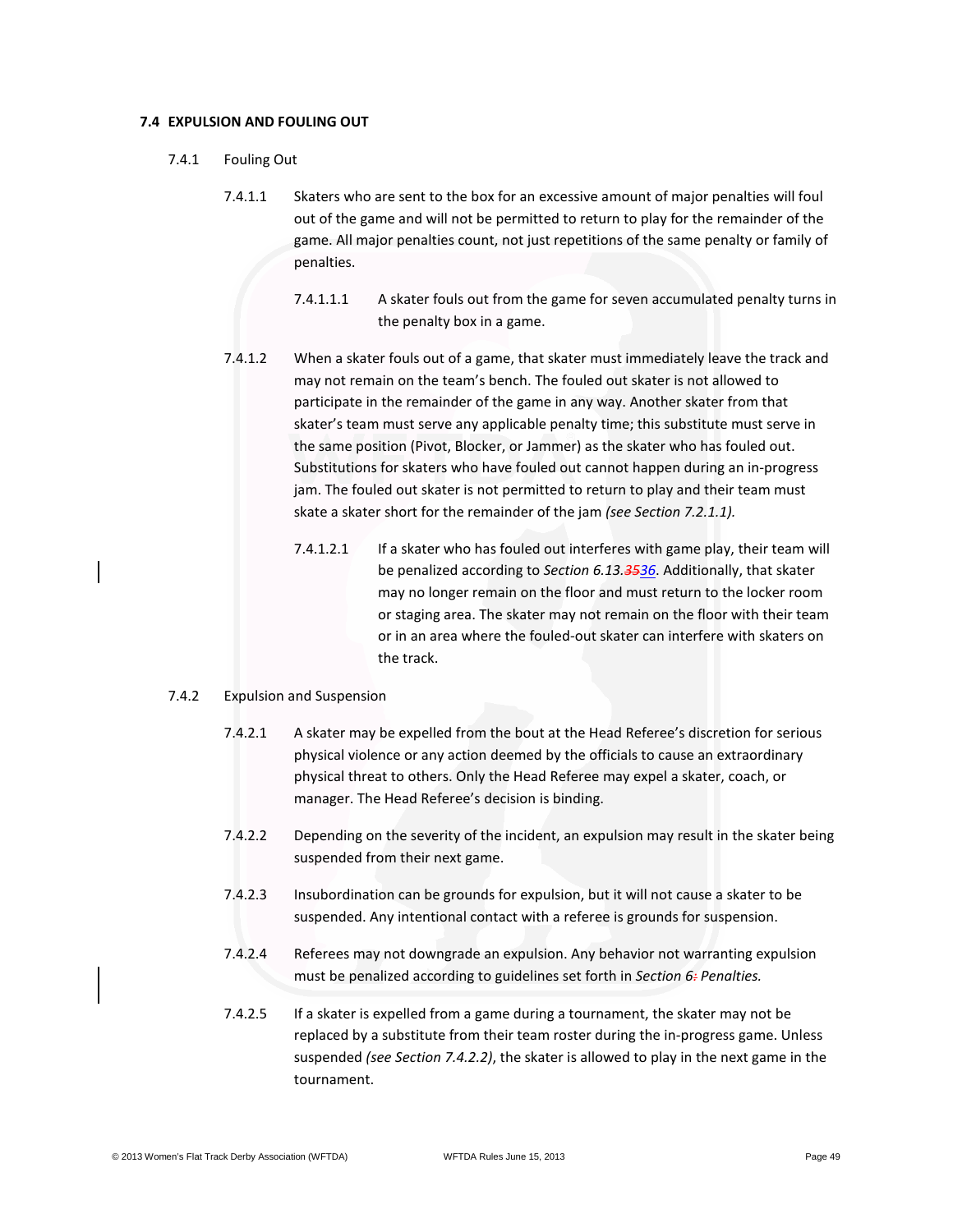- 7.4.2.6 Coaches and managers are held to the same standard of sportsmanlike behavior as skaters. If a coach or manager is expelled *(see Section 7.4.2.1)*, that team's Captain will serve a one minute penalty. However, that penalty does not count toward the skater's penalty cap *(see Section 7.4.1.1.1).*
- 7.4.3 The Head Referee does not need to meet with the Captain prior to expelling a skater from the game. However, any suspensions must be recommended by the Head Referee and signed off by Captains prior to collecting signatures on the IBRF/ITRF at the end of the game.
- 7.4.4 The expelled skater must immediately leave the track and return to the locker room or staging area. The expelled skater may not remain on the floor with their team or in an area where the expelled skater can interfere with skaters on the track. The expelled skater is not allowed to participate in the remainder of the game in any way. Another skater from the expelled skater's team must serve the major penalty. This substitute must serve the penalty in the same position (Pivot, Blocker, or Jammer) as the expelled skater. The expelled skater's team must skate a skater short while the penalty is being served.
- 7.4.5 Timing a Fouled Out/Expelled Skater's Penalty

A fouled out/expelled skater's time off the track does count toward any required penalty time (e.g.., major per expulsion, seventh trip to the box foul out). If the jam ends before the penalty time is complete, the remainder of the penalty time will be served by a substitute in the following jam.

- 7.4.5.1 Timing of the minute penalty for a fouled out or expelled skater begins after the referee:
	- 7.4.5.1.1 Has made sure the fouled out/expelled skater has immediately left the track. Expelled skaters must also return to the locker room or staging area *(per Sections 7.4.1.2 and 7.4.4)).*
	- 7.4.5.1.2 Has instructed the penalty box official to begin timing the penalty for the fouled out/expelled skater.
- 7.4.5.2 If at the moment a skater is penalized it is not known that the skater is on their seventh turn in the box and the penalized skater, who has now officially fouled out of the game, is already seated in the penalty box, the timing of penalty has already begun upon the penalized skater's arrival in the box. The skater must be instructed by the referees to leave the track, and the timing of the penalty will continue in their absence.

# **8 SCORING** 8 SCORING

8.1 Only skaters wearing the designated Jammer's star helmet cover with visible stars are eligible to accrue points.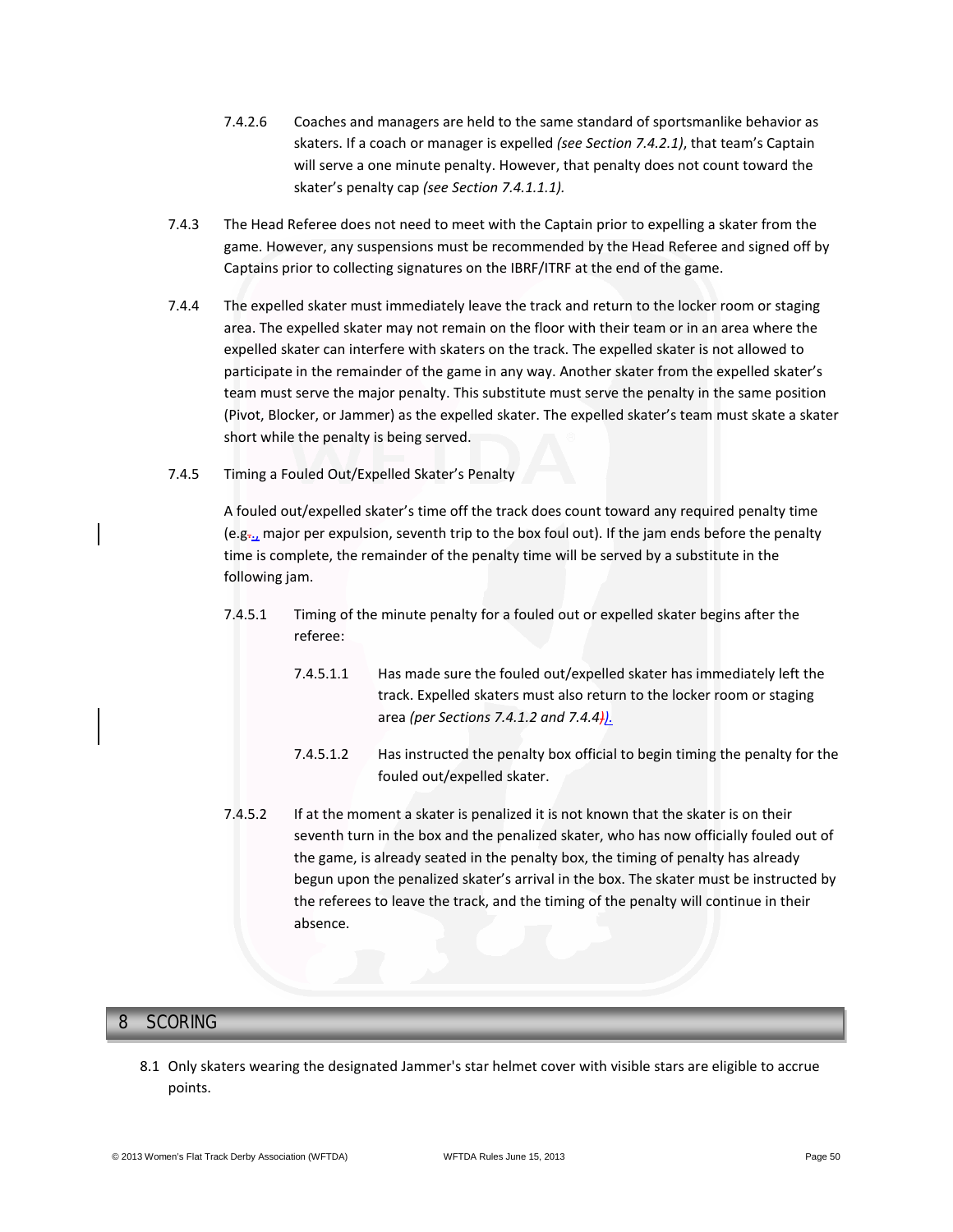- 8.2 A Jammer does not score points on opposing Blockers on their first pass through the pack. The initial pass is to determine Lead Jammer status. *(See Section 3.4)).*
	- 8.2.1 A Jammer may score a Jammer lap point on their initial pass.
- 8.3 After exiting the Engagement Zone and completing their initial pass, a Jammer scores points by passing opposing skaters on their second and subsequent passes. These are considered "scoring passes." A Jammer can score a maximum of one point per opposing Blocker per scoring pass. Jammer lap points are independent of scoring passes. In order to receive a point for passing an opponent the Jammer must:
	- 8.3.1 Pass opposing skaters' hips while in bounds and upright, legally, without committing penalties.
		- 8.3.1.1 Any legal pass counts. If a Jammer becomes ineligible for a point by committing an illegal action or passing while out of bounds, the Jammer is allowed an opportunity to re-pass and score the point.
		- 8.3.1.2 In order to earn points for passing while airborne, the Jammer's skate must be the first part of the Jammer must continue anto make contact with the track. This contact must be in--bounds and upright status atmust occur prior to the momentend of *landing*the jam. *(see Section 6.8 Out of Bounds BlockingEngagement).*
		- 8.3.1.3 A Jammer who is in bounds but down may earn points for opposing Blockers who were ahead of the Jammer but skate clockwise behind the downed Jammer. This is considered to be a pass.
		- 8.3.1.4 Once the Jammer has exited the Engagement Zone, the Jammer's scoring pass is complete *(see Sections 3.4 Lead Jammer and 4.1 Pack Definition)* and the Jammer immediately begins the next scoring pass.
			- 8.3.1.4.1 Blockers that advance or chase forward ahead of the Engagement Zone are considered part of and belonging to point totals of the previous (just completed) scoring pass.
				- 8.3.1.4.1.1 Blockers that advance or chase forward ahead of the Engagement Zone *(as described in Section 8.3.1.4.1)* must return to the Engagement Zone immediately *(see Sections 6.10.6, and 6.10.12)*, and only after they have returned to play are they eligible to be scored on in the normal manner and counted in the totals of the current scoring pass.
				- 8.3.1.4.1.2 A Jammer may receive points during a scoring pass before the jam has ended for opposing Blockers who have advanced ahead of the Engagement Zone without having to physically pass them. These are the circumstances in which a Jammer can earn points in this manner:

8.3.1.4.1.2.1 The Jammer must be on a scoring pass.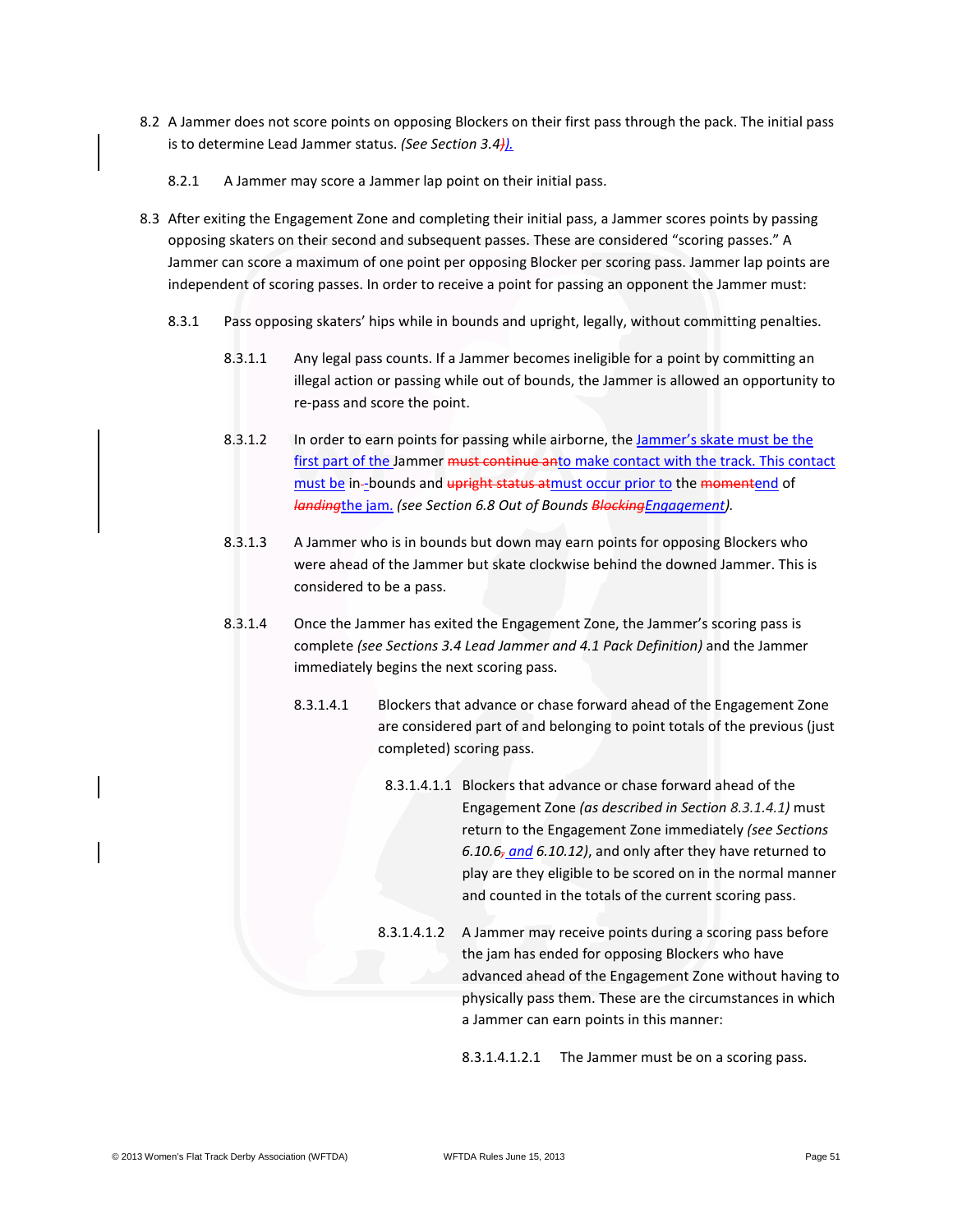- 8.3.1.4.1.2.2 The Jammer must have already scored one point on an opposing Blocker in the same scoring pass.
- 8.3.1.4.1.2.3 The Jammer must have passed the foremost in play Blocker.
- 8.4 A Jammer's pass through the pack, either initial or scoring, must be initiated by approaching the pack counter-clockwise from the rear of the Engagement Zone.
	- 8.4.1 If a Jammer exits the front of the Engagement Zone but is then lapped by the pack, that Jammer returns to their previous pass *(see Section 8.5.2.1)* until re-exiting the front of the Engagement Zone. *(See Section 8.5.5 for points scored before a Jammer returns to their previous pass.)*
	- 8.4.2 If a Jammer is lapped by the pack before beginning their initial pass, it will not be considered their initial pass. The Jammer's forward engagement of the pack on their subsequent pass will be considered their initial pass.

# **8.5 POINTS**

- 8.5.1 Points are earned when the Jammer passes each opposing skater, including those who have been knocked to the floor, are out of play, or are considered to be in the box.
	- 8.5.1.1 The Jammer earns a point for each opposing skater who is not on the track immediately upon scoring the first point on any opposing Blocker in each scoring pass, including those opposing Blockers who are physically on the track but have been directed to the penalty box. If the jam ends before the Jammer scores, the additional points will not be awarded. The following are such circumstances when the Jammer will earn points in this manner:
		- 8.5.1.1.1 Opponents in the penalty box. (The moment a penalized skater is directed off the trackissued a penalty the skater is considered "in the box" for scoring purposes.)
		- 8.5.1.1.2 Opponents who have failed to be on the track when the jam-starting whistle blows.
		- 8.5.1.1.3 OpponentsA skater who removes themselves from the track will be scored on as though they were on the track, until it has been determined they have removed themselves from play. The, after which point is awarded immediately if the Jammer has already earned the firstthey will be considered a Not-On-the-Track (NOTT) point on an opposing Blocker in that scoring pass.until they return to play, if they are allowed. (*See Section 10.3.3*)

8.5.1.1.4 Opponents sent to the penalty box that have not yet been scored upon in that scoring pass. The point is awarded immediately upon the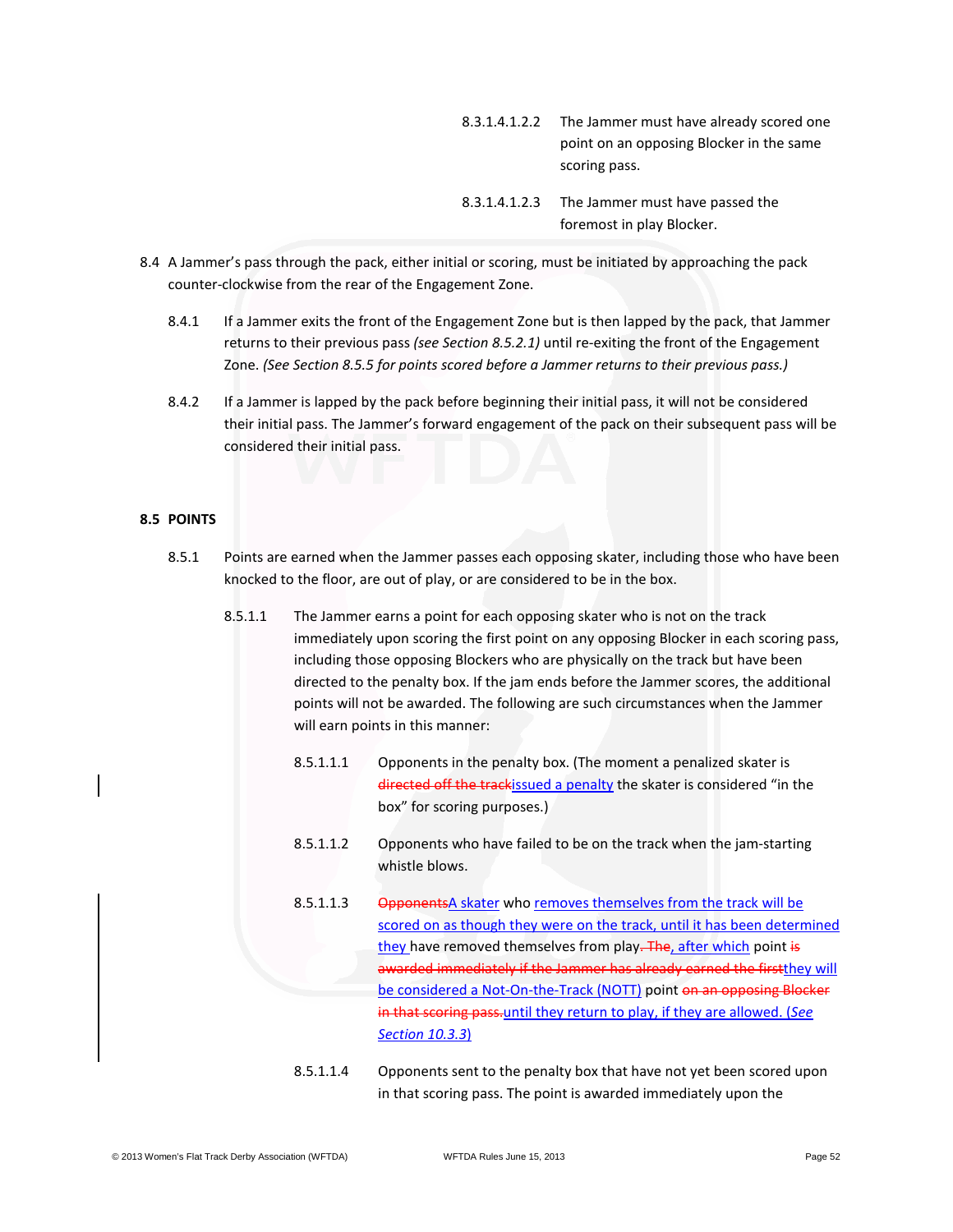opposing Blocker being directed to the box if the Jammer has already earned the first point on an opposing Blocker in that scoring pass.

- 8.5.1.1.5 Opponents returning from the penalty box behind the Jammer.
- 8.5.1.2 Standard scoring rules and requirements apply to opponents returning from the penalty box that skate ahead of the Jammer before the Jammer is able to earn their first point in that scoring pass.
- 8.5.1.3 Points for opponents who have not yet been scored upon in an incomplete scoring pass by a penalized Jammer, who themselves are penalized while the Jammer is serving penalty time, will be awarded to the penalized Jammer upon the Jammer's legal in bounds re-entry onto the track in the same jam. If the jam ends before the Jammer legally re-entersreturns to the track in bounds, or if the Jammer illegally reenters returns to play (e.g. leaves the box early, enters in front of pack skaters, etc.), points for those opponents will not be awarded. The Jammer may still earn those points by legally passing those opponents in the same jam.
- 8.5.2 Points are announced by hand signal once the Jammer has exited the front of the Engagement Zone *(see Section 8.3.1.34).*
	- 8.5.2.1 Once a scoring pass is complete *(see Section 8.3.1.34)*, a Jammer cannot score points unearned in their previous scoring pass.
- 8.5.3 Points are earned until the end of the fourth whistle of the jam-ending signal.
- 8.5.4 If the jam ends when the Jammer is still in the pack, the points for any passed opponents will be announced immediately.
	- 8.5.4.1 The Jammer will also be awarded points for Blockers on the track and ahead of the Engagement Zone if said Blockers were not previously scored on during that scoring pass.
- 8.5.5 Once a Jammer earns a point that point can never be taken away. (Note: this does not apply to points awarded in error.)
	- 8.5.5.1 Points awarded in error are points that have not been legally earned by a Jammer and have been awarded to their team incorrectly and/or erroneously by a referee, an official, or as the result of a technology malfunction.
- 8.5.6 Jammers cannot accrue points while in the penalty box.
	- 8.5.6.1 When the Jammer finishes serving a penalty, the Jammer continues their scoring pass exactly where the Jammer left off. For example: If the Jammer has scored on opposing Blockers A and B when sent to the penalty box, the Jammer retains those points. When the penalty finishes in the same jam, the Jammer remains on the same scoring pass and can only score on opposing Blockers C and D*. (See Section 3.4 Lead Jammer for Lead Jammer details.)*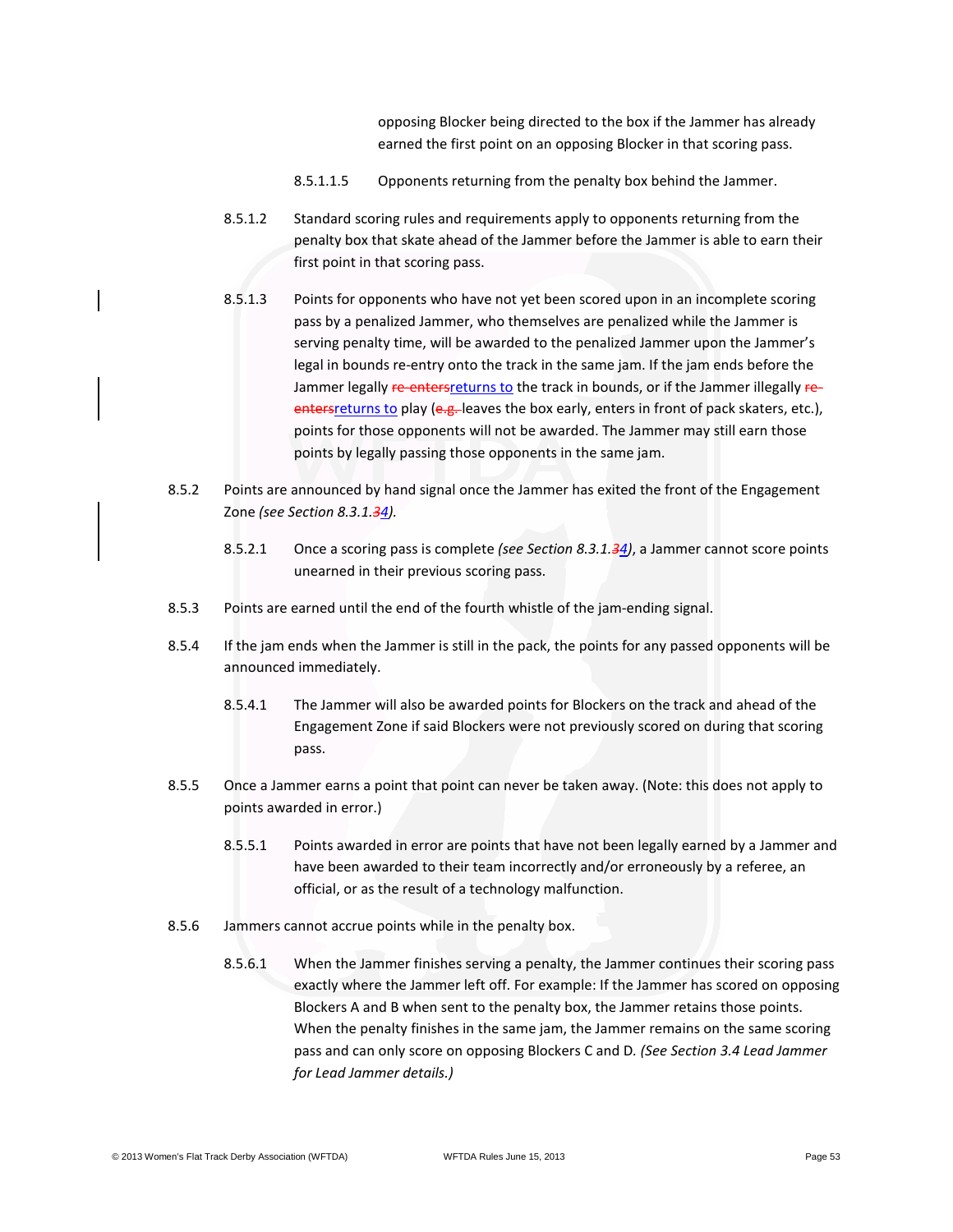- 8.5.6.2 A Jammer exiting the penalty box will still be on the same pass the Jammer was on when the Jammer was penalized, even if all points for a pass have been awarded. The Jammer will immediately earn points for passing out of play Blockers that are behind the Jammer upon re-entry *(see Section 7.2.78.3).*
- 8.5.6.3 When the Jammer's penalty spans into the next jam, the Jammer starts all of their passes over. The Jammer's points are announced at the end of the one jam and in the next jam the Jammer begins their initial pass when leaving the penalty box.
- 8.5.7 Jammer Lap Point: If one Jammer completely laps the opposing Jammer, the Jammer will score one point each time the Jammer fully laps the opposing Jammer. The Jammer does not need to be on a scoring pass to score a Jammer lap point.
- 8.5.8 In order to earn points for passing while airborne, the Jammer must maintain in bounds and upright status after landing *(see Section 6.8 Out Ofof Bounds BlockingEngagement).*

# **9 OFFICIALS** 9 OFFICIALS

# **9.1 STAFFING**

- 9.1.1 Each bout will have no less than three skating referees and no more than seven referees total. It is strongly encouraged that at least one referee be WFTDA Certified.
	- 9.1.1.1 All referees must be on skates.

9.1.1.2 In tournament play each bout must have at least one WFTDA Certified Referee.

9.1.1.2 No more than four referees will be positioned inside the track.

- 9.1.2 Head Referee. One referee is designated Head Referee; the Head Referee is the ultimate authority in the game. The Head Referee will assign positions and duties to the other referees and non-skating officials.
	- 9.1.2.1 The Head Referee is the only referee with the authority to expel a skater, manager, or coach. All other referees and officials must make recommendations to the Head Referee if they observe actions that warrant expulsion *(see Section 7.4.2.1).*
- 9.1.3 Jammer Referees. Two referees are responsible for observing Jammers, one per team.
	- 9.1.3.1 Jammer Referees wear an identifier (wrist band, sash, helmet cover, etc.) corresponding to team colors to indicate the team for which the referee is responsible.
	- 9.1.3.2 At the end of a period, the Jammer Referees switch the team for which they are responsible and the identifier corresponding to each team.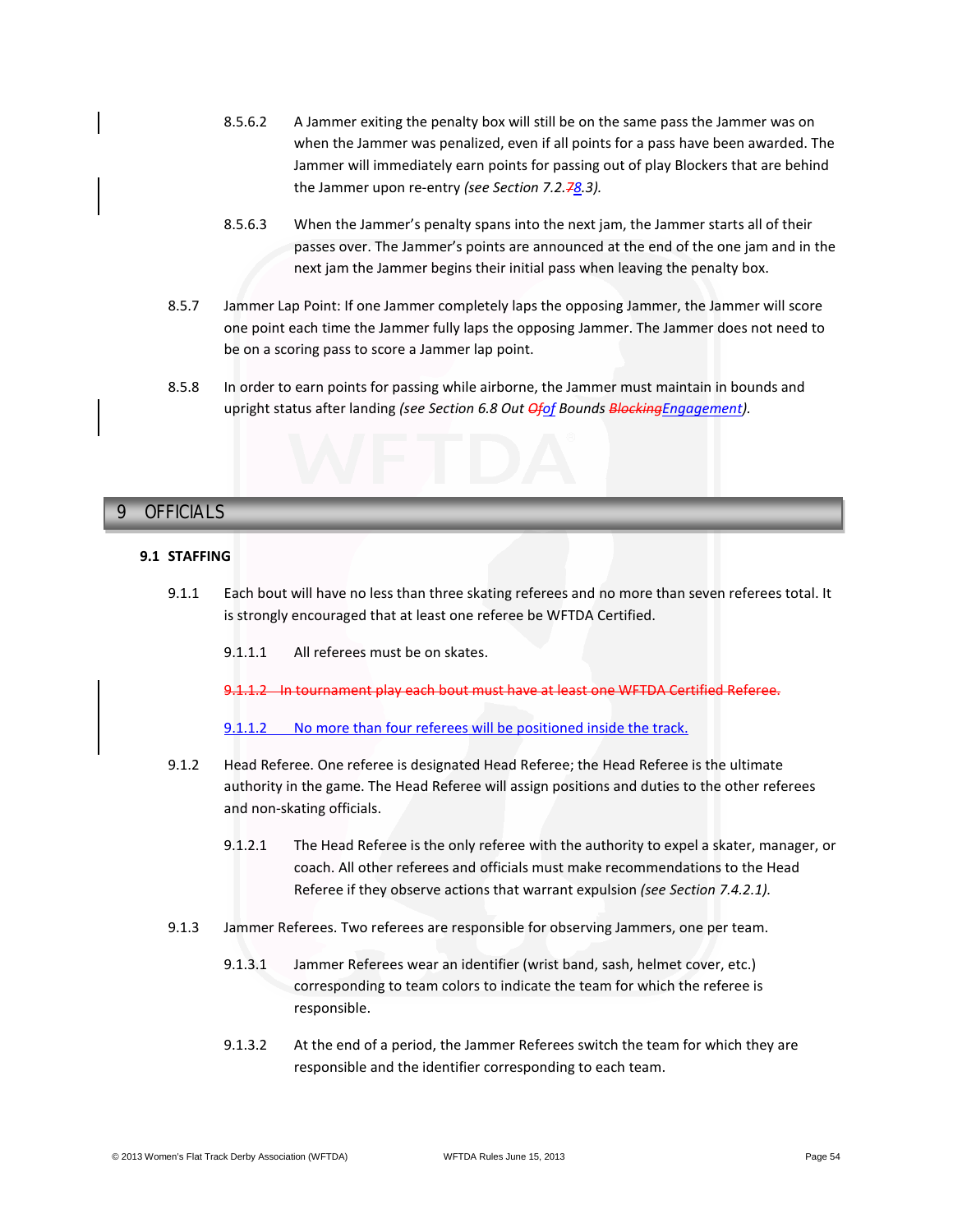- 9.1.4 Pack Referees. The remaining referees observe the pack. The primary responsibility for Pack Referees is to call penalties. Pack Referee assignments and specifics regarding Pack Referee positioning can be found in the *WFTDA Referee and Officiating Standard Practices* document.
	- 9.1.4.1 No more than two Pack Referees will be stationed inside the track.
- 9.1.5 Non-Skating Officials
	- 9.1.5.1 Scorekeepers. A game will have at least two scorekeepers. The scorekeepers record the points reported by the Jammer Referees and keep the official score.
	- 9.1.5.2 Penalty Trackers. A game will have at least one penalty tracker. The penalty tracker records the penalties reported by referees and keeps track of the official penalty tally.
	- 9.1.5.3 Penalty Timing Officials. A game will have at least two officials to oversee the penalty box. The penalty timing officials time penalties and assist referees in ensuring a team skates short when they ought.
	- 9.1.5.4 Scoreboard Operator. A game will have one scoreboard operator. The scoreboard operator posts the score from the scorekeeper and the penalties from the penalty tracker.
	- 9.1.5.5 Jam Timer. A game will have one jam timer. The jam timer is responsible for starting jams and for timing thirty30 seconds between jams. The jam timer is also responsible for ending jams that run the full 2 minutes.

# **9.2 DUTIES**

- 9.2.1 Assessing team readiness for each jam
	- 9.2.1.1 The referees are responsible for determining that both teams have the correct number of skaters in the jam, taking into account skaters in the penalty box. *(See Section 2.4.4 for details on starting with too few skaters.)*
		- 9.2.1.1.1 If the jam starts with too many skaters, the referees must direct the last Blocker who entered to leave the track. If that skater cannot be identified, the Blocker that is closest to the referees must be directed off the track. The team may be penalized according to *6.13 Illegal Procedures.*
		- 9.2.1.1.2 If the jam starts with too many skaters and the extra skater cannot be directed off the track, the referee must stop the jam. The team must be penalized according to *Section 6.13.23.*
		- 9.2.1.1.3 Referees do not warn teams when too many skaters line up on the track.
		- 9.2.1.1.4 Referees do not warn skaters or teams when they line up out of position  $(e.g_{\tau_{12}}$  Blockers lining up in front of the Pivot Line).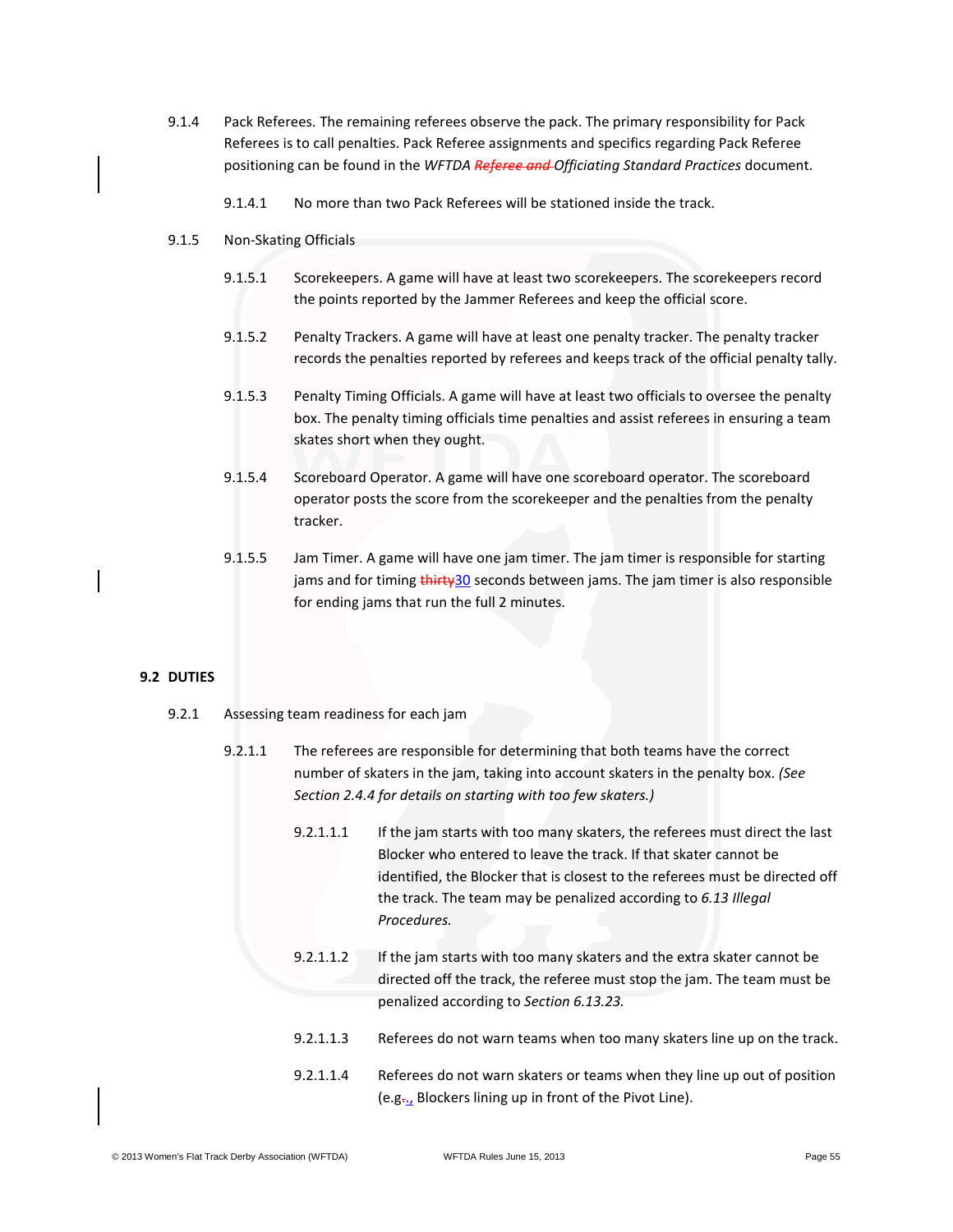- 9.2.1.2 The referees will ensure that the skaters are wearing all required safety equipment, the correct uniforms, and the correct skater designations.
- 9.2.1.3 The referees will determine that the skaters are in the proper formation.
- 9.2.2 Signaling jam starts
	- 9.2.2.1 The officials will whistle the start of the pack and Jammers.
- 9.2.3 Assigning and communicating Lead Jammer status
	- 9.2.3.1 The referees determine who has earned Lead Jammer status. Lead Jammer status is indicated by official hand signal, by blowing two short whistle blasts, and by pointing at the Lead Jammer.
	- 9.2.3.2 The referee will continue pointing to the Lead Jammer for the duration of the jam.
- 9.2.4 The Jammer Referees are responsible for counting and signaling score according to the guidelines laid out in *Section 8, Scoring*. They must communicate this score after each jam to the scorekeeper or scoreboard operator as per the *WFTDA Referee and Officiating Standard Practices* document*.*
- 9.2.5 Safety is the number one priority for referees. Illegal game play that causes an unsafe environment is not to be tolerated. The referees are to assess and enforce penalties and expulsions as described in *Section 6, Penalties and Section 7, Penalty Enforcement Procedures*. Referees will use their discretion and their decisions are binding.
	- 9.2.5.1 Referees will use all officially designated hand signals as means to properly communicate to scorekeepers/penalty trackers, skaters, announcers, and fellow referees.
	- 9.2.5.2 Referees will:
		- 9.2.5.2.1 Whistle, hand signal, and vocally call out all major penalties.
		- 9.2.5.2.2 Exclusively use a skater's team color and charterroster number for calling penalties on that skater.
	- 9.2.5.3 Referees will not:
		- 9.2.5.3.1 Use officiating numbers, charter names, or other abbreviations or systems outside of a skater'sroster number and team color.
- 9.2.6 A referee calls off a jam by four short whistle blasts.
	- 9.2.6.1 A referee **may** call off a jam for any of the following reasons:
		- 9.2.6.1.1 Referees call an official timeout.
		- 9.2.6.1.2 Injury. Referees will only call off a jam in the case of a serious injury or an injury that could endanger another skater.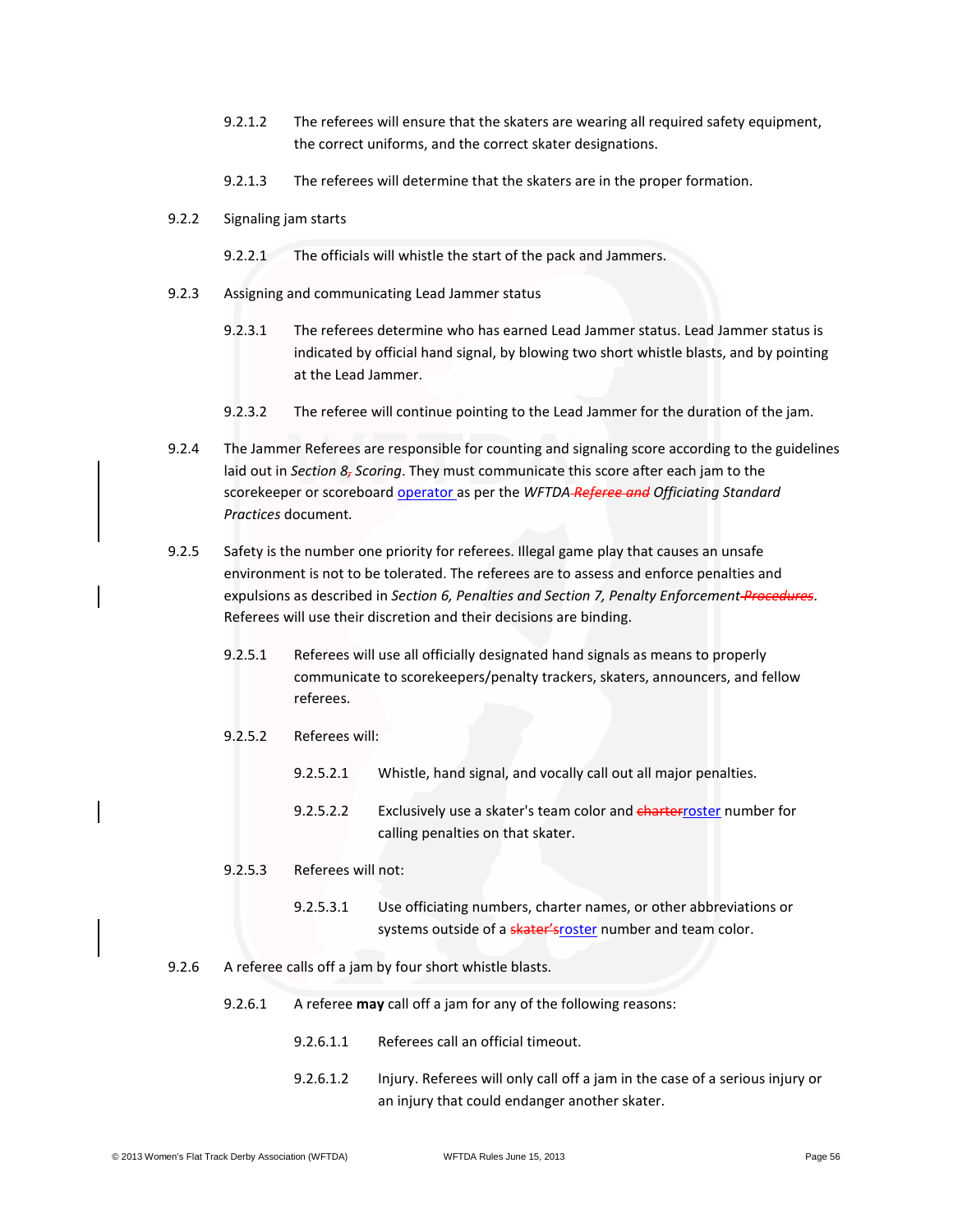- 9.2.6.1.3 Technical difficulty or mechanical malfunctions (including skate trouble).
- 9.2.6.1.4 In response to a major penalty.
- 9.2.6.1.5 Any skater is unduly interfered with by spectators.
- 9.2.6.1.6 Emergency.
- 9.2.6.1.7 Disruption of the skating surface (debris or spills).
- 9.2.6.1.8 Too many skaters on the track. After the jam has started referees will expeditiously direct any extra skaters so that the jam does not have to be called off *(see Section 9.2.6.2.6).*
- 9.2.6.2 A referee **must** call off a jam for any of the following reasons:
	- 9.2.6.2.1 Lead Jammer calls off the jam by repeatedly placing their hands on their hips.
	- 9.2.6.2.2 End of two-minute jam clock or the end of the period's final jam.
	- 9.2.6.2.3 An injury that is a safety hazard to continued game play.
	- 9.2.6.2.4 Fighting.
	- 9.2.6.2.5 Technical difficulty or mechanical malfunction (including skate trouble) that is a safety hazard to continued play.
	- 9.2.6.2.6 Too many skaters on the track that gives that team a competitive advantage.
	- 9.2.6.2.7 Venue malfunctions (including power outages) that are a safety hazard to continued play.
	- 9.2.6.2.8 Physical interference (including fans on the track) that interferes with continued play.
- 9.2.6.3 In the event that a referee must call off a jam prior to its natural conclusion *(per Sections 9.2.6.2.3 – 9.2.6.2.8)* with time remaining on the jam clock but not on the period clock, the points from the jam will remain and an additional jam may occur at the Head Referee's discretion.

9.2.6.3.1 The WFTDA Games Committee may review the Head Referee's decision for an additional jam for WFTDA Sanctioned bouts.

#### 9.2.7 Declaring a Forfeit

- 9.2.7.1 The Head Referee may call a forfeit for the following reasons:
	- 9.2.7.1.1 A team has five or fewer un-injured rostered skaters remaining due to expulsions.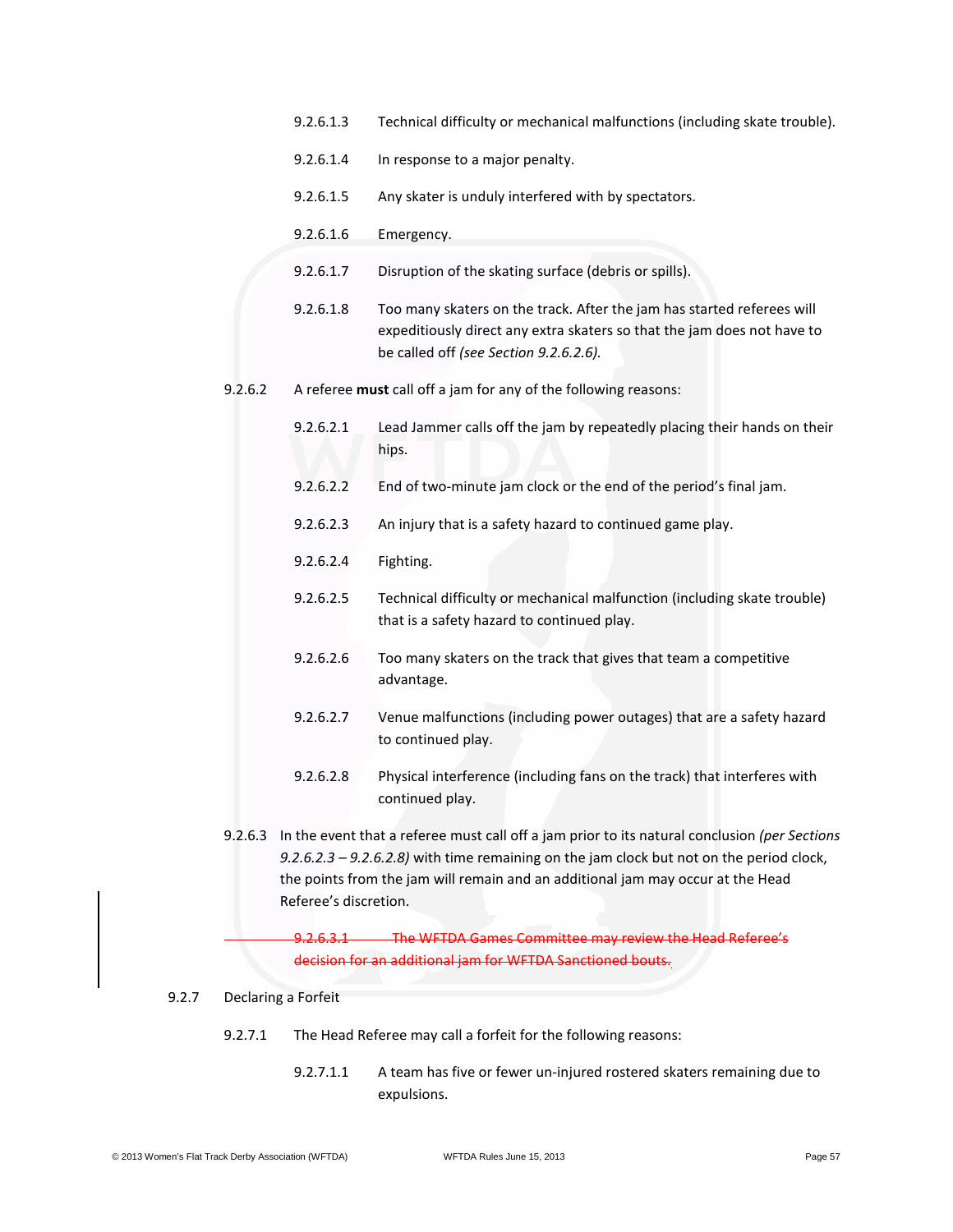- 9.2.7.1.2 A team refuses to field skaters on the track to continue play.
- 9.2.7.2 The Head Referee must call a forfeit for the following reasons:
	- 9.2.7.2.1 A team fails to show up to a WFTDA sanctioned bout or tournament. The Head Referee must make this decision in conjunction with WFTDA Games Committee representatives.
	- 9.2.7.2.2 A team elects to forfeit rather than continue play.
- 9.2.8 Referees may break up fights at their discretion and play will resume as quickly as possible.
- 9.2.9 Referees have the option of calling an Official Timeout if they feel that there is a situation that would interfere with the safety of the skaters or crowd, or that would interfere with proper game play.
- 9.2.10 In the event that there is a disagreement regarding a referee's call or scoring, only the Captains or their Designated Alternates may discuss the ruling with the referees. Skaters, coaches, or managers may act as Designated Alternates.
- 9.2.11 Official Review. A team request for a review of a referee decision. There is no limit to the type of objection brought up during an official review.
	- 9.2.11.1 A Captain or Designated Alternate requests an official review by asking the Head Referee for a timeout.
	- 9.2.11.2 During the official review, the Head Referee will conference with both Captains.
	- 9.2.11.3 The Captain requesting the review will explain the purpose of the review.
	- 9.2.11.4 The Head Referee will investigate the review with the other referees and officials, and use the information gathered to render a decision.
	- 9.2.11.5 The Head Referee will announce a decision. This decision is final.
- 9.2.12 A team is allowed up to one official review per period.
- 9.2.13 Official reviews must be requested before the following jam starts. Only the immediately preceding jam is subject to official review.

### **9.3 REFEREE DISCRETION**

- 9.3.1 The consensus of the referees will be the final decision on any disputed point that is not clearly spelled out in these rules. The referee may increase the severity of a penalty at their discretion. Similarly, the referee may decrease the severity of a penalty to a warning as the referee sees fit.
	- 9.3.1.1 **Issuing penalties takes priority over issuing warnings.** A warning does not have to be issued in order for a penalty to be given. - The exception to this is Out of Play Penalties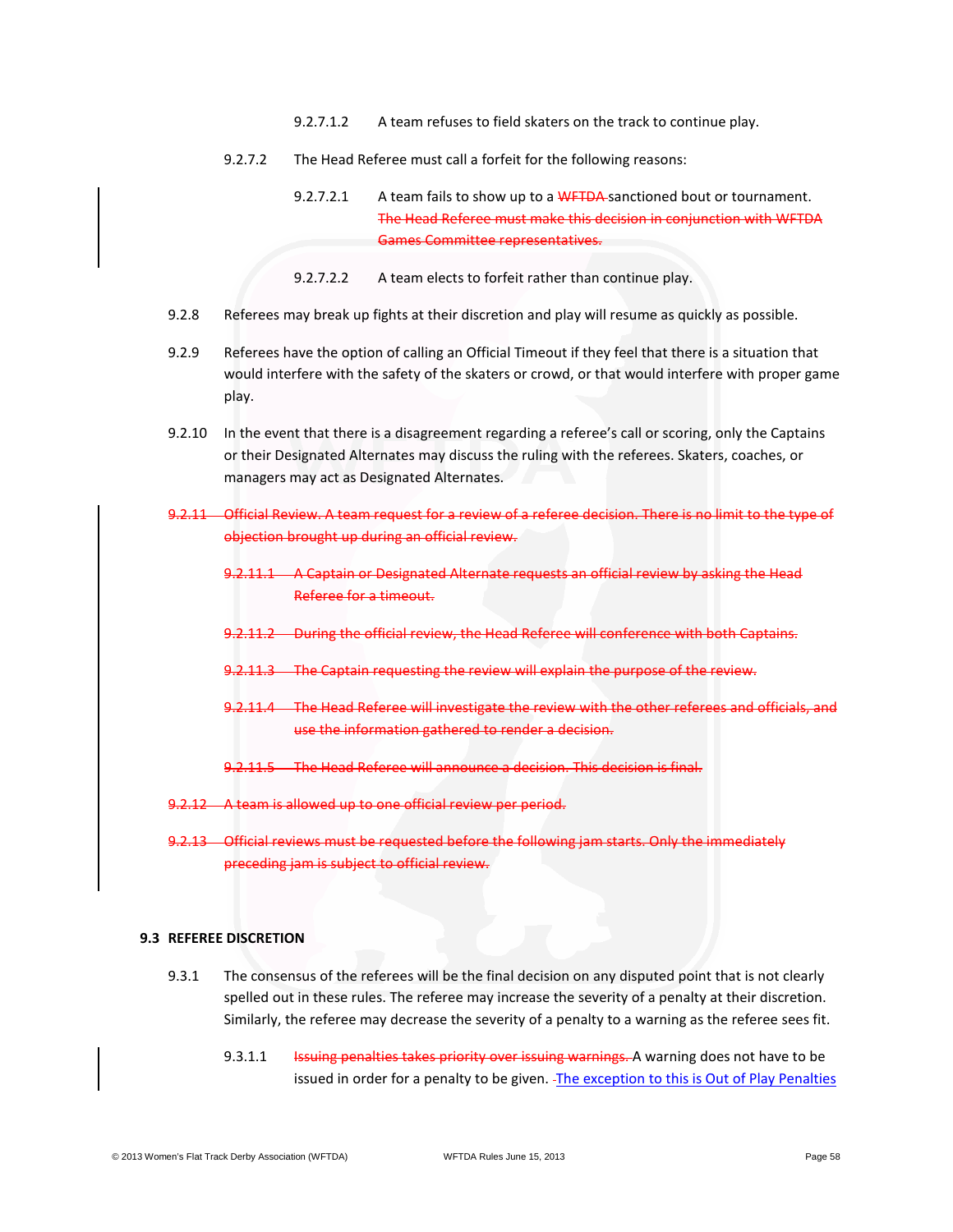for failure to reform and failure to return, before which warnings must be given. (*See Sections 6.10.6, 6.10.7, 6.10.12, 6.10.13, and 6.10.16* for exceptions.)

- 9.3.1.2 Referee discretion is intended ONLY to allow referees to keep the game safe, fair, and consistent in the event that an unexpected situation arises. Discretion does not allow referees to change rules.
- 9.3.2 If the referee is in doubt on a call, i.e. $\mu$  the referee sees the effects of a hit but does not see the action, a penalty must not be called.
- 9.3.3 If the referee is in a position where intent must be inferred but is not clear, legal intent must be presumed.
- 9.3.4 If the referee is not sure whether an action warrants a major or a no impact/no penalty, it must be called as no impact/no penalty.
- 9.3.5 If the referee is not sure whether an action warrants an expulsion or a major, it must be called as a major.

### **9.4 REQUIRED EQUIPMENT**

- 9.4.1 Referees are permitted to wear inline skates, but are strongly encouraged to wear quad skates.
- 9.4.2 Referees must be uniformed in a manner that makes them easily identifiable as the officials for the bout, e.g. a black and white striped shirt.
	- 9.4.2.1 Non-skating officials are strongly encouraged to dress in an un-obtrusive uniform differentiating themselves from referees.
- 9.4.3 Each referee participating in a bout must be visibly and clearly identified on the back of their jersey. A referee may use any of the following as identification:
	- 9.4.3.1 Name
	- 9.4.3.2 Name and number
		- 9.4.3.2.1 If a referee chooses to wear both a name and a number, there are not any restrictions on the number (i.e., it may contain letters and symbols). The referee's name will be the identifying item.
	- 9.4.3.3 Number
		- 9.4.3.3.1 If a referee chooses to be identified solely by a number, that number must be a numeral of no more than four digits (i.e., it may not contain letters and symbols, regardless of their size).
- 9.4.4 Each referee will provide a working regulated sports whistle that will aid in the appropriate whistles for jam play and calling penalties. *Fox 40 Classic* strongly encouraged.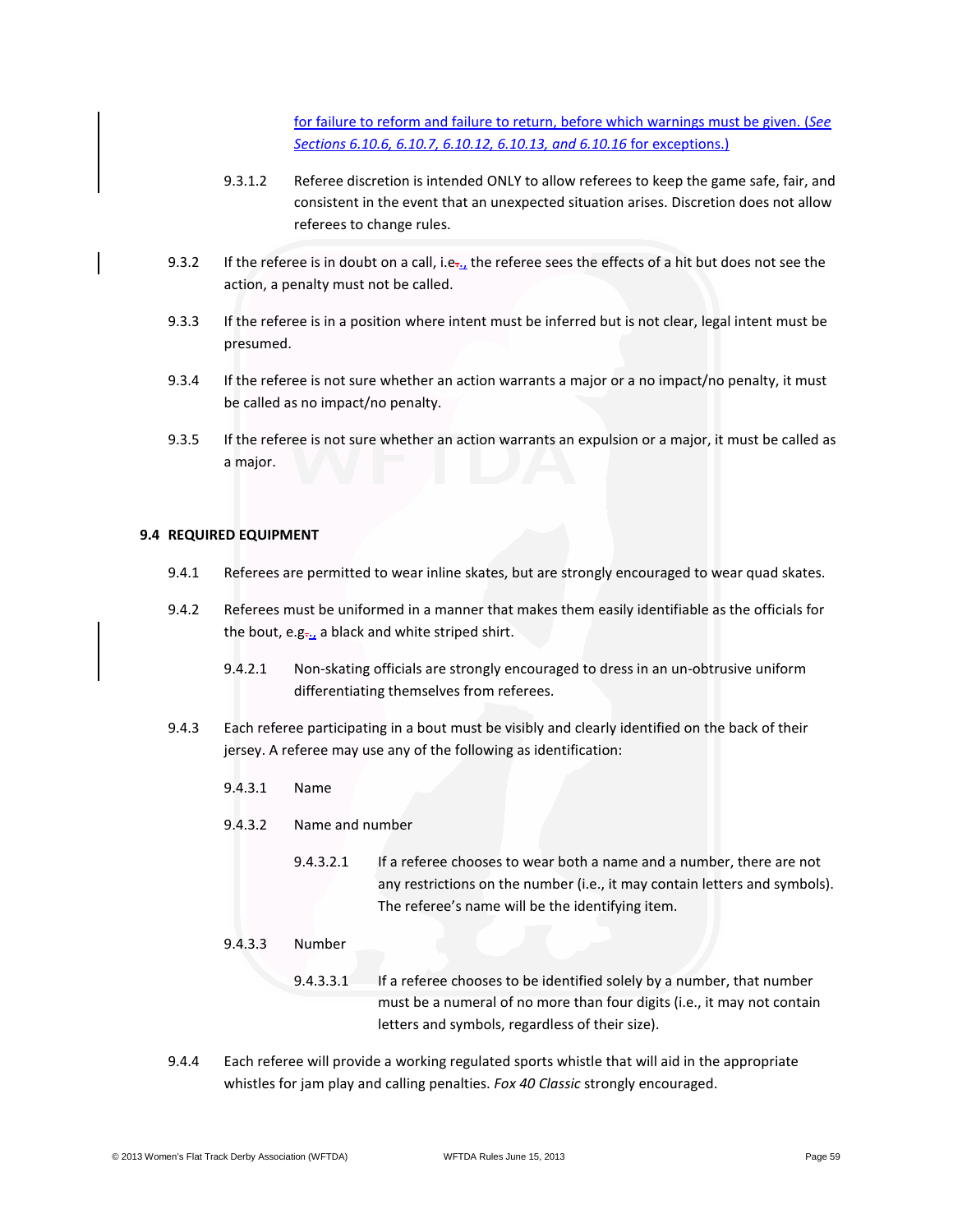9.4.5 Safety Gear: Referees are required to wear the following safety equipment with hard protective shells or inserts in addition to that which is required as a minimum by the liability insurer:

| 9.4.5.1 | Helmet              |  |
|---------|---------------------|--|
| 9.4.5.2 | Knee Pads           |  |
| 9.4.5.3 | <b>Wrist Guards</b> |  |
| 9.4.5.4 | <b>Elbow Pads</b>   |  |
|         |                     |  |

# **10 SAFETY** 10 SAFETY

### **10.1 PROTECTIVE GEAR**

- 10.1.1 Protective gear must be worn while skating in a jam, including to and from the penalty box. Failure to wear required protective gear or removal of protective gear, such as a mouth guard, will result in a penalty *(see Sections 6.13.24 and 7.3.62.7)*.
- 10.1.2 Protective gear shall include, at a minimum: wrist guards, elbow pads, knee pads, mouth guards, and helmets.
	- 10.1.2.1 Wrist guards, elbow pads, knee pads, and helmets must have a hard protective shell or inserts.
	- 10.1.2.2 Skaters are strongly encouraged to secure or tape down loose Velcro on pads.
- 10.1.3 Optional protective gear such as padded shorts, chin guards, knee or ankle support, shin guards, turtle shell bras, tailbone protectors, non form-fitting clear full face shields, non form-fitting clear half-face shields, and form-fitting face shields such as nose guards may be worn at the skaters' discretion as long as they do not impair or interfere with the safety or play of other skaters, support staff, or officials.
	- 10.1.3.1 Chin guards, turtle shell bras, tailbone protectors, shin guards, non form-fitting clear full face shields, non form-fitting clear half-face shields, and form-fitting face shields such as nose guards may have a hard protective shell. No other optional protective gear may have hard protective shells.
	- 10.1.3.2 Cage style face shields are not permitted.
	- 10.1.3.3 Non form-fitting full and half face shields must be designed for use on the brand and type of helmet with which it is paired.

# **10.2 SAFETY PERSONNEL**

10.2.1 The hosting team must provide at least two licensed or certified medical professionals with expertise in emergency and urgent medical care. These medical professionals will supply the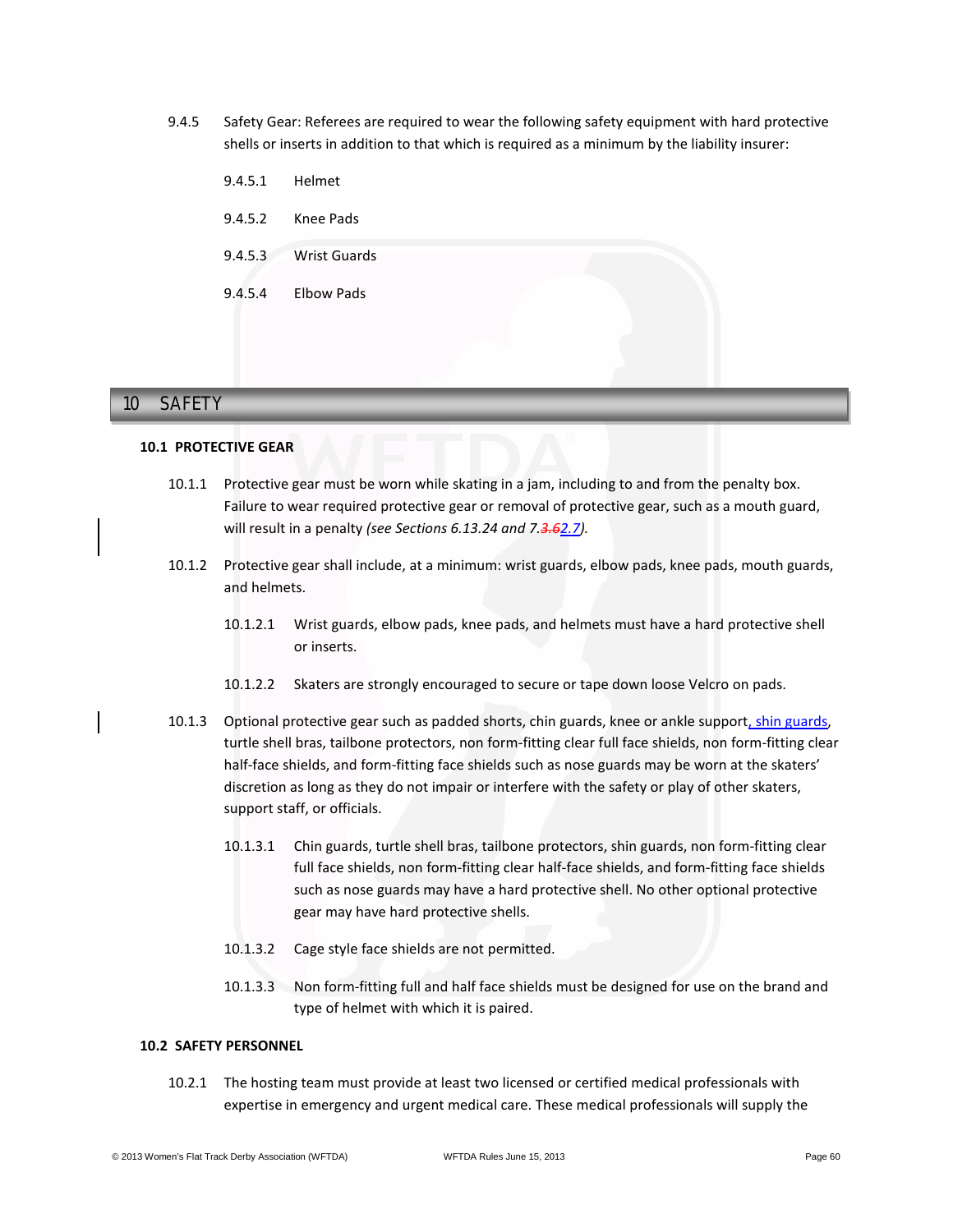necessary equipment and supplies to handle such injuries or conditions as can be reasonably expected to occur at a roller derby bout. The medical professionals will be present during the entire warm up and game.

10.2.2 Captains are responsible for supplying medical personnel with their skaters' medical and/or emergency contact information as necessary.

### **10.3 INJURED SKATERS**

- 10.3.1 If a skater sustains an injury serious enough that the referees call off the jam, the skater must sit out the next three jams.
	- 10.3.1.1 If more than one jam is called off for the same skater, the skater must sit out of the remainder of the period.
- 10.3.2 If a skater is bleeding, the skater may not participate in a bout until the bleeding has stopped.
- 10.3.3 If a skater leaves the jam during play for equipment issues, the skater may re-enterreturn to the jam once the issue has been resolved. If the skater leaves the jam for injury or any other reason, the skater may not re-enterreturn to the jam.
	- 10.3.3.1 A skater who leaves the track due to equipment issues must re-enterreturn to the pack from the back and is subject to penalties per *Section 6.13 Illegal Procedures*.
- 10.3.4 Skaters who are injured prior to the bout may play if they have received clearance from their doctor.
	- 10.3.4.1 A skater may not wear an appliance, cast, or brace that causes a danger to other skaters (as determined by the Head Referee).

### **10.4 IMPAIRED SKATERS**

- 10.4.1 Skaters may not participate in a bout while under the influence of alcohol, narcotics, or illegal drugs.
- 10.4.2 Skaters may not consume alcohol at bouts while wearing skates.

# **11 GLOSSARY** 11 GLOSSARY

| Assist                  | Helping a teammate by giving. Examples include, but are not limited to, a push or a<br>whip.                                                                                 |
|-------------------------|------------------------------------------------------------------------------------------------------------------------------------------------------------------------------|
|                         |                                                                                                                                                                              |
| Bettering your Position | Improving your position by passing an upright and standing or skating skater. A skater<br>who improves their position while out of bounds by passing an upright and standing |
|                         | or skating skater who is in bounds and re-entering returning to the track in front of                                                                                        |
|                         | that skater is subject to cutting the track penalties.                                                                                                                       |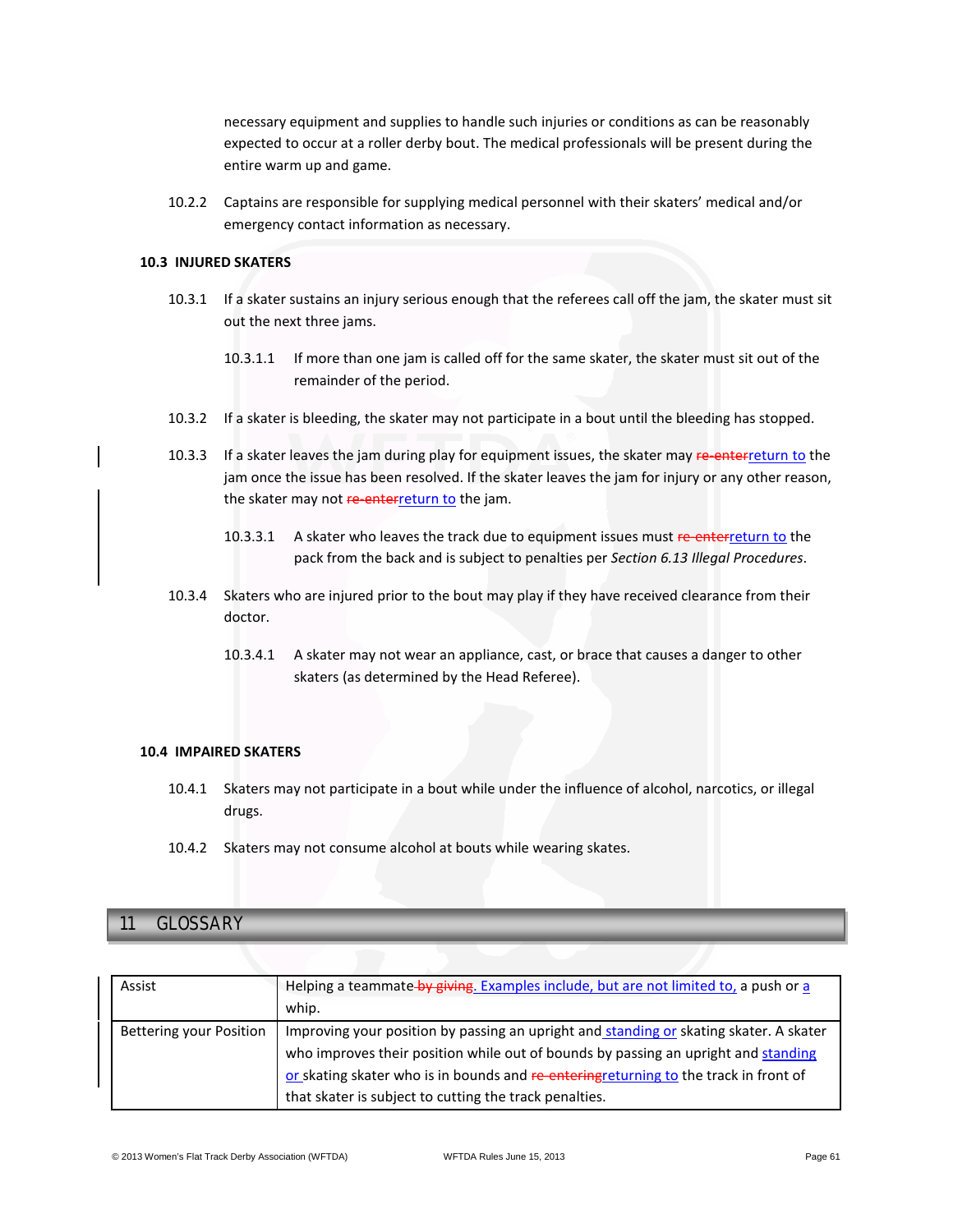| <b>Block</b>                | Any movement on the track designed to impede or dislocate an opponent. Blocking          |
|-----------------------------|------------------------------------------------------------------------------------------|
|                             | includes the possible counter-blocking motion initiated by the opponent to counteract    |
|                             | the block; counter-blocking is treated as a block and held to the same standards and     |
|                             | rules. Blocking need not include contact. Impeding the movement of an opposing           |
|                             | skater by hitting that skater or positioning yourself in their path is considered        |
|                             | blocking.                                                                                |
| Blocker                     | The positional skaters that form the pack. The Pivot Blocker is one of the four Blockers |
|                             | per team allowed in each jam. (See Section 3.1 Blocker)                                  |
| Blocking to the Back        | Any contact to the back of the torso, bootybuttocks, or legs of an opponent. It is not   |
|                             | considered blocking from behind if the Blocker is positioned behind the opponent (as     |
|                             | demarked by the hips) but makes contact to a legal target zone.                          |
| <b>Blocking Zones</b>       | Areas of the body that may be used to hit an opponent when performing a block. (See      |
|                             | Figure 2 in Section 5)                                                                   |
| Captain                     | The skater identified to speak for the team. Only the Captain and the Designated         |
|                             | Alternate may confer with the referees. (See Section 9.2.10) If the Captain must leave   |
|                             | the game, they can transfer their status to another skater.                              |
| <b>Contact Zones</b>        | Areas of the body that may be used to give or receive a hit. (See Figure 2 in Section 5) |
| Counter-Block               | Any motion/movement toward an oncoming block by the receiving skater which is            |
|                             | designed to counteract an opponent's block. Counter-blocking is treated as a block       |
|                             | and held to the same standards and rules. Standing up, turning away, ducking, etc. is    |
|                             | not considered counter-blocking.                                                         |
| <b>Designated Alternate</b> | The Captain selects an additional person to act in their stead; this person is the       |
|                             | Designated Alternate. The Designated Alternate may be another skater, coach, or          |
|                             | manager. The Designated Alternate must be one of the sixteen individuals described       |
|                             | in Section 2.1.4. A team shall only have one Designated Alternate.                       |
| Down                        | Skaters are considered down if they have fallen, been knocked to the ground, have        |
|                             | either or both knees on the ground, or have both hands on the ground. After going        |
|                             | down or falling, a skater is considered down until the skater is standing, stepping,     |
|                             | and/or skating. Stationary standing skaters are not considered down.                     |
| Engage                      | Any sort of interaction with another skater on the track during a jam. (See also         |
|                             | "Assist" and "Block")                                                                    |
| <b>Engagement Zone</b>      | The zone in which skaters may legally engage. The legal Engagement Zone extends          |
|                             | from 20 feet (6 m) behind the rearmost pack member to 20 feet (6 m) in front of the      |
|                             | foremost pack member, between the inside and outside track boundaries. Jammers           |
|                             | may engage each other outside of the Engagement Zone.                                    |
| <b>Established Position</b> | Where a skater is physically, an area of the track where the skater has secured their    |
|                             | place. Examples: up, in bounds, down, out of bounds, in play, and/or out of play.        |
| Expulsion                   | To remove a skater from the remainder of the game for serious physical violence or       |
|                             | any action deemed by the officials to cause an extraordinary physical threat to others.  |
|                             | (See Section 7.4 Expulsion and Fouling Out)                                              |
| <b>Fall Small</b>           | Falling with the arms and legs controlled, tucked into the body, and not flailing.       |
| Fouling Out                 | To remove a skater for the remainder of the game for excessive turns served in the       |
|                             | penalty box. (See Section 7.4 Expulsion and Fouling Out)                                 |
| Game                        | A bout or game is composed of 60 minutes of play divided into two periods of 30          |
|                             | minutes played between two teams.                                                        |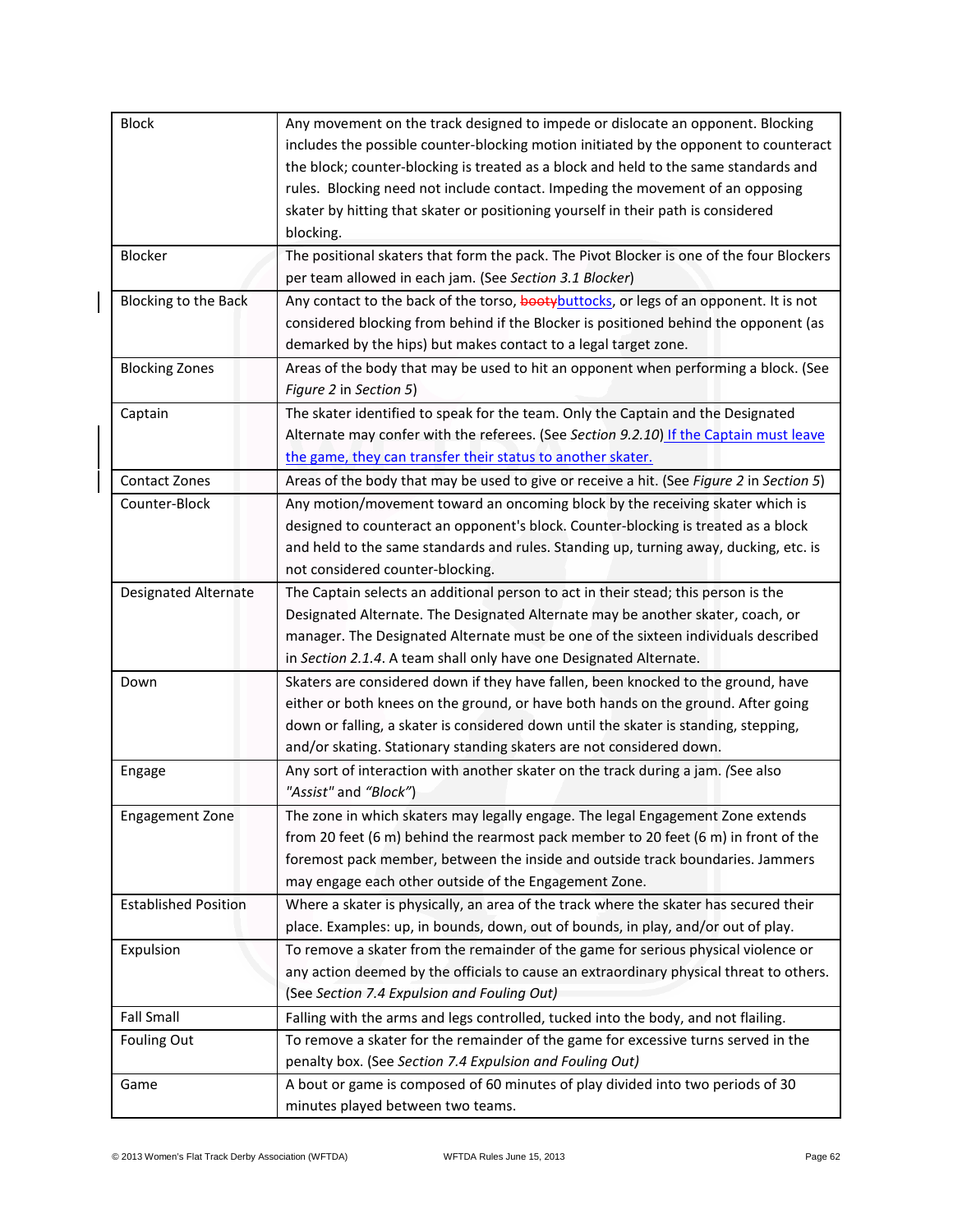| Game Roster              | The skaters that are actually suited up and eligible to play on game day.                                                                                                                                                                                                                                                                                                                                                                                                                                                                                                                                                                                                              |
|--------------------------|----------------------------------------------------------------------------------------------------------------------------------------------------------------------------------------------------------------------------------------------------------------------------------------------------------------------------------------------------------------------------------------------------------------------------------------------------------------------------------------------------------------------------------------------------------------------------------------------------------------------------------------------------------------------------------------|
| <b>Gross Misconduct</b>  | An indiscretion so serious that it justifies the instant expulsion of a skater, even on the<br>first occurrence.                                                                                                                                                                                                                                                                                                                                                                                                                                                                                                                                                                       |
| Habitual                 | Any behavior that occurs three or more times over the course of a bout.                                                                                                                                                                                                                                                                                                                                                                                                                                                                                                                                                                                                                |
| Hips                     | The laterally projecting prominence of the pelvis or pelvic region from the waist to the<br>thigh. The central point of this area determines a pass, regardless of the direction the<br>skater is facing.                                                                                                                                                                                                                                                                                                                                                                                                                                                                              |
| <b>Illegal Procedure</b> | A technical infraction that gives the offending team an advantage but does not<br>directly impact a specific opponent.                                                                                                                                                                                                                                                                                                                                                                                                                                                                                                                                                                 |
| Immediately              | The first legal opportunity in which a skater may complete an action.                                                                                                                                                                                                                                                                                                                                                                                                                                                                                                                                                                                                                  |
| Impact                   | A foul has an impact on safety or game play when a measurable physical force or<br>effect can be observed. (See Major Penalty)                                                                                                                                                                                                                                                                                                                                                                                                                                                                                                                                                         |
| Inactive Jammer          | A skater previously designated as the Jammer who is no longer wearing the Jammer<br>Helmet Cover. (See Section 3.3 Jammer)                                                                                                                                                                                                                                                                                                                                                                                                                                                                                                                                                             |
| In Bounds                | A skater is in bounds as long as all parts of the skater's body and equipment that are<br>in contact with the ground are within or on the track boundary. If a skater jumps and<br>ceases all contact with the ground, their prior in bounds/out of bounds status is<br>maintained until contact with the ground re-establishes in bounds/out of bounds<br>status. In-bounds skaters are not necessarily in play.                                                                                                                                                                                                                                                                      |
| Initiator of the Assist  | The skater who reaches for, grabs, and/or pushes a teammate in order to help that<br>teammate. A skater may also take an assist off of a teammate's body, and would be<br>initiating their own assist.                                                                                                                                                                                                                                                                                                                                                                                                                                                                                 |
| Initiator of the Block   | The skater who makes contact with a target zone of an opponent is the initiator of the<br>block. The initiator of a block is always responsible for the legality of the contact.                                                                                                                                                                                                                                                                                                                                                                                                                                                                                                       |
| <b>Initial Pass</b>      | The first pass a Jammer makes through the pack. No score is awarded on this pass; it<br>is only used to establish the Lead Jammer. It begins when a Jammer first legally enters<br>the rear of the Engagement Zone- (See Pass and Scoring Pass). No points are scored<br>on this pass; the exceptions being Jammer lap points and during overtime.                                                                                                                                                                                                                                                                                                                                     |
| In Play                  | When a skater is positioned within the Engagement Zone and is in bounds, the skater<br>is in play and may legally block and assist. Downed skaters are not in play. Jammers<br>may engage each other anywhere inside the track boundaries for the duration of the<br>jam, but must be within the Engagement Zone in order to legally initiate engagement<br>with Blockers.                                                                                                                                                                                                                                                                                                             |
| In Position              | When a skater is on the track, in bounds, and in the designated area for their position,<br>when the jam-starting whistle is blown. Skaters may still be moving and will still be<br>considered in position as long as all other criteria are met. Pivot Blockers are in<br>position when they are in bounds on the track between the Pivot and Jammer start<br>lines or on the Pivot Line at the jam-starting whistle. Blockers are in position when<br>they are in bounds on the track between the Pivot and Jammer start lines at the jam-<br>starting whistle. Jammers are in position when they are in bounds on the track behind<br>the Jammer Line at the jam-starting whistle. |
| Insubordination          | Willfully failing to comply with a referee's orders. Wrongful or improper behavior<br>motivated by intentional purpose or obstinate indifference to the rules.                                                                                                                                                                                                                                                                                                                                                                                                                                                                                                                         |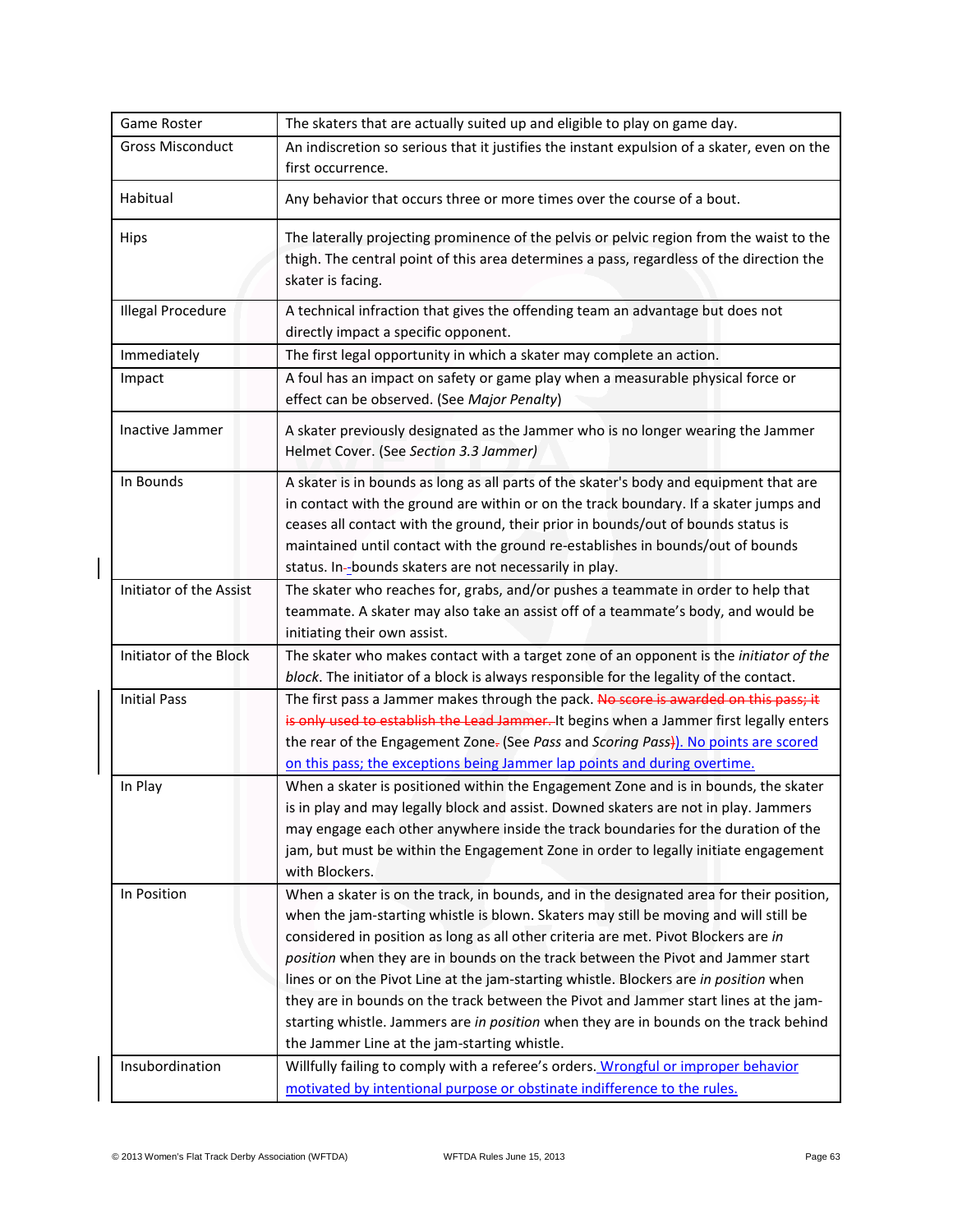| Jam                        | Races between two teams to score points that can last up to two minutes.                   |
|----------------------------|--------------------------------------------------------------------------------------------|
| Jammer                     | The point scorer for the team. Each team is permitted one Jammer per jam. The              |
|                            | Jammer is identified by stars on the helmet cover. (see Section 3.3 Jammer)                |
| Jammer                     | If one Jammer completely laps the opposing Jammer, that Jammer will score an               |
| Lap Point                  | additional point each time the Jammer fully laps that opposing Jammer. Exceptions          |
|                            | occur when the opposing Jammer is not on the track (see Section 8.5.7).                    |
| Lap                        | A complete pass through the pack; this may require more than one trip around the           |
|                            | track.                                                                                     |
| Lead Jammer                | A strategic position established on the Jammer's initial pass through the pack during      |
|                            | each jam. The Lead Jammer is the first Jammer to pass the foremost in-play Blocker         |
|                            | legally and in bounds, having already passed all other Blockers legally and in bounds.     |
|                            | (See Section 3.4 Lead Jammer)                                                              |
| Loss of Relative           | When a skater's position in relation to other skaters on the track is lost for a sustained |
| Position                   | period of time due to the actions of an opponent, such as a legal block or an illegal      |
|                            | block. Being forced out of bounds is always to be considered a loss of relative            |
|                            | position, as is being forced down or out of the Engagement Zone.                           |
| Low Block                  | Any contact which is initiated with or targets the opponent's feet or legs, below the      |
|                            | legal blocking or target zone, that causes the recipient to stumble or fall. (See Section  |
|                            | 6.3 Low Blocking)                                                                          |
| Major Penalty              | A foul that has a measurable physical force or effect which causes harm or adversely       |
|                            | affects the game. Assessed if the infraction has extensive impact on safety or game        |
|                            | play.                                                                                      |
| Misconduct                 | Wrongful or improper behavior motivated by intentional purpose or obstinate                |
|                            | indifference to the rules.                                                                 |
| Multi-Player Block         | Blocking with multiple skaters via a grabbing, holding, linking, or joining fashion that   |
|                            | impedes an opponent's movement through the pack. Touching and assisting                    |
|                            | teammates that does not create a wall to impede an opponent is not a multi-player          |
|                            | block. A multi-player block must include contact to be penalized. (See Section 6.7         |
|                            | Multi-Player Blocks)                                                                       |
| No Impact/No Penalty       | A foul that may or may not have a measurable physical force or effect but does not         |
|                            | cause harm or adversely affect the game, and may have limited impact on safety or          |
|                            | game play.                                                                                 |
| No Pack                    | There is no pack when there is not a group of Blockers (from both teams) skating           |
|                            | within proximity to each other or when there are two or more equally numbered              |
|                            | groups of Blockers not skating within proximity to each other. (See Proximity)             |
| <b>NOTT Point (Not-On-</b> | This is a point for each opposing skater who is not on the track that the Jammer earns     |
| the-Track Point)           | immediately upon scoring the first point on any opposing Blocker in each scoring pass.     |
|                            | See 8.5.1.1)                                                                               |
| Out of Bounds              | A skater is out of bounds when any part of the skater's body or equipment is touching      |
|                            | the ground beyond the track boundary. If a skater jumps and ceases all contact with        |
|                            | the ground, their prior in bounds/out of bounds status is maintained until contact         |
|                            | with the ground re-establishes in bounds/out of bounds status. Out of bounds skaters       |
|                            | are not in play.                                                                           |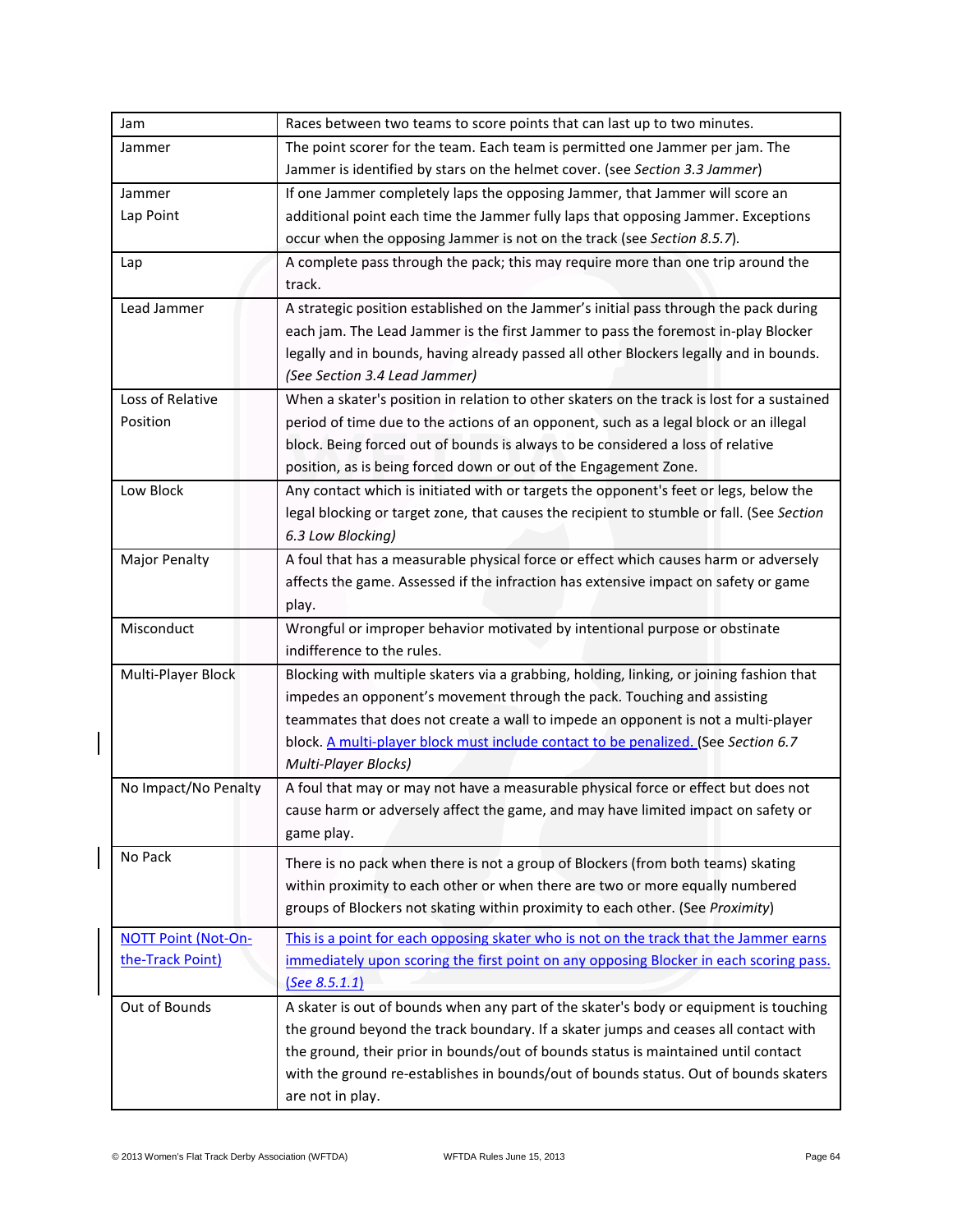| Out of Pack                | When a skater is more than 10 feet (3 m) from the nearest pack skater but within 20     |
|----------------------------|-----------------------------------------------------------------------------------------|
|                            | feet (6 m) of the nearest pack skater.                                                  |
| Out of Play                | A Blocker that is positioned more than 20 feet (6 m) outside the packEngagement         |
|                            | Zone, out of bounds, or down is out of play. A Jammer that is out of bounds or down     |
|                            | is out of play. A Jammer outside the Engagement Zone cannot legally initiate            |
|                            | engagement with out of play Blockers.                                                   |
| Pack                       | The largest group of Blockers, skating or standing in proximity, containing members     |
|                            | from both teams. The Jammers are independent of this definition. (See also Proximity)   |
| Pass (verb)                | To move in front of an opposing skater by positioning your hips in front of the         |
|                            | opposing skater's hips. (See Scoring Pass and Initial Pass)                             |
| Pass (noun)                | A pass begins with the Jammer behind the pack and ends when the Jammer has              |
|                            | cleared the Engagement Zone. The Jammer is immediately considered to be on their        |
|                            | next pass once they have cleared the front of the Engagement Zone. (See Scoring Pass    |
|                            | and Initial Pass)                                                                       |
| PassPassing the Star       | The act of passing the star has two components:                                         |
| (A.K.A., Star Pass)        | The physical transfer of the Jammer cover from the current Jammer to the current        |
|                            | Pivot (See 3.5 and 3.5.4)                                                               |
|                            | The change of the point of scoring position from the previous Jammer to the new         |
|                            | Jammer (previous Pivot) (See 3.5 and 3.5.9). To move in front of an opposing skater by  |
|                            | positioning your hips in front of the opposing skater's hips. A pass begins with the    |
|                            | Jammer behind the pack and ends when the Jammer has cleared the pack by 20 feet         |
|                            | (6 m). To begin the next pass, the Jammer must fully lap the pack and catch up to the   |
|                            | back of the pack. (See Scoring Pass and Initial Pass)                                   |
| Penalty                    | The punishment assessed for a foul.                                                     |
| Pivot Blocker              | Commonly referred to as the Pivot. A Blocker, as defined in Section 3.1 Blocker, with   |
|                            | extra abilities and responsibilities as outlined in Section 3.2 Pivot Blocker.          |
| Points Awarded in          | Points that have not been legally earned by a Jammer and have been awarded to the       |
| Error                      | team incorrectly and/or erroneously by a referee, an official, or as the result of a    |
|                            | technology malfunction.                                                                 |
| <b>Positional Blocking</b> | A.K.A., Body Blocking, Frontal Blocking, Passive Blocking. This is blocking without     |
|                            | contact, positioning oneself in front of an opposing skater to impede the opposing      |
|                            | skater's movement on the track. It may also be done unintentionally if the blocking     |
|                            | skater is not aware of the skater's position behind the blocking skater.                |
| Proximity                  | A measure of distance for in play skaters that is defined as skating not more than 10   |
|                            | feet (3 m) in front of or behind the nearest pack skater.                               |
| Re-engage                  | A skater taking a position in front of an opponent who has already passed the skater.   |
| Re-pass                    | The act of passing an opponent who has already been passed during the current lap. If   |
|                            | the Jammer drops back behind an opponent that the Jammer passed illegally, by           |
|                            | being reengaged or repositioning, the Jammer may attempt to pass the opponent           |
|                            | again legally.                                                                          |
| <b>Relative Position</b>   | A skater's location in bounds on the track in relation to other skaters when the skater |
|                            | is standing, stepping, and/or skating.                                                  |
| <b>Scoring Pass</b>        | Any pass a Jammer makes through the pack after the completed initial pass. Points       |
|                            | may only be earned on scoring passes. A Jammer lap point is independent of this         |